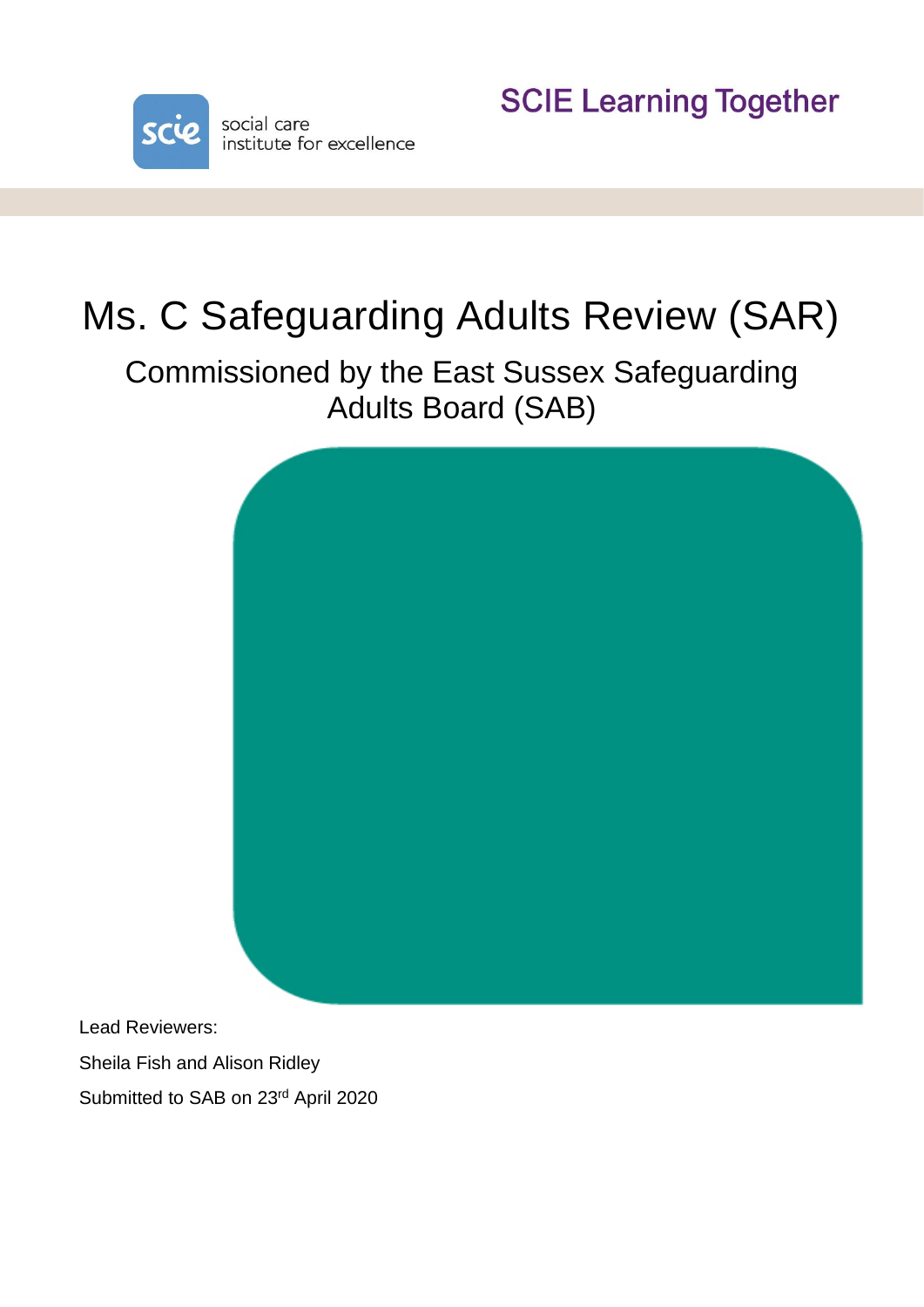**Social Care Institute for Excellence**  Watson House 54 Baker Street London W1U 7EX tel 020 7766 7400 **[www.scie.org.uk](http://www.scie.org.uk/)**

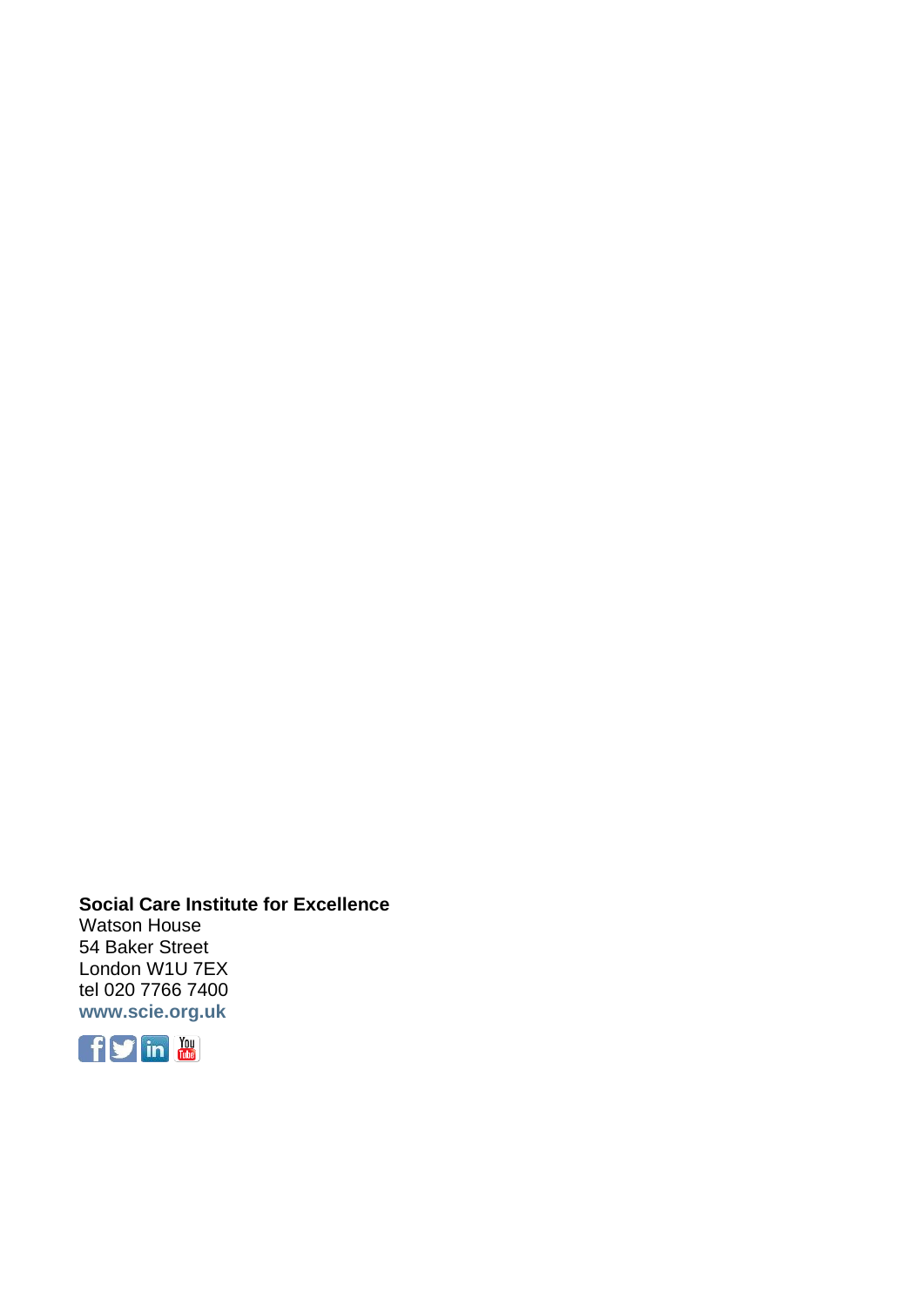# **CONTENTS**

| 1              | <b>INTRODUCTION</b>                                                | 1                |
|----------------|--------------------------------------------------------------------|------------------|
|                | 1.1 Why this case was chosen to be reviewed                        | 1                |
|                | 1.2 Succinct summary of the case                                   | 1                |
|                | 1.3 Methodology, period under review and the research questions    | $\boldsymbol{2}$ |
|                | 1.4 Involvement and perspectives of the family                     | 5                |
|                | 1.5 Reviewing expertise and independence                           | 5                |
|                | 1.6 Structure of the report                                        | 5                |
| 2 <sup>1</sup> | <b>SYSTEMS FINDINGS</b>                                            | $\overline{7}$   |
| 2.1            | In what ways does this case provide a useful window on our system? | $\overline{7}$   |
| 2.2            | <b>FINDING 1</b>                                                   | 9                |
| 2.3            | <b>FINDING 2</b>                                                   | 15               |
| 2.4            | <b>FINDING 3</b>                                                   | 20               |
| 2.5            | <b>FINDING 4</b>                                                   | 26               |
| 3              | APPRAISAL OF PROFESSIONAL PRACTICE IN THIS CASE                    | 31               |
|                | 3.1 Brief timeline of the period under review                      | 31               |
|                | 3.2 Appraisal synopsis                                             | 33               |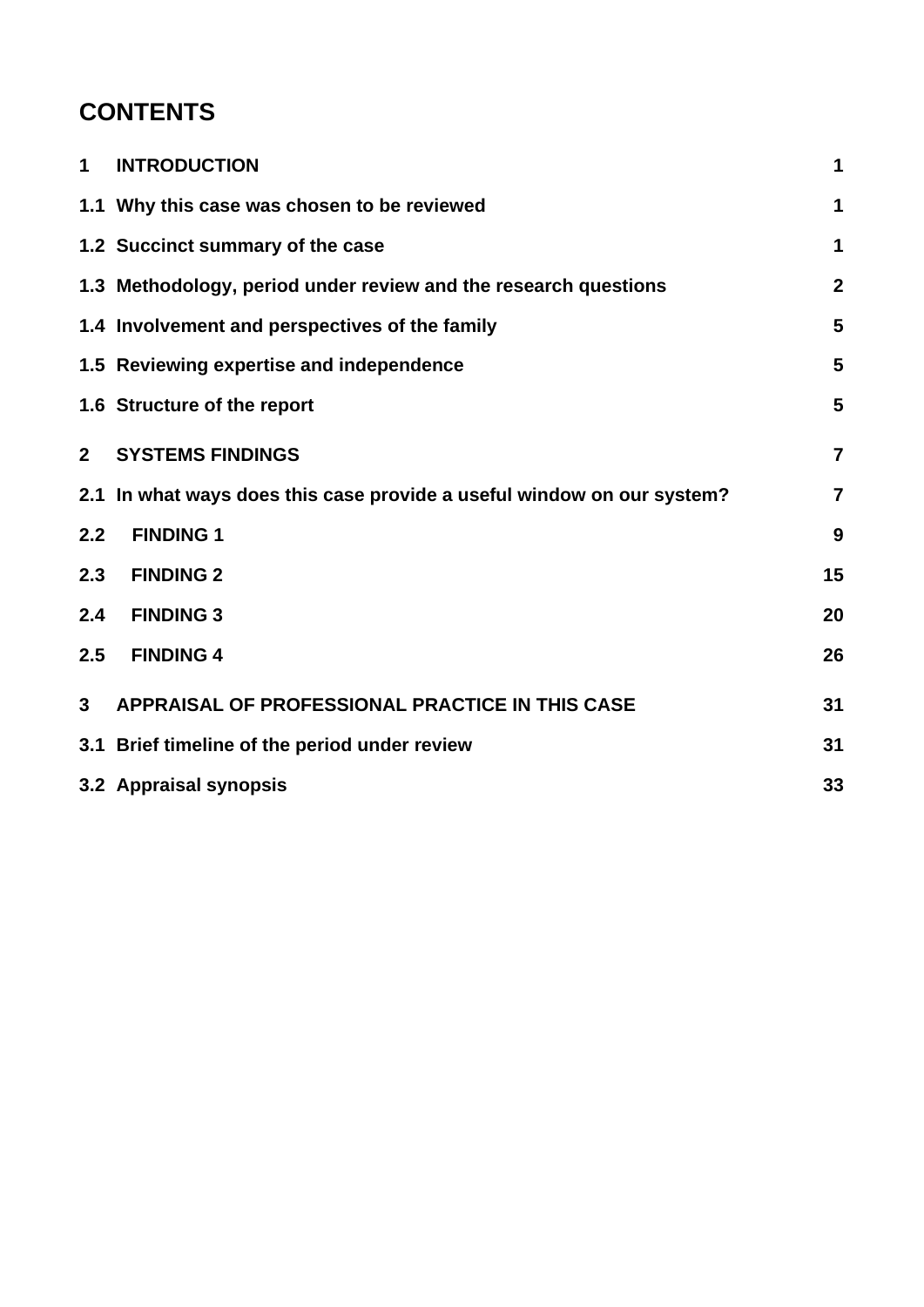# <span id="page-3-0"></span>**1 Introduction**

## <span id="page-3-1"></span>**1.1 WHY THIS CASE WAS CHOSEN TO BE REVIEWED**

- 1.1.1 The reason a Safeguarding Adults Review (SAR) is held is to enable to the members of the East Sussex Safeguarding Adults Board (SAB) to:
	- Establish the lessons to be learnt from the death of Adult C in terms of how professionals and organisations worked both individually and together to safeguard those in their care.
	- Identify what those lessons are, both within and between agencies, how and within what timescales that they will be acted on, and what is expected to change as a result.
	- Prevent harm and apply these lessons to service responses for all adults at risk who need safeguarding support through individual and interagency working.
- 1.1.2 Section 44 of the Care Act 2014 sets out that a SAR should always be considered if:
	- an adult has died (including death by suicide), and abuse or neglect is known or suspected to be a factor in their death;

or

• an adult has experienced serious abuse or neglect which has resulted in: permanent harm, reduced capacity or quality of life (whether because of physical or psychological effects), or the individual would have been likely to have died but for an intervention;

and

- there is concern that partner agencies could have worked more effectively to protect the adult.
- 1.1.3 The East Sussex SAB SAR Protocol can be found here:

#### **<https://www.eastsussexsab.org.uk/documents/sussex-sar-protocol/>**

- 1.1.4 This SAR Referral was received on 28<sup>th</sup> March 2018. The case met the statutory requirement of a SAR within section 44 of the Care Act and the SAR Subgroup made a recommendation to the SAB Independent Chair to undertake a SAR. This was endorsed by the Independent Chair on 18<sup>th</sup> June 2018.
- 1.1.5 A decision was made by the SAB in August 2019 to appoint new lead reviewers to progress the work in relation to this SAR.

## <span id="page-3-2"></span>**1.2 SUCCINCT SUMMARY OF THE CASE**

1.2.1 The subject of this SAR we are calling Ms. C. In adulthood she had a combination of needs related to chronic trauma, fragile mental health, drug and alcohol dependencies. In her mid-thirties, drug and alcohol dependency resumed, with criminal activities to fund her addictions. She sought alternative care arrangements for her children. Patterns of self-harm and suicide attempts emerged.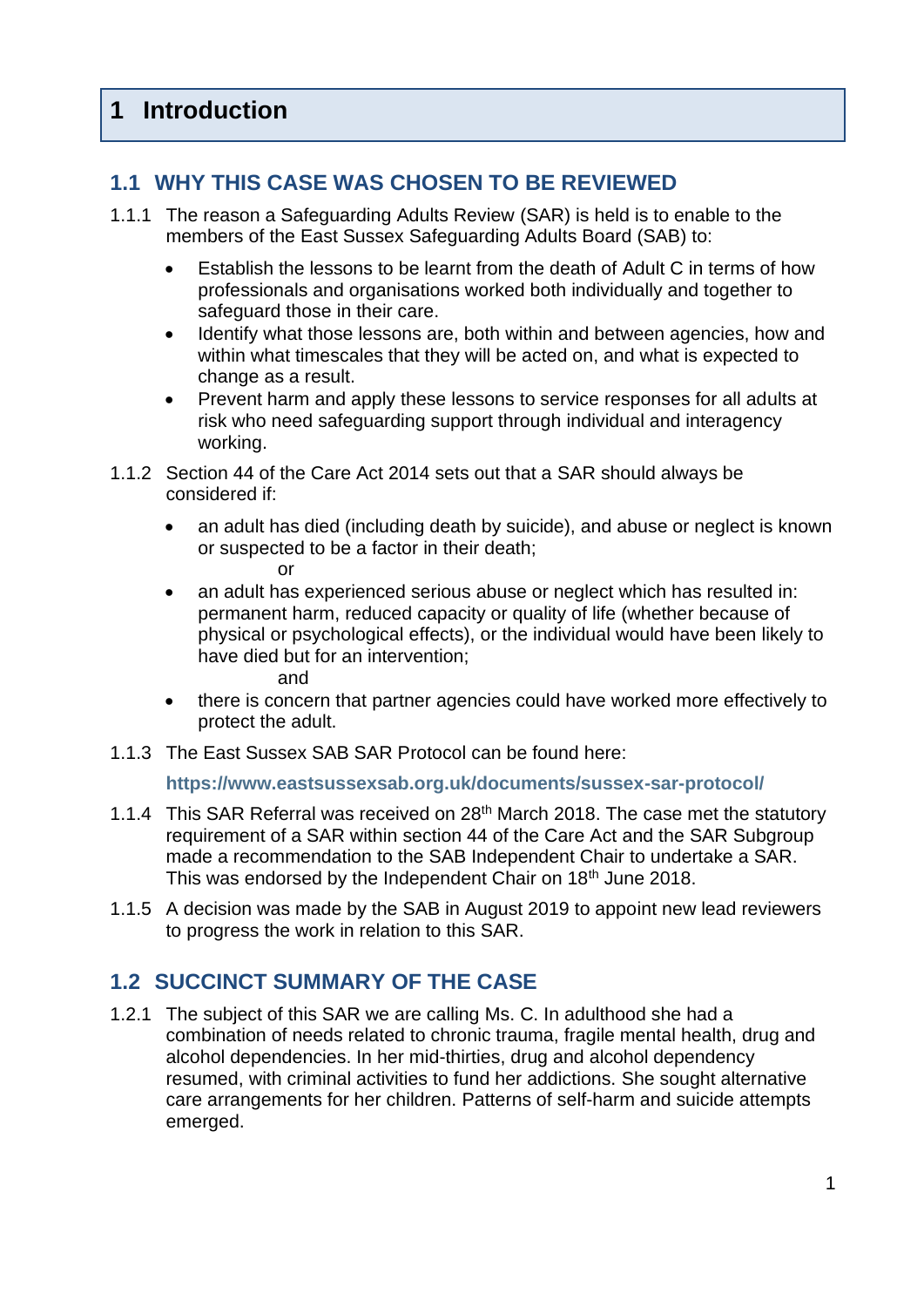- 1.2.2 In 2015 she was referred into mental health services. During this time, she became involved with a new partner who was volatile and violent, and also had alcohol and drug misuse issues. In 2016, as her accommodation options became more limited, she experienced increasing periods of homelessness and rough sleeping. She was engaging with practitioners from Probation, Adult Social Care and Health, Brighton Women's Centre and Change, Grow, Live (CGL) STAR Substance Misuse Service.
- 1.2.3 She was reluctant to cooperate with police investigations because she was fearful of repercussions from her violent partner and his family. Two safeguarding enquiries were undertaken, and she was frequently subject of East Sussex Multi-Agency Risk Assessment Conferences (MARAC). In 2017 she was given a 12 week custodial sentence and served six weeks in a prison in a neighboring authority. During this time, she was connected with the Fulfilling Lives service. Following her release in the summer of 2017, and seemingly with no prospect of a resolution to her homelessness, Ms. C appeared to hit rock bottom. Following two extremely violent assaults, her violent partner was remanded to prison towards the end of the year, which resulted in charges against him and movement towards a court hearing.
- 1.2.4 At this time, accommodation was finally secured via a private landlord. Things seemed to be looking up and Ms. C seemed more positive. She also appeared in court again for theft and assault and received a 12-month community order. When the court results were published, her new address was included in the published detail in two local area papers. This made her very fearful again. She spent the day with a friend, drinking alcohol and taking drugs. She was found dead the following morning. The coroner's inquest ruled that Ms. C's cause of death was a result of 'mixed drug toxicity'.

#### <span id="page-4-0"></span>**1.3 METHODOLOGY, PERIOD UNDER REVIEW AND THE RESEARCH QUESTIONS**

- 1.3.1 The SAB decided to use a Learning Together review approach (Fish, Munro & Bairstow 2010). This approach supports learning and improvement in safeguarding adults. The aim of this is to support involved staff, managers and strategic staff to use systems thinking to develop an understanding of the practice and to promote a culture of learning between involved partners.
- 1.3.2 Learning Together provides the analytic tools to support both rigour and transparency to the analysis of practice in the case and identification of systems learning. This creates a two-stage process:
- 1.3.3 The first stage involves breaking the timeline down into chunks of time called Key Practice Episodes. The quality of practice in each episode is then analysed, and contributory factors identified. This forms the case specific analysis of what happened and why.
- 1.3.4 The second stage builds on the case analysis to draw out underlying systemic issues that help or hinder good practice more widely. The structure of Learning Together systems findings requires the provision of evidence about the generalisability of issues that were identified in the case.
- 1.3.5 The Learning Together approach involves two distinct groups of participants in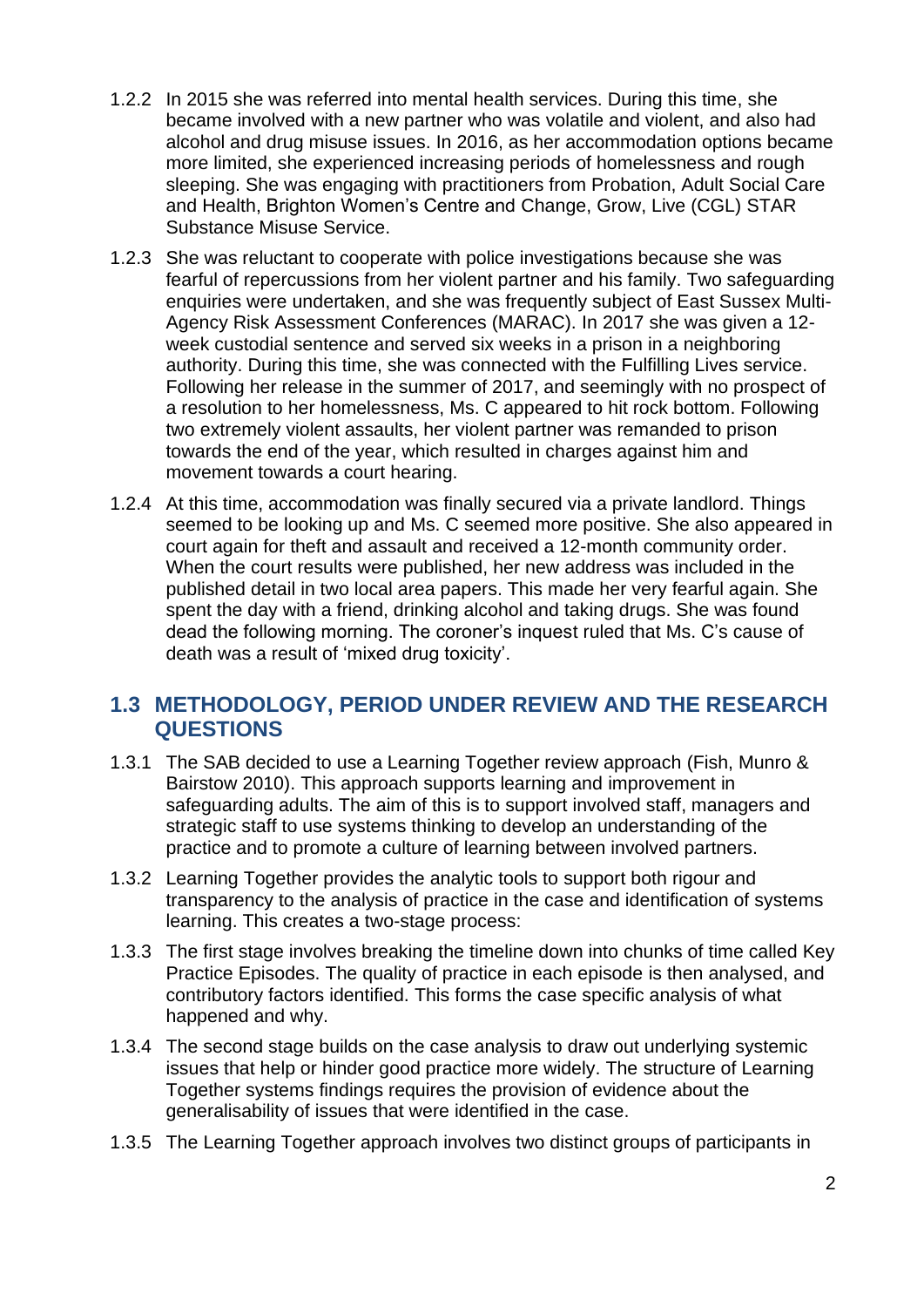the review process:

- **Case Group** Practitioners with direct case involvement and their line managers; who are central to the learning event.
- **Review Team** Senior managers with no case involvement who have a role in helping develop system learnings and supporting the case groups representatives if needed. They play an important role in bringing wider intelligence to ascertain which issues are case specific only, and which represent wider trends locally.

#### **AGENCY INVOLVEMENT**

- 1.3.6 Agencies making up the Review Team for this SAR included:
	- Adult Social Care and Health (ASCH)
	- Sussex Clinical Commissioning Groups (CCGs)
	- Sussex Police
	- Sussex Partnership NHS Foundation Trust
	- Eastbourne Borough Council
	- Hastings Borough Council
	- Probation Service Kent Surrey Sussex Community Rehabilitation Company (KSS CRC)
	- Brighton Women's Centre (BWC)
	- Oasis Project representing Fulfilling Lives
	- Change, Grow, Live (CGL) The Portal Domestic Abuse Service
	- Change, Grow, Live (CGL) STAR Substance Misuse Service
	- Children's Social Care
	- MARAC
- 1.3.7 Additional agency Individual Management Reports (IMRs) or Summary of Involvement reports were submitted by:
	- East Sussex NHS Healthcare Foundation Trust acute hospital setting
	- Southdown Housing
	- Seaview Project
- 1.3.8 Agencies who made up the Case Group for this SAR included:
	- Sussex Police
	- Children's Social Care
	- Fulfilling Lives
	- CGL STAR Substance Misuse Service
	- MARAC
	- Hastings Borough Council
	- Adult Social Care and Health
- 1.3.9 Contributions outside of the Case Group were made by:
	- Snowflake Night Shelter
	- Brighton Women's Centre
- 1.3.10 We also sought to engage with family members to talk through the analysis, answer any queries and gain their perspectives.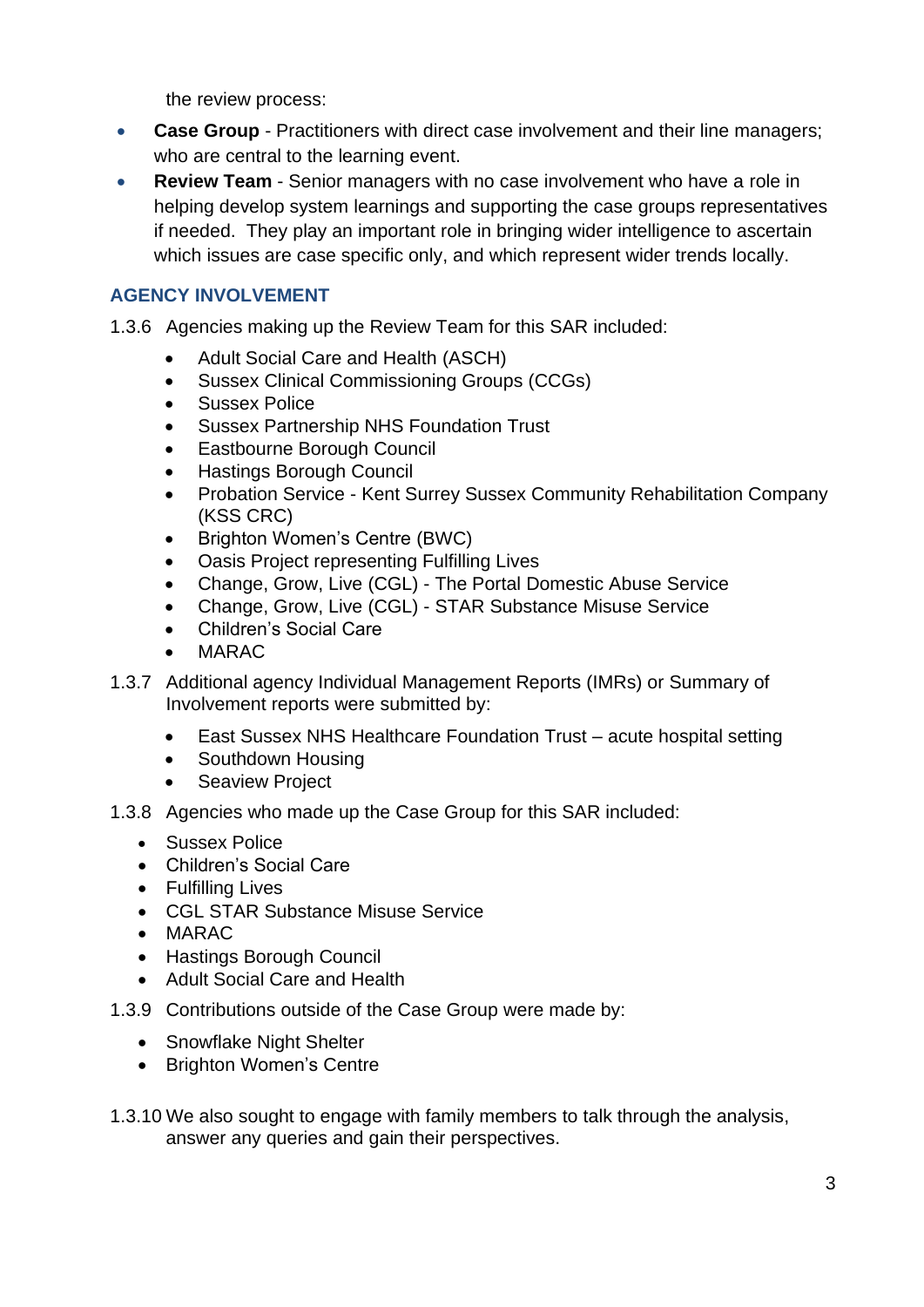1.3.11 We have tried to keep use of abbreviations to a minimum in order to increase accessibility of the report.

#### **TIME PERIOD**

1.3.12 It was agreed that the review would focus in detail on the year before Ms. C's death: December 2016 – December 2017.

#### **RESEARCH QUESTIONS**

- 1.3.13 The use of research questions in a 'Learning Together' systems review is equivalent to Terms of Reference. The research questions identify the key lines of enquiry that the SAB want the review to pursue and are framed in such a way that make them applicable to casework more generally, as is the nature of systems findings. The research questions provide a systemic focus for the review, seeking generalizable learning from the single case.
- 1.3.14 The research questions agreed at the beginning of this SAR were:
	- a) How effectively do Safeguarding and Domestic Abuse systems work together locally, for people who are victims or perpetrators or both?
	- b) In working with people with complex needs in relationships of domestic violence, how well do agencies understand their different roles, remits and restrictions of partners?
	- c) What is helping and hindering us in working preventatively with women with complex and multiple needs and episodic times of crises?
	- d) How well are we responding locally to crises when supporting homeless women with complex multiple needs?
	- e) How easy is it currently to respond well to women who have lost contact with their children when they are reaching out for help to re-gain contact?
- 1.3.15 The assumptions behind these research questions are revisited towards the end of the SAR process, at the stage of identifying systemic findings from the case and are discussed later in the report.

#### **METHODOLOGICAL COMMENT AND LIMITATIONS**

1.3.16 SCIE were commissioned to conclude this SAR, building on the earlier commissioned work. Efforts to make the SAR process proportionate to the learning gained, the appraisal of practice in the time period has not been exhaustive. The aim has been for it to be adequate to identifying priority systemic learning for the SAB to consider. These are systemic issues that currently create barriers to more timely and effective help for people in circumstances similar to those experienced by Ms. C. A number of these systems findings have been prioritized and are presented in the body of the report. Others are noted in the appraisal of practice synopsis. It is a judgement for the SAB as to whether further exploration or assurance of these issues is required.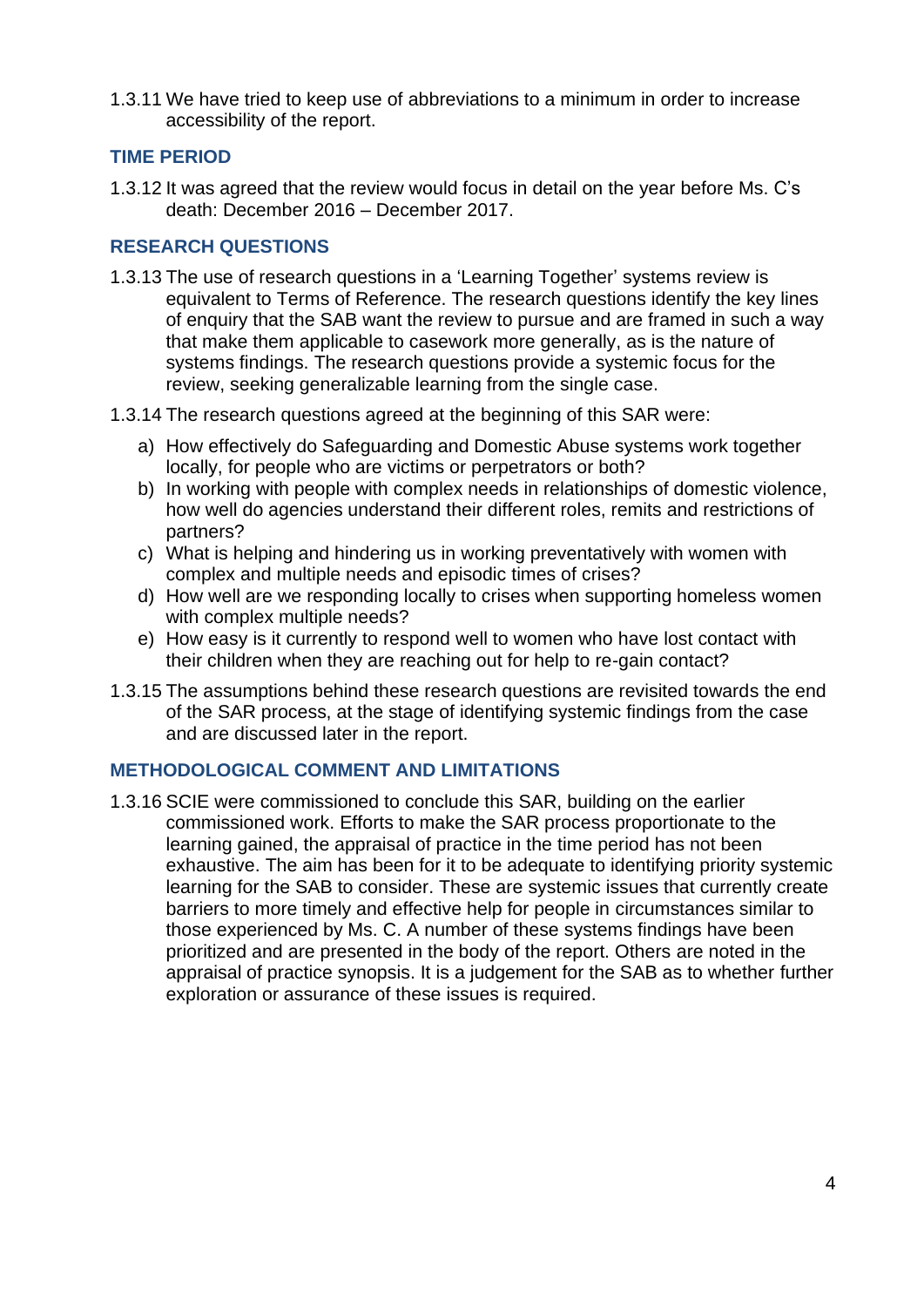## <span id="page-7-0"></span>**1.4 INVOLVEMENT AND PERSPECTIVES OF THE FAMILY**

- 1.4.1 Ms. C's immediate family were notified of the review and given an opportunity to provide their views in relation to this case and comment on the draft findings. A total of three meetings have taken place in which Ms. C's mother and step-sister have met with representatives from the Review Team and SAB.
- 1.4.2 Ms. C's family expressed a view that they felt agencies working with Ms. C could have communicated and shared information about risks more effectively. They also recognised the positive interventions of some of the professionals involved and were particularly appreciative of the support provided by Fulfilling Lives and Probation Services.
- 1.4.3 Ms. C's family have emphasised from their perspective that they want to ensure the lessons learnt from Ms. C's death will effect positive change and help others. Ms. C's family will also have the opportunity to review and comment on the final report.

#### <span id="page-7-1"></span>**1.5 REVIEWING EXPERTISE AND INDEPENDENCE**

1.5.1 The review was jointly led by Dr Sheila Fish from SCIE and Independent Consultant Alison Ridley. Sheila leads SCIE's Learning Together programme of work, bringing analytic expertise. Alison is a registered Social Worker and accredited SCIE reviewer, currently employed in a quality assurance role in an adult social care department, bringing safeguarding expertise. Sheila and Alison have worked together over many years in the conduct of SARs and bring a wealth of experience using the Learning Together model for SARs to produce useful systems learning.

#### <span id="page-7-2"></span>**1.6 STRUCTURE OF THE REPORT**

- 1.6.1 The report first presents the systems findings that have emerged from the SAR analysis. Each finding gives an illustration of the issue from the case of Ms. C and also lays out the evidence identified by the Review Team that indicates that the issue is of wider relevance. Evidence is provided to show how each finding creates risks to other adults in future cases, because they undermine the reliability with which professionals can do their jobs. This part of the report is future facing. Each finding poses questions for the SAB and relevant agencies to consider in deciding what action they are going to take forward. The section is introduced with a brief reflection on the ways in which features of Ms. C's particular case are similar to other cases and therefore has the potential to surface generalizable learning to underpin improvement.
- 1.6.2 The second part of the report looks more to the past than the future. It provides the more case specific analysis. An overview is provided of what happened in this case. The synopsis aims to provide enough but not too much detail. We make no claims that it is comprehensive. The aim is to convey the view of the Review Team about how timely and effective the help that was given to Ms. C was, including where practice was below or above expected standards, explaining why where possible. Links are made with the systems findings where relevant.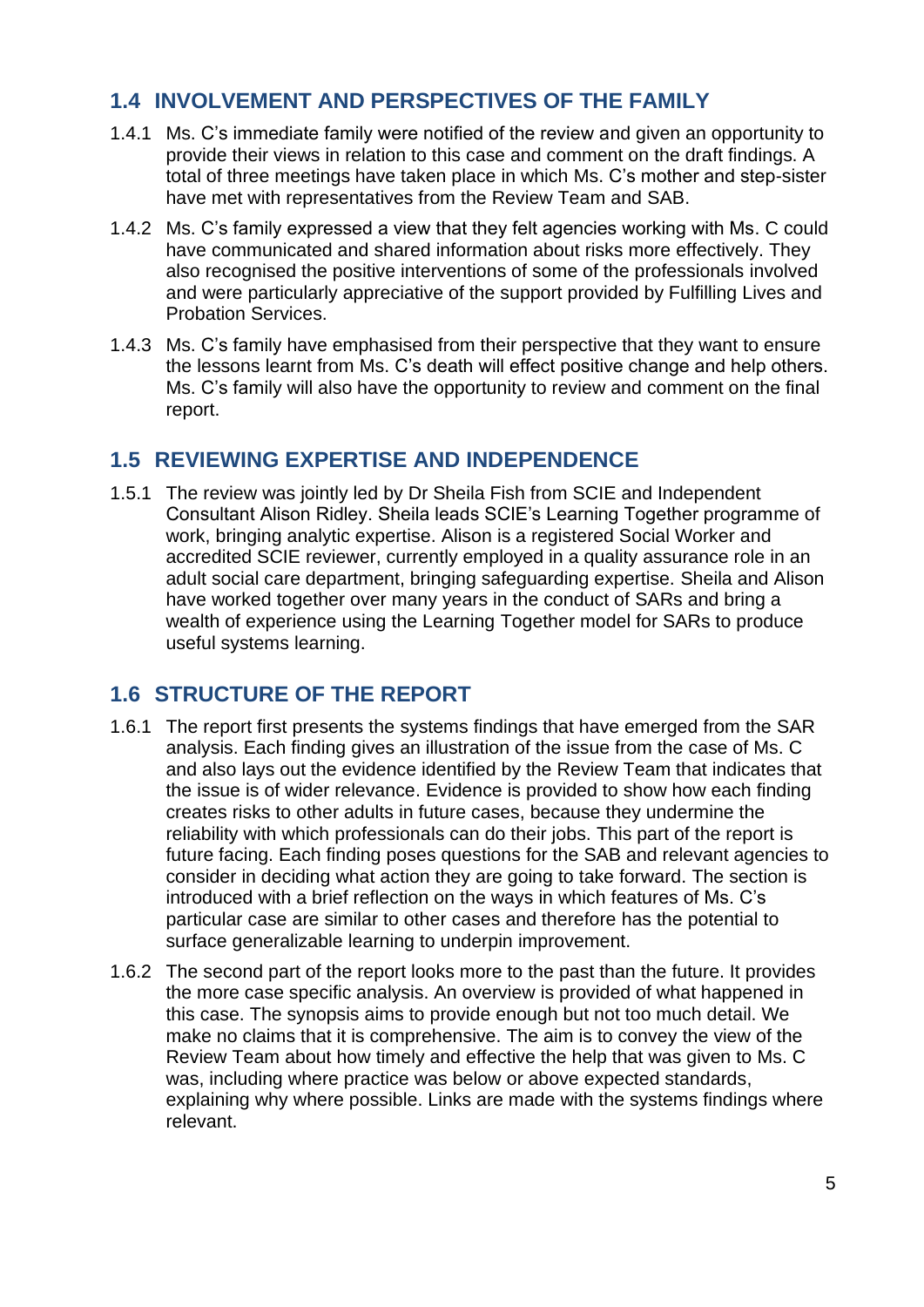1.6.3 The appraisal of practice synopsis also highlights some systemic vulnerabilities that the reviewers have not had the opportunity to explore further in this commission, so are not presented in the findings section.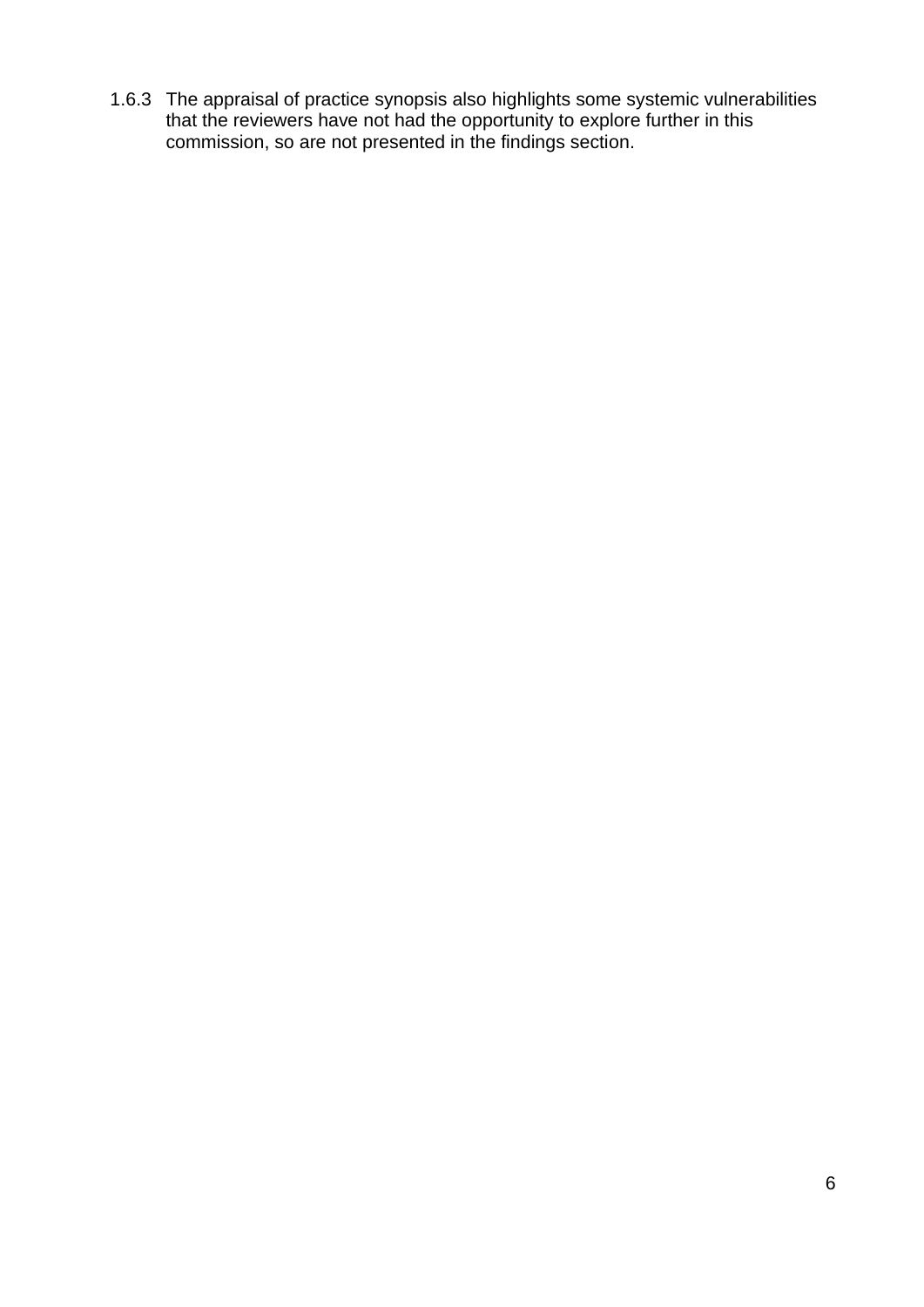# <span id="page-9-0"></span>**2 Systems Findings**

#### <span id="page-9-1"></span>**2.1 IN WHAT WAYS DOES THIS CASE PROVIDE A USEFUL WINDOW ON OUR SYSTEM?**

- 2.1.1 This review has been concerned with a woman we are calling Ms. C. when she was 40 to 41 years old. Members of the Case Group described Ms. C as intelligent, articulate and eloquent. Professionals working closely with her warmed to her and liked her. Ms. C, like a small cohort of women locally, had a combination of difficulties that created a hard life and put her in a lot of risk. She had a lot of insight into her own situation, the risks she was exposed to as well as particular risks she posed. She played a very active role in making decisions to keep herself as safe as she could within the circumstances she faced.
- 2.1.2 At heart this case involves common challenges for professionals working with a small cohort of women who, like Ms. C, have a particular combination of difficulties stemming from a difficult childhood and impacting in adulthood. In adulthood, there often is a complex interplay of: fragile mental health, with patterns of self-harm and attempts to take their own lives, substance misuse, criminal activities to fund addictions, relationships marked by domestic violence and, for Ms. C during the period we review, homelessness.
- 2.1.3 The challenges are created in part by the service system being poorly designed to meet the needs of women in these circumstances in ways that are workable for them. The challenges are also in part created by the fact that there are no easy or quick solutions to some of the individual issues for woman in this cohort, and their combination make resolution even more complex. Ms. C's case raises important questions for agencies about the reliability of the multi-agency system to recognize and respond appropriately to significant escalation and change in patterns of domestic abuse, including coercion and control, for women in these circumstances.
- 2.1.4 The appraisal synopsis presented in section three provides a high-level summary of the quality and timeliness of help provided to Ms. C. In it, we attempt to flag up factors that helped or hindered practitioners in their efforts. Some of these factors represent wider systemic issues that will impact on work with other people in this vulnerable cohort of women. This SAR has prioritized four of the systems findings for the SAB to consider. They are laid out below.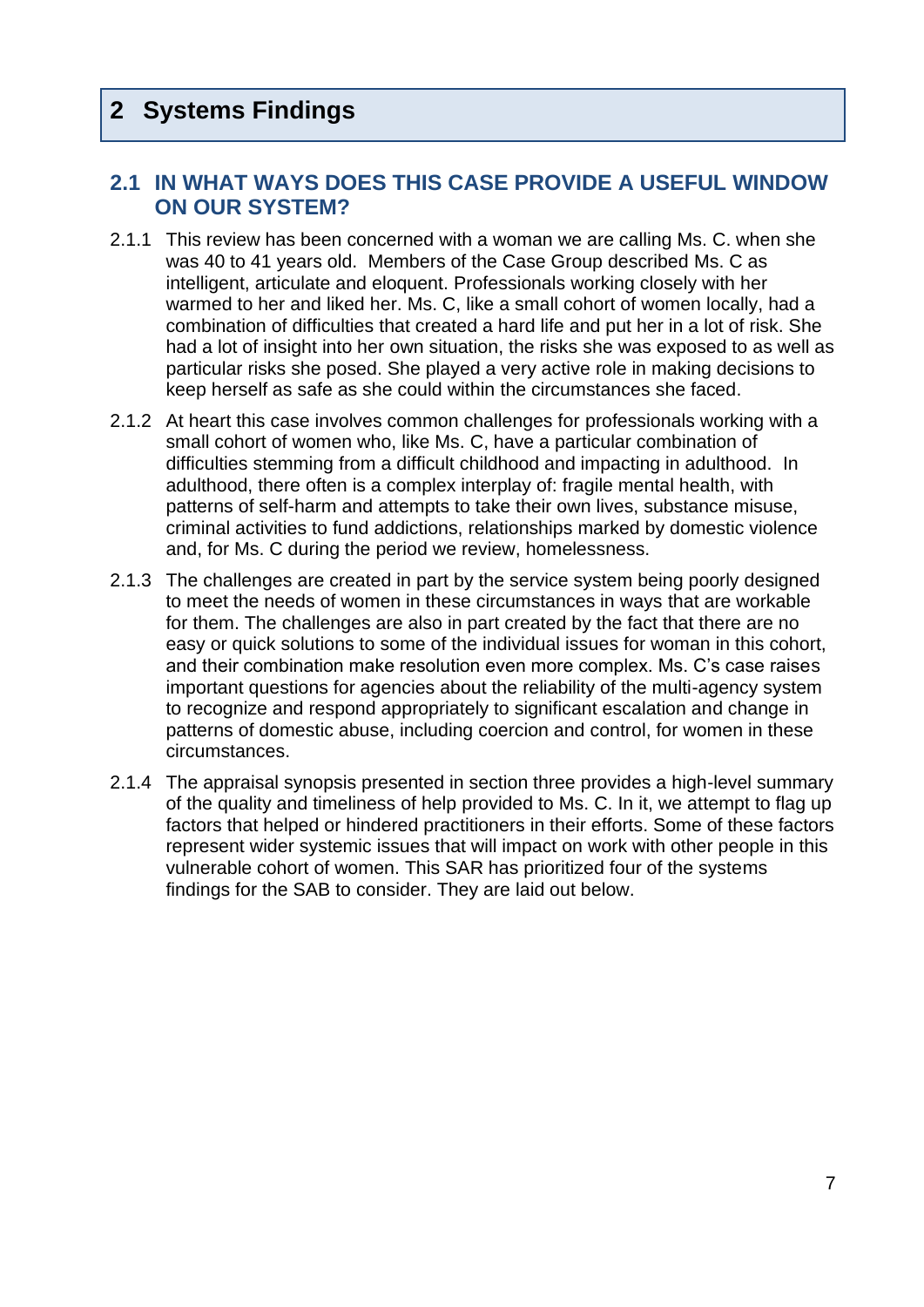The Review Team has prioritised four findings for the SAB to consider. These are:

|    | Finding                                                                                                                                                                                                                                                                                                                                                                                                                                                                                               | Category     |
|----|-------------------------------------------------------------------------------------------------------------------------------------------------------------------------------------------------------------------------------------------------------------------------------------------------------------------------------------------------------------------------------------------------------------------------------------------------------------------------------------------------------|--------------|
| 1. | There is currently no accommodation readily accessible for<br>women with the combination of needs related to chronic<br>trauma, drug and alcohol abuse, homelessness and domestic<br>violence and abuse. Women wishing to remain within a couple<br>are even less well served in terms of accommodation. This<br>leaves practitioners having to rely on perseverance and luck to<br>access viable accommodation.                                                                                      | Management   |
| 2. | Current service set ups locally are not joined up or tailored to<br>the needs of a small cohort of women who struggle with a<br>combination of needs related to chronic trauma, drug and<br>alcohol dependencies, homelessness and domestic violence<br>and abuse. This leaves some of the most vulnerable women<br>either excluded from services altogether based on eligibility<br>criteria, or unable to access them because of the lack of<br>proactive, flexible and intensive outreach support. | Management   |
| 3. | There is not currently an established multi-agency protocol or<br>supporting tools for the proactive collection of third-party<br>evidence of patterns of domestic violence and abuse. This<br>leaves police responding reactively to incidents of domestic<br>violence and abuse and trying but struggling to gather viable<br>third-party evidence and leaves the voluntary sector frustrated<br>at inaction against known perpetrators.                                                            | <b>Tools</b> |
| 4. | A pattern of continuing to give women with complex needs<br>short term prison sentences at a distance from their home<br>area, disrupts any progress they may be making with the<br>support of community teams, provides little time for specialist<br>health care services delivered within prison to establish<br>relationships, potentially leaving women more vulnerable on<br>their release.                                                                                                     | Management   |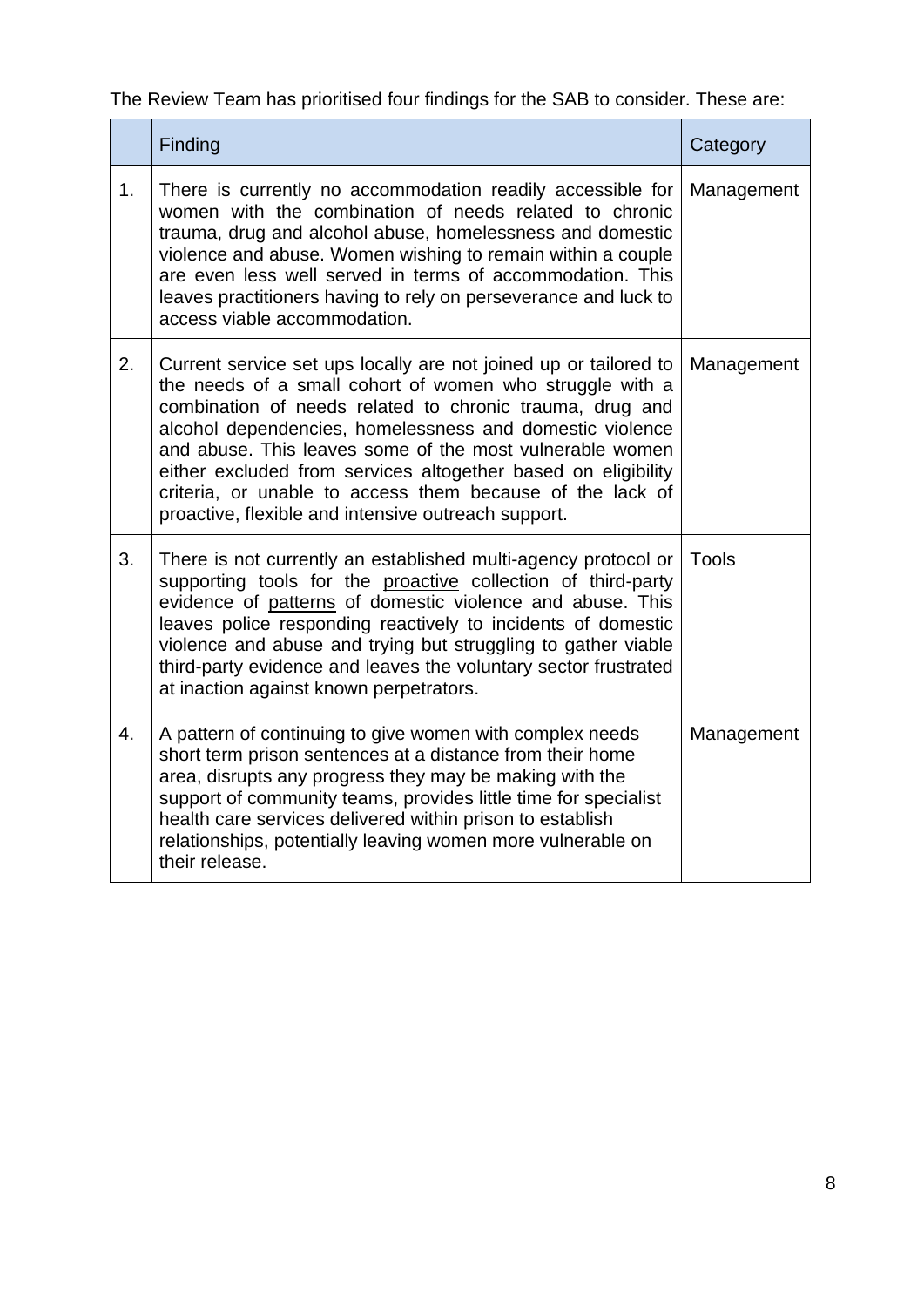## <span id="page-11-0"></span>**2.2 FINDING 1**

**There is currently no accommodation readily accessible for women with the combination of needs related to chronic trauma, drug and alcohol dependencies, homelessness and domestic violence and abuse. Women who are within a couple are even less well served in terms of accommodation. This leaves practitioners having to rely on perseverance and luck to access viable accommodation.**

## **SAR LIBRARY CODING:**

2.2.1 This coding helps to specify with more precision the exact nature and relevance of the finding.

| Which group of<br>people or<br>situation is this<br>finding relevant<br>to?                                                                                      | Which<br>profession(s) or<br>agencies is the<br>finding relevant<br>to? | Does the finding<br>relate to a<br>particular aspect<br>or type of work<br>within the care<br>and support<br>system | What type of<br>systems issue is<br>it: what kind of<br>thing needs to<br>change? |
|------------------------------------------------------------------------------------------------------------------------------------------------------------------|-------------------------------------------------------------------------|---------------------------------------------------------------------------------------------------------------------|-----------------------------------------------------------------------------------|
| Women with a<br>combination of<br>needs related to<br>chronic trauma,<br>drug and alcohol<br>dependencies,<br>homelessness and<br>domestic violence<br>and abuse | Not specific                                                            | Housing                                                                                                             | Management<br>system issue                                                        |

#### **KEY BACKGROUND INFORMATION**

- 2.2.2 Safe accommodation is a fundamental need for women with complex needs (e.g. mental health issues, substance misuse issues, disabilities etc.) who are at risk of violence. A woman who is accommodated is less at risk than a woman who is reliant on the perpetrator for safety on the streets.
- 2.2.3 A number of options for accommodation are available, each having its own legal criteria and/or behavioural requirements. These include:
	- Refuges for women escaping domestic violence and abuse.
	- Complex needs refuges e.g. substance misuse, learning disability.
	- Supported accommodation.
	- Local authority provisions under the Housing Act based on assessed priority need and whether someone is 'intentionally' homeless.
	- Private rental options.
- 2.2.4 A more recent development is the 2017 Homelessness Reduction Act (HRA) which came in force from April 2018. This created a new duty on local authorities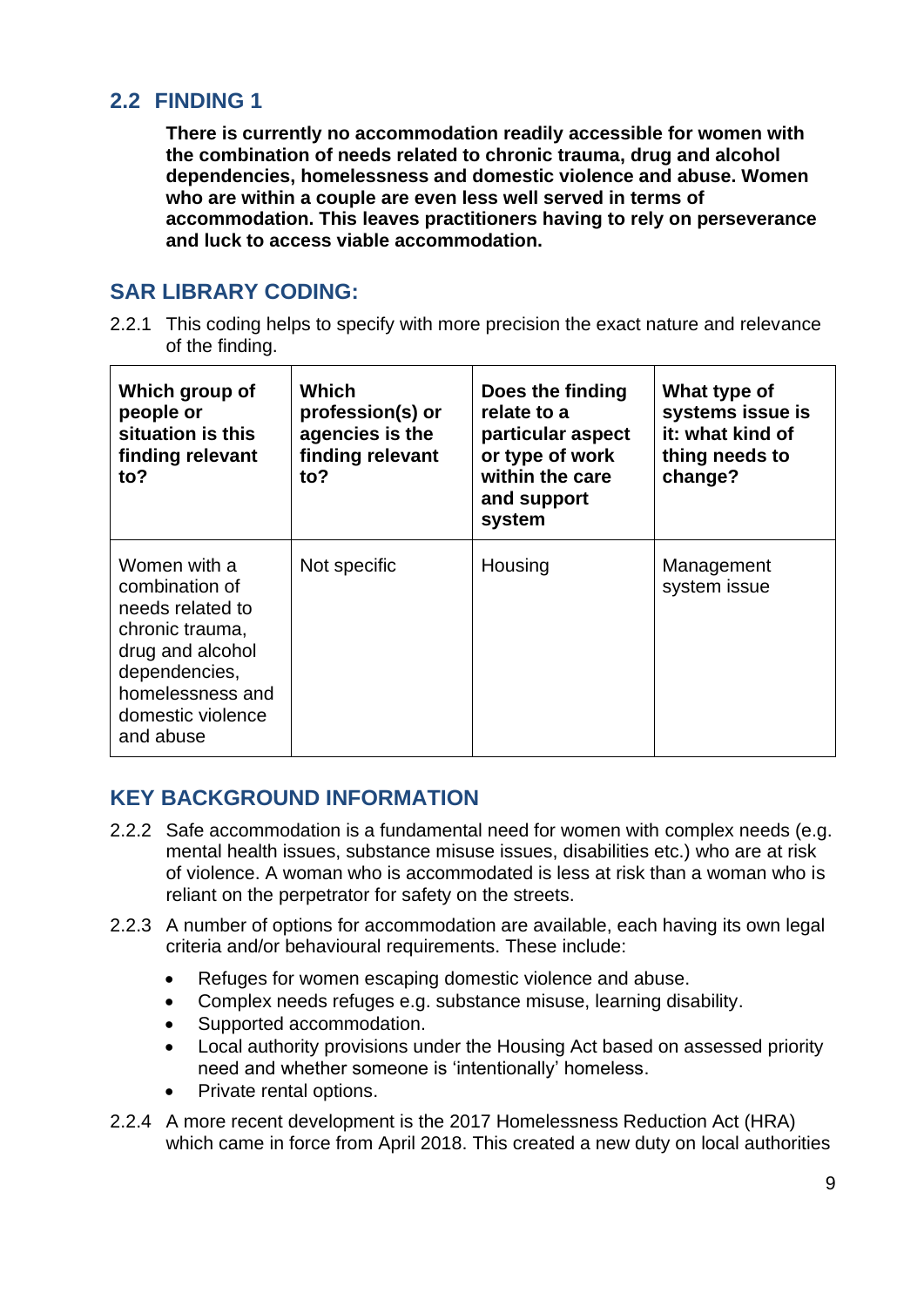to relieve homelessness regardless of priority need (and intentionality). While relieving homelessness does not necessarily equate to providing housing, the process involves an assessment and the production of a Personalised Housing Plan. The HRA and, in particular, Personalised Housing Plans offer a new opportunity to work with rough sleeping couples in a proactive way<sup>1</sup>, meeting the needs of each person at the same time as respecting relationships, especially for those authorities that embrace the intentions and principles that sit behind the HRA.

#### **HOW DID THE FINDING MANIFEST IN THIS CASE?**

- 2.2.5 Securing Ms. C accommodation was central to her safety plan over the whole time period of this SAR. Yet, from when she first experienced increasing periods of homelessness in 2016, it was two years before this was accomplished, in spite of the persistent efforts of practitioners working with her. The interplay of Ms. C's needs meant that the standard options available were not viable.
- 2.2.6 Women's refuges were not open to her. When she had previously been accommodated at a refuge for women escaping domestic violence, her violent partner had found her and coerced her into letting him stay, so she had been evicted. Following this, no other refuge was willing to accept her due to the risks generated to other women in the refuge.
- 2.2.7 Other supported accommodation providers had concerns about both risks to other residents and to staff who regularly work alone, because of her offending history. She could be violent to police officers upon arrest.
- 2.2.8 Her continuing misuse of substances was a further barrier to her being offered a placement and made it almost impossible for her Brighton Women's Centre support worker to find a private landlord who was willing to offer her rented accommodation.
- 2.2.9 Ms. C also faced barriers to accessing emergency accommodation from either of the Housing Departments involved. She was found to meet criteria for being regarded as "intentionally homeless" (under section 191, Housing Act 1996) by one Council Housing Department and not deemed to be in priority need by the other Council Housing Department under the Housing Act 1996 (section 189,1c).
- 2.2.10 A discretionary short-term placement was given, but this was out of area, so not an option that Ms. C deemed viable. Similarly, the advice given about approaching an alternative borough/district was given on the basis that the housing department felt it would be less risky for her to move away from the perpetrator in the locality. This was not a viable fit for Ms. C.
- 2.2.11 Against this background, the option of residential rehabilitation appeared both to professionals and Ms. C alike as the only choice, though through the SAR we have questioned whether this was ever a realistic option for Ms. C at the point it was being considered.

<sup>&</sup>lt;sup>1</sup> Please see the 'Couples First' report commissioned by Brighton Women's Centre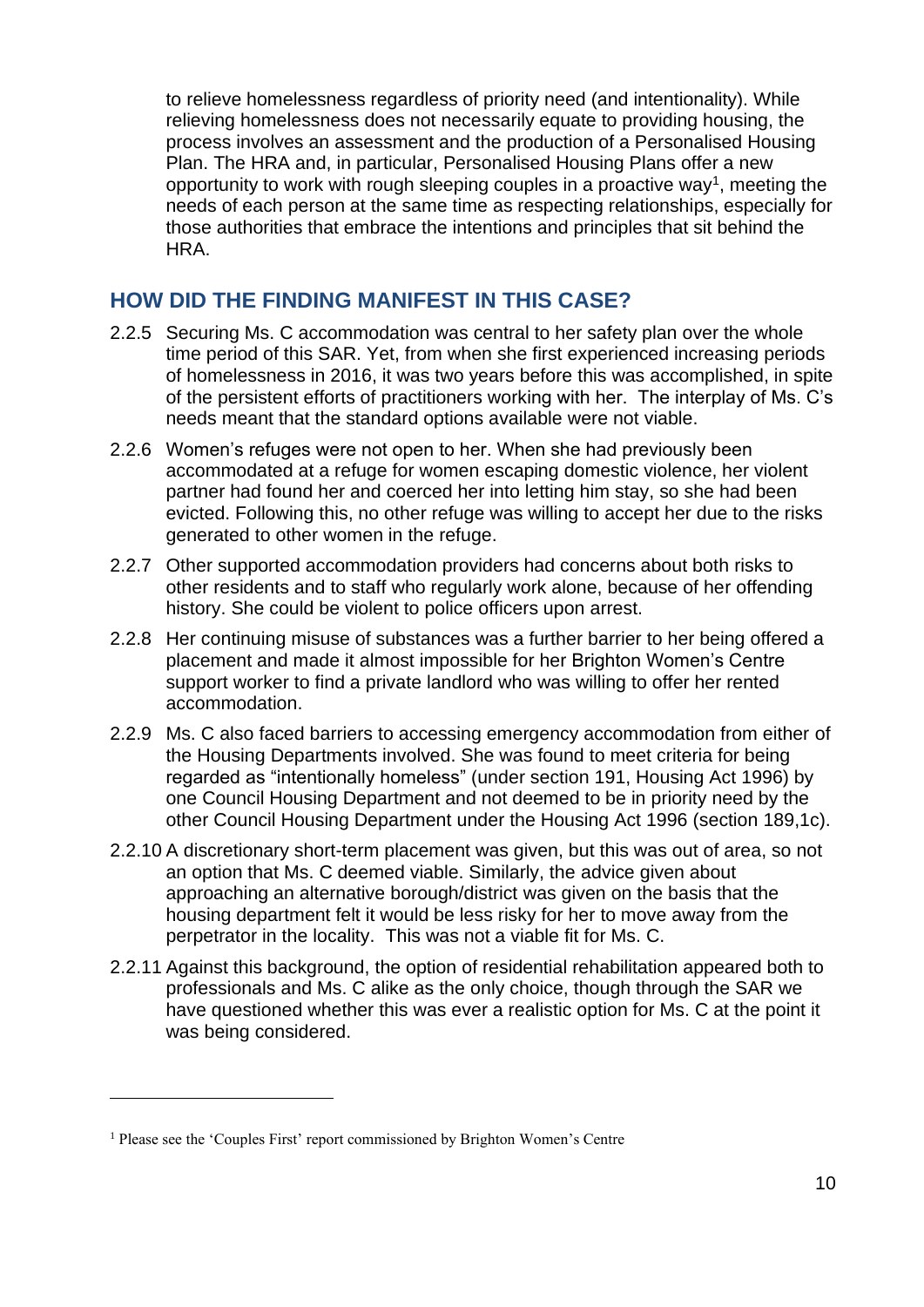## **HOW DO WE KNOW IT'S UNDERLYING NOT A ONE-OFF?**

- 2.2.12 As part of the review process, we explored the extent to which these difficulties are usual for women in situations similar to Ms. C.
- 2.2.13 The difficulties having the history of domestic violence and abuse and cumulative risks recognized by Local Authority Housing Departments have been recognized by both councils. Local Authority Housing Departments have fed back that when an adult presents to them as fleeing violence, they try to verify this with police (or other domestic violence and abuse support providers) as standard practice and use an initial assessment to gather evidence. Feedback from members of the Review Team who work in the charity sector suggests the District and Borough Councils can appear to be reluctant to accept third party statements, and instead prefer to prioritise MARAC minutes or Police Crime Reference Numbers as 'evidence'.
- 2.2.14 Input from the Review Team and Case Group confirmed that there are no specialist refuges in or near East Sussex, even those set up to address single issues, such as drug and alcohol dependencies. Communities need 24-hour managed hostels or accommodation, that understand the complexities of addiction and the culture within that community, but these are not available.
- 2.2.15 Housing Departments seek to offer local temporary accommodation, particularly where the adult requests this, however this is not always possible. However due to the limited availability of accommodation accessible for women with this set of interacting issues, the housing that is offered is often 'out of area'. However, a woman who is accommodated in her local area and has access to her support networks is much more likely to stay safe. A woman who is sent miles out of area tends to feel isolated, so is much more likely to leave or lose that placement and return to the streets and the most high-risk scenario.
- 2.2.16 When women are in a couple who are both homeless, the challenge of finding accommodation is even more difficult. Most solutions are devised around single homelessness. Street homeless couples are usually felt to be too volatile and chaotic to be considered for accommodation support from local agencies as providers struggle to be able to manage the level of risk even on the rare occasions that accommodation is available for couples without children. Some couples therefore opt to stay on the street rather than face separation.
- 2.2.17 Research undertaken in East Sussex in 2018 (commissioned by Brighton Women's Centre) into the needs of street homeless couples<sup>2</sup> engaged with varied local and national housing providers and homelessness agencies as well as statutory bodies, gathering evidence by talking directly to service users and homeless agencies. The report resulted in a set of recommendations for a distinct and specific couple focused approach to working with couples.

<sup>&</sup>lt;sup>2</sup> "Couples First? Understanding the needs of rough sleeping couples" October 2018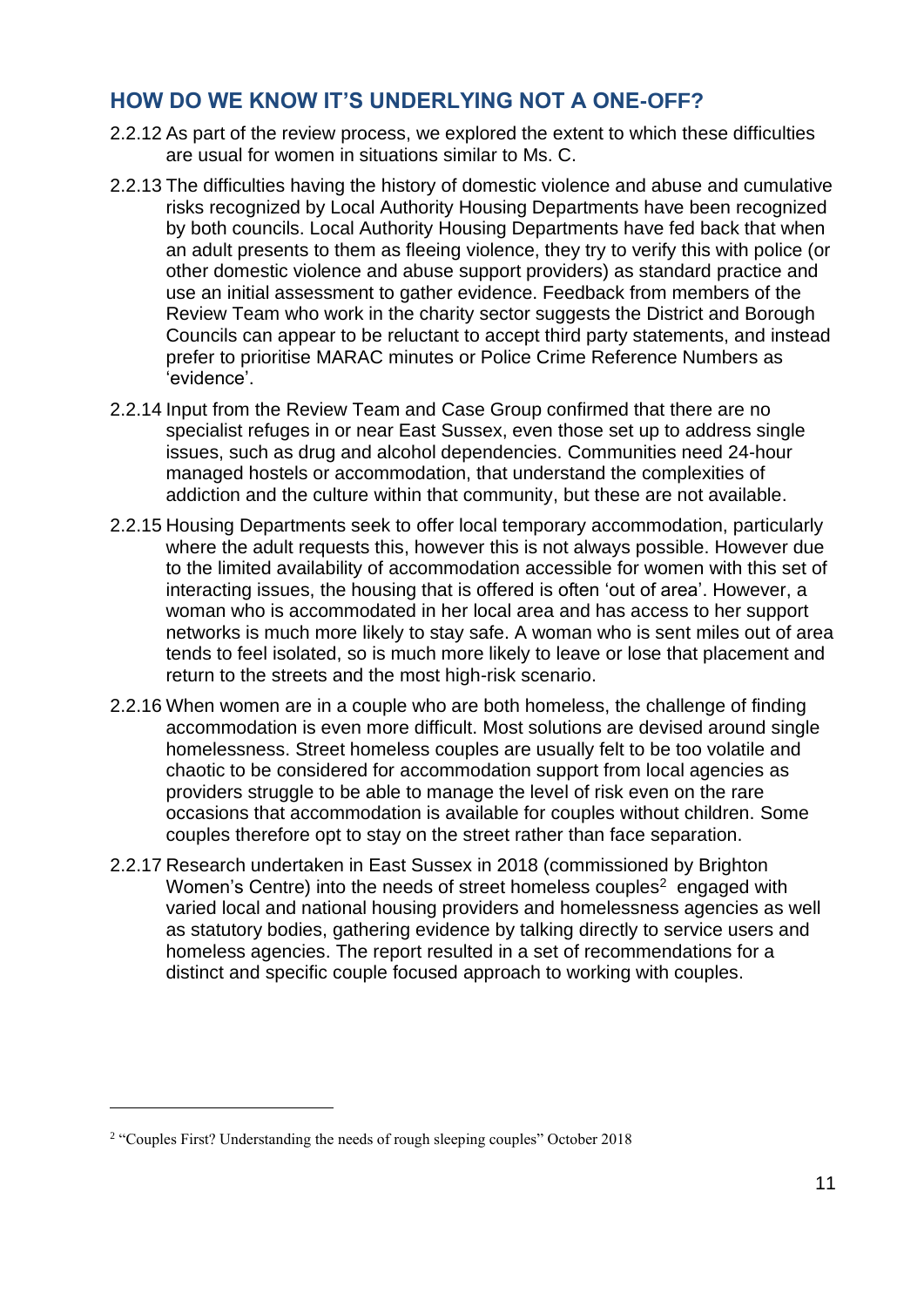## **HOW WIDESPREAD IS THIS SYSTEMS FINDING?**

- 2.2.18 We use this section to lay out evidence of how widespread the problem of the lack of viable accommodation is, for this cohort of women.
- 2.2.19 What we have ascertained is that nationally there have been significant reductions in the availability of safe accommodation for all women escaping domestic violence, regardless of their level or complexity of need. The Women's Aid 2019 report annual survey confirmed they have had to decline 59.7% of the referrals they received (an estimated 21,084 referrals) in 2017–18. Since 2010, 17% of specialist refuges have closed in the UK. Local authorities have cut spending on refuges by 24%. And nearly one in ten refuges and one in five community-based services who responded to their annual survey reported that they received no local authority funding.
- 2.2.20 Further, within these decreasing refuges, specialist support provision is also seeing a significant reduction, making them less likely to be accessible for women in Ms. C's circumstances. Only 17.3% of all refuge services have a specialist mental health support worker(s), 8.9% have a specialist drug use worker(s) and 8.9% have a specialist alcohol use worker(s). During 2017–18 only 5.8% of vacancies could consider women who had 'no recourse to public funds.'<sup>3</sup>
- 2.2.21 The lack of specialist refuges in or near East Sussex is not a local problem alone. Nationally, services such as refuge spaces and other accommodation options are even more difficult to locate for victims of domestic abuse with complex needs (such as substance misuse, homelessness, poor mental health and a history of criminal offending).

#### **HOW PREVALENT**

- 2.2.22 We use this section to try to lay out how many women are actually or potentially affected by the lack of accessible accommodation.
- 2.2.23 Statistics on the number of women with the combination of needs related to chronic trauma, drug and alcohol dependencies, homelessness and domestic violence and abuse or, of those, how many are persistently trying and failing to secure safe accommodation can be ascertained from the network of women's centres across the country and the recent 'Gender Matters' report published by Lankelly Chase.
- 2.2.24 Rough sleeping count data published by the Ministry of Housing, Communities and Local Government showed that there were 4,266 people estimated to be sleeping rough on a single night in autumn 2019. This is down by 411 people or 9% from last year and down 10% from the peak in 2017 but is up by 2,498 people or 141% since 2010<sup>4</sup>.
- 2.2.25 Total referrals into the CGL The Portal Domestic Abuse Service, for support related to domestic violence, average (including duplicate referrals) at 400 per

<sup>3</sup> Women's Aid 2019 'The Domestic Abuse Report 2019: The Annual Audit'

<sup>4</sup> **<https://www.gov.uk/government/statistics/rough-sleeping-snapshot-in-england-autumn-2019>**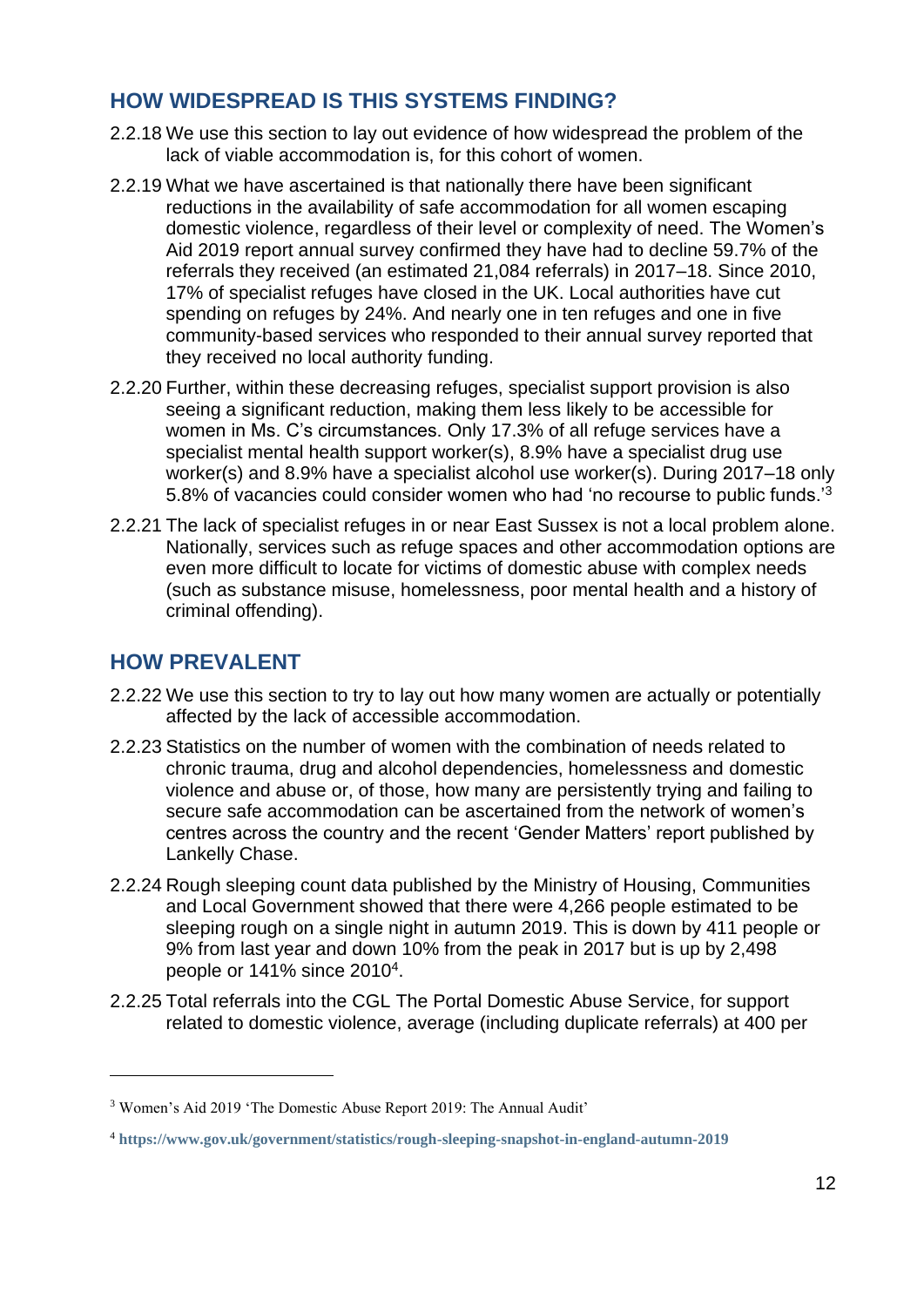month or near 5,000 per year. We have not secured equivalent figures for referrals to CGL STAR Substance Misuse Service.

2.2.26 From these numbers we can draw out the number of women actually or potentially affected while small, is probably growing.

## **SO WHAT? WHY SHOULD THE SAB AND PARTNERS CARE?**

- 2.2.27 "Requisite variety" is a term used in the systems literature to capture the situation whereby in order to deal effectively with the diversity of problems it encounters, a system needs to have a repertoire of responses which is (at least) as nuanced as the problems faced. This case highlights that there is currently no available accommodation accessible for women in Ms. C's circumstances.
- 2.2.28 Housing is key to someone's ability to keep themselves safe. Yet this review has highlighted how for one of the most vulnerable group of women, there are effectively no housing options, so that despite the commitment of frontline staff, appropriate housing solutions cannot be identified. It took from April 2016 – December 2017 for Brighton Women's Centre support worker to find and secure a single private rental property. We commend the practitioners who worked with Ms. C so determinedly and generously. This finding highlights the systemic nature of this issue. The lack of commissioned options significantly increases the risk that vulnerable women in similar circumstances will not be so lucky.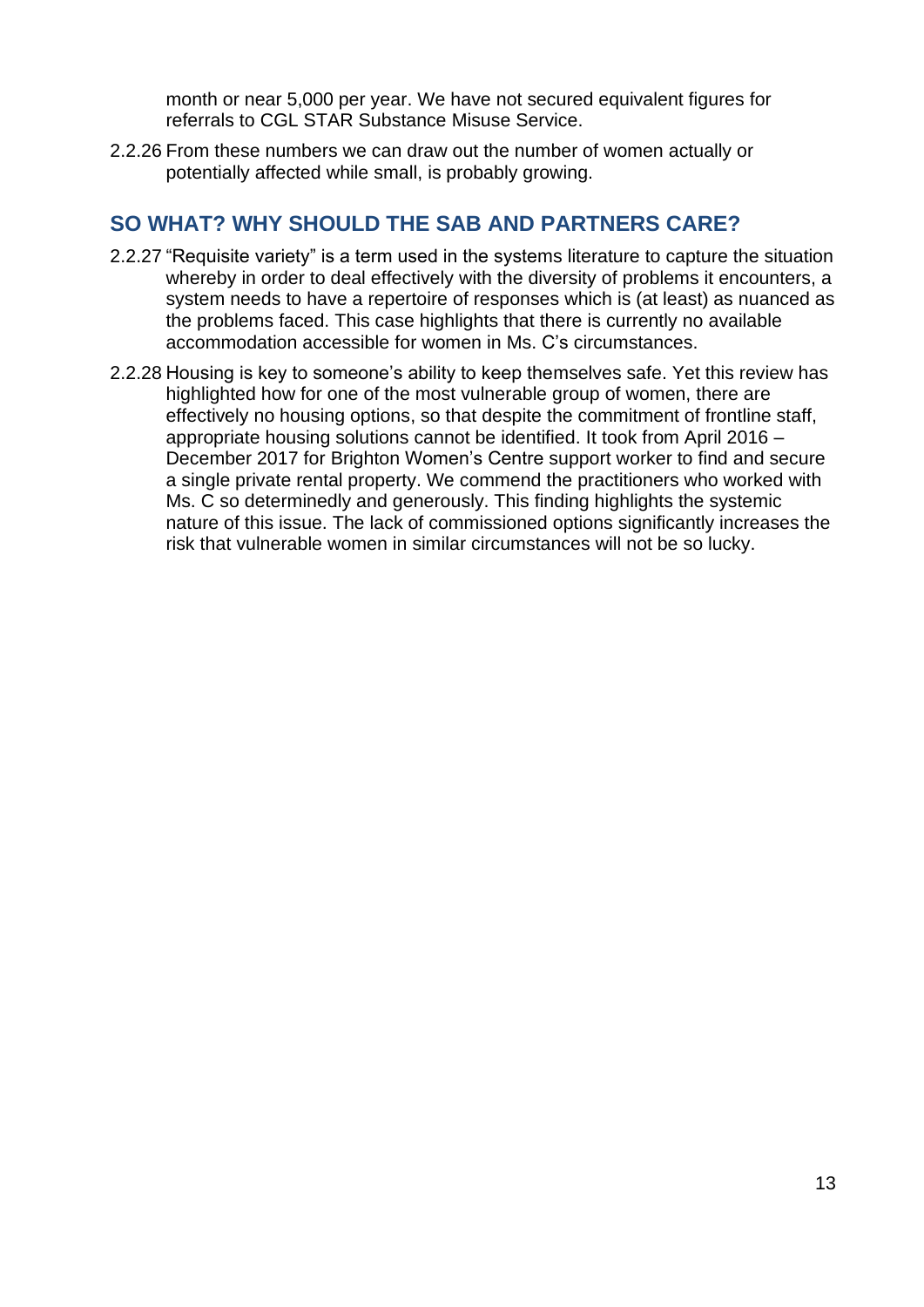**FINDING 1 - There is currently no accommodation readily accessible for women with the combination of needs related to chronic trauma, drug and alcohol dependencies, homelessness and domestic violence and abuse. Women wishing to remain within a couple are even less well served in terms of accommodation. This leaves practitioners having to rely on perseverance and luck to access viable accommodation.**

## **QUESTIONS FOR THE SAB TO CONSIDER:**

- 2.2.29 Have the lack of housing options for this vulnerable cohort of women been considered by the SAB and partners previously?
- 2.2.30 Is an options appraisal needed and if so, who would need to contribute to the thinking?
	- E.g. via a specialist refuge type accommodation for women with a substance dependencies?
	- E.g. a managed women's hostel with 24-hour staffing and sufficient security to manage the complexities of this client group?
- 2.2.31 Are there opportunities created by the review of provision of services as part of the tendering for the new domestic violence and abuse specialist services, to call for consideration of options to fill this gap?
- 2.2.32 While longer term alternatives are explored, what more can agencies do to mitigate the negative impacts of the lack of suitable accommodation options, for women struggling with drug and alcohol dependences, chronic trauma, fragile mental health and relationships involving domestic violence and abuse? E.g.
	- Can a jointly agreed approach be developed between Housing Officers and other staff (e.g. voluntary sector practitioners) who are supporting vulnerable adults with complex needs, to support the building up of comprehensive picture of whether or not the adult is in priority need or not?
	- Can the ability of refuges or woman's hostels to be able to support women with complex needs be strengthened? For example, a shared approach to managing risks (and evictions) that appreciates that some problematic behaviours will not stop at the point of being housed.

<span id="page-16-0"></span>2.2.33 How would the SAB know if this situation has improved?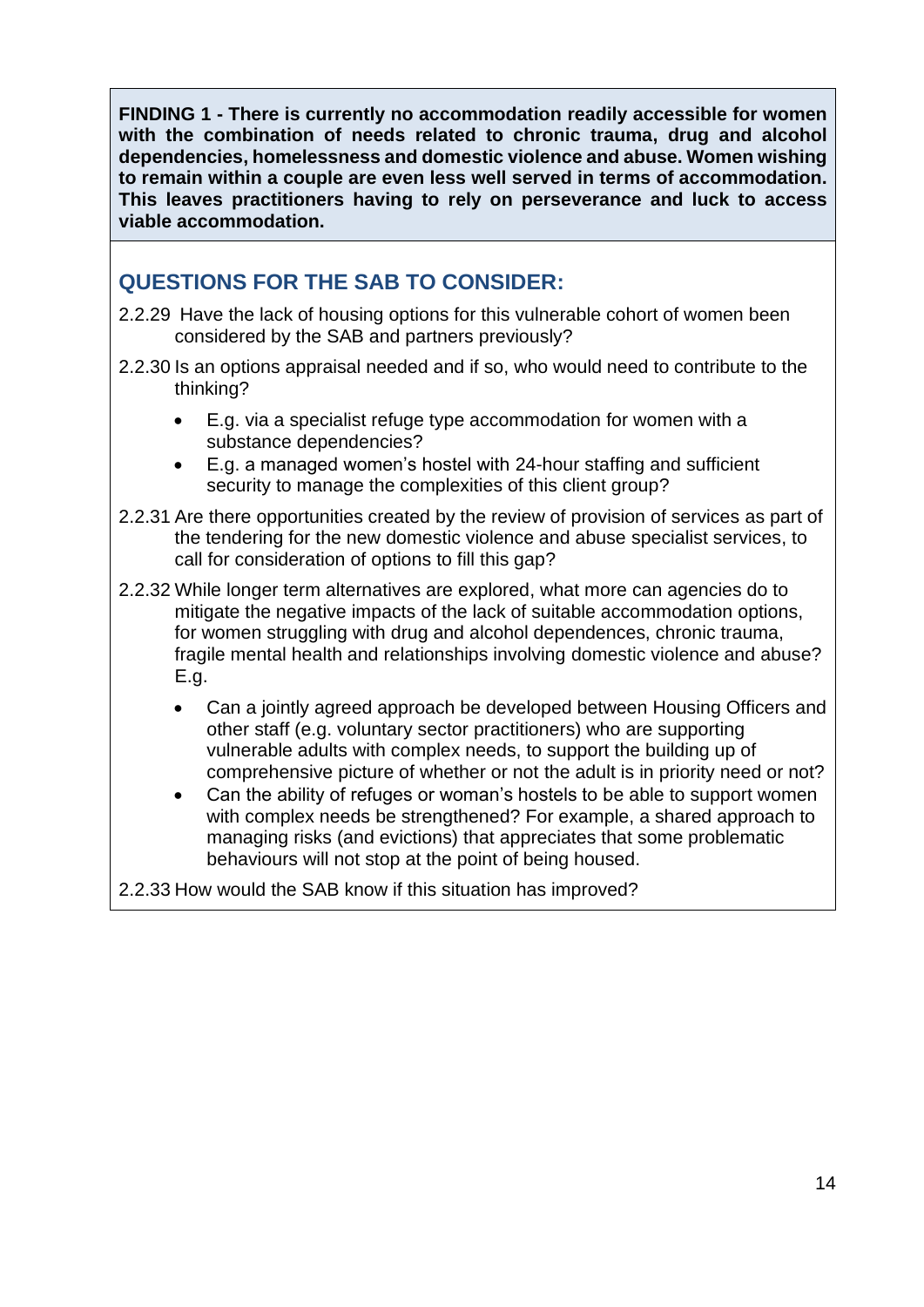#### **2.3 FINDING 2**

**Current service set ups locally are not joined up or tailored to the needs of a small cohort of women who struggle with a combination of needs related to chronic trauma, drug and alcohol dependencies, homelessness and domestic violence and abuse. This leaves some of the most vulnerable women either excluded from services based on eligibility criteria, or unable to access them because of the lack of proactive, flexible and intensive outreach support.** 

#### **SAR LIBRARY CODING:**

2.3.1 This coding helps to specify with more precision the exact nature and relevance of the finding.

| Which group of<br>people or<br>situation is this<br>finding relevant<br>to?                                                                                      | Which<br>profession(s) or<br>agencies is the<br>finding relevant<br>to? | Does the finding<br>relate to a<br>particular aspect<br>or type of work<br>within the care<br>and support<br>system | What type of<br>systems issue is<br>it: what kind of<br>thing needs to<br>change? |
|------------------------------------------------------------------------------------------------------------------------------------------------------------------|-------------------------------------------------------------------------|---------------------------------------------------------------------------------------------------------------------|-----------------------------------------------------------------------------------|
| Women with a<br>combination of<br>needs related to<br>chronic trauma,<br>drug and alcohol<br>dependencies,<br>homelessness and<br>domestic violence<br>and abuse | Not specific                                                            | Commissioning                                                                                                       | Management<br>system issue                                                        |

#### **KEY BACKGROUND INFORMATION**

- 2.3.2 Most services are set up around individual specialisms:
	- Social care
	- Substance misuse / dependencies
	- Criminal justice
	- Mental health
	- Domestic violence and abuse
	- Housing
	- Medical.
- 2.3.3 Services standardly assume a willing subject. Someone's case is closed, for example, the person misses appointments.
- 2.3.4 Services commonly struggle with 'dual diagnosis'. So, for example, we see mental health services, domestic abuse refuges and housing services requiring individuals to have detoxed from substances before they are able to work with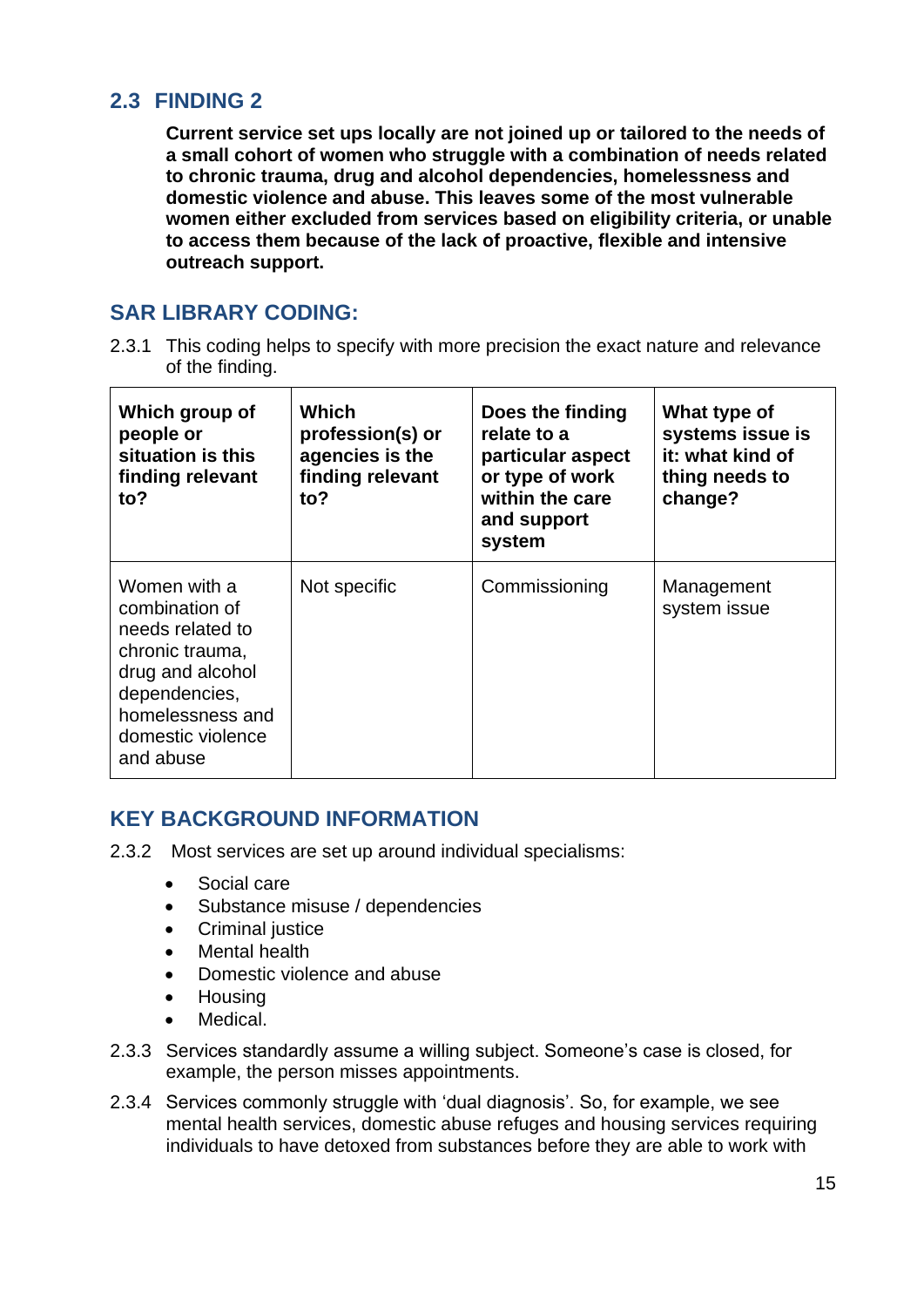them.

2.3.5 Such a set up creates significant accessibility issues for women who struggle with a combination of needs related to chronic trauma, drug and alcohol dependencies, homelessness and domestic violence and abuse.

## **HOW DID THE FINDING MANIFEST IN THIS CASE?**

- 2.3.6 During the 13-month period under review a host of local agencies worked with Ms. C and her case was discussed 19 times at the two local MARAC multiagency forums in Hastings and Eastbourne, either as an item of AOB (any other business), full case discussion or MCCP (MARAC Complex Case Planning). Additionally, Ms. C's concerns were open to two separate safeguarding enquiries at different points during that period. Local agencies were keen to support Ms. C and the commitment, resilience and time of frontline staff across agencies is clearly evidenced. Appropriate multi-agency forums were used to share information and plan risk management strategies.
- 2.3.7 As well as the difficulties securing safe accommodation, discussed in Finding 1, Ms. C's circumstances and the level of control her partner exerted, mitigated against her being able to engage with more conventional 9-5 based services to keep herself safe. This led to a pattern of agencies attempting to help but then withdrawing because Ms. C was not able to maintain engagement.
- 2.3.8 Ms. C was supported very effectively by a number of professionals within key statutory agencies (e.g. Adult Social Care and Health, Probation Service, CGL The Portal Domestic Violence Service and CGL STAR Substance Misuse Service. However, the input she received from her support workers from Brighton Women's Centre (who worked with Ms. C from April 2016 continuously until her death) and Fulfilling Lives (who worked with her from August 2017 until her death) offered a more intensive and flexible style of out-reach.
- 2.3.9 However, Fulfilling Lives is not a standard commissioned service so is not a solution longer term. Review Team members also stated that no current services could match the resource currently available to Fulfilling Lives (via the National Lottery).

## **HOW DO WE KNOW IT'S UNDERLYING NOT A ONE-OFF?**

- 2.3.10 Feedback from the Review Team confirmed that the need for more accessible and coordinated services, including flexible intensive outreach was not restricted to Ms. C's case but affected the small cohort of women in circumstances similar to Ms. C's.
- 2.3.11 CGL The Portal Domestic Abuse Service reports that demand for the service has increased year on year (over 100% of their referral rate target). The commissioned service for domestic violence and abuse in East Sussex does not have specifically funded workers to address the above issues, currently all CGL staff are trained IDVAs (Independent Domestic Violence Advisors) and work closely with colleagues at CGL STAR Substance Misuse Service, and advocate for clients to be supported with housing/mental health and other services. They have confirmed that they do not have the resources and capacity to provide the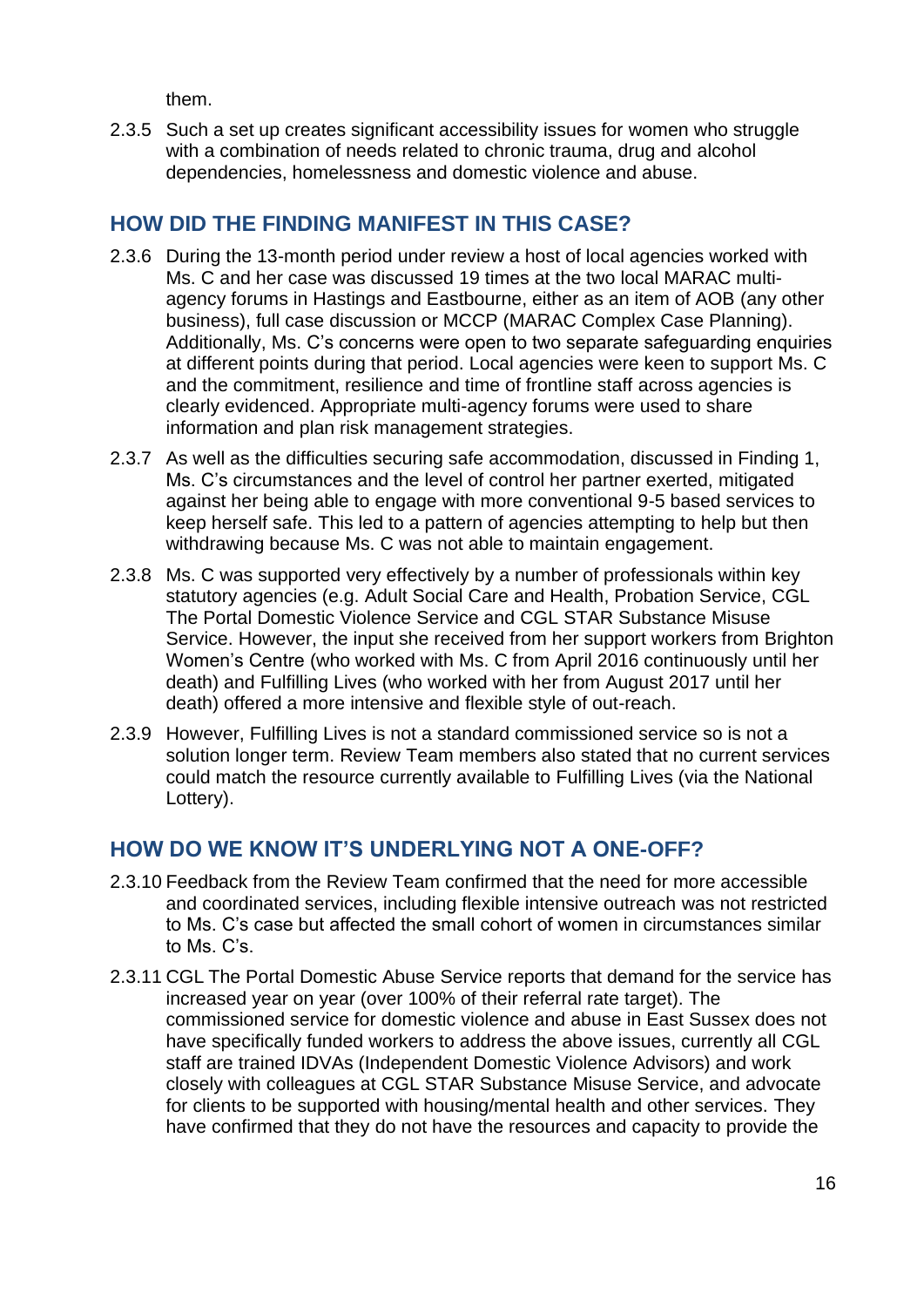amount of outreach support that is needed across the county, especially in rural areas or with clients who require intense long-term key-work support due the complexity of their needs.

- 2.3.12 There are a number of services that provide support to adults with these complex needs in partnership with domestic violence services, but they themselves are not specialists.<sup>5</sup> The Review Team confirmed that much of the funding to support adults who are homeless, experienced substance misuse issues and/or domestic violence is short term and goes to separate organisations. There is a currently no service receiving medium or long-term funding to work specifically with women victims of domestic abuse who have additional complex needs such as homelessness and mental health problems.
- 2.3.13 This led to a discussion about the possible cost-effectiveness of commissioning different parts of the system to be pulled together to something more flexible, tenacious and holistic, for women who are multiply disadvantaged and for whom the existing system of short-term funding of specialist services is less than ideal.

## **HOW WIDESPREAD IS THIS SYSTEMS FINDING?**

- 2.3.14 There is broad consensus that nationally the current system of service provision is not working for people with multiple and complex needs. The National Lottery Community Fund has invested £112 million over eight years in Fulfilling Lives Programmes in 12 areas across England, to help those experiencing multiple disadvantage to access more joined-up services tailored to their needs, providing an operating model of effective working with this group of adults.
- 2.3.15 Reports from the national Fulfilling Lives partnerships describe many reasons why it can be difficult for people to get the help they need. People can fall between thresholds for different services, their needs being too complex for general services but not severe enough for specialist help.
- 2.3.16 Fulfilling Lives research has highlighted the following features which they have

- Rough Sleeper Initiative (RSI) funded until March 2020 that works with a very small cohort of entrenched rough sleepers or sofa surfers in Eastbourne and Hastings, offering a multi – disciplinary team approach which focuses on substance misuse, mental and physical health and a worker from adult social care. Service users are assessed and supported in appropriate accommodation.
- Seaview Project based in St Leonards, provides a range of services to the street community. Funding is drawn from a number of sources and the substance misuse specific service is funded until March 2020.
- East Sussex Recovery Alliance (ESRA) this organization provides a range of activities and support groups that help individuals sustain their recovery. Funding is drawn from several sources with some aspects funded until March 2020 and others until June 2024.
- Oasis Womens' Recovery Service A gender specific service to address problematic substance misuse through groups and 1:1 key working sessions. This is service is funded until March 2020.

<sup>5</sup> The following services have short term funding and provide support for women with substance misuse issues facing homelessness or lack of stable accommodation.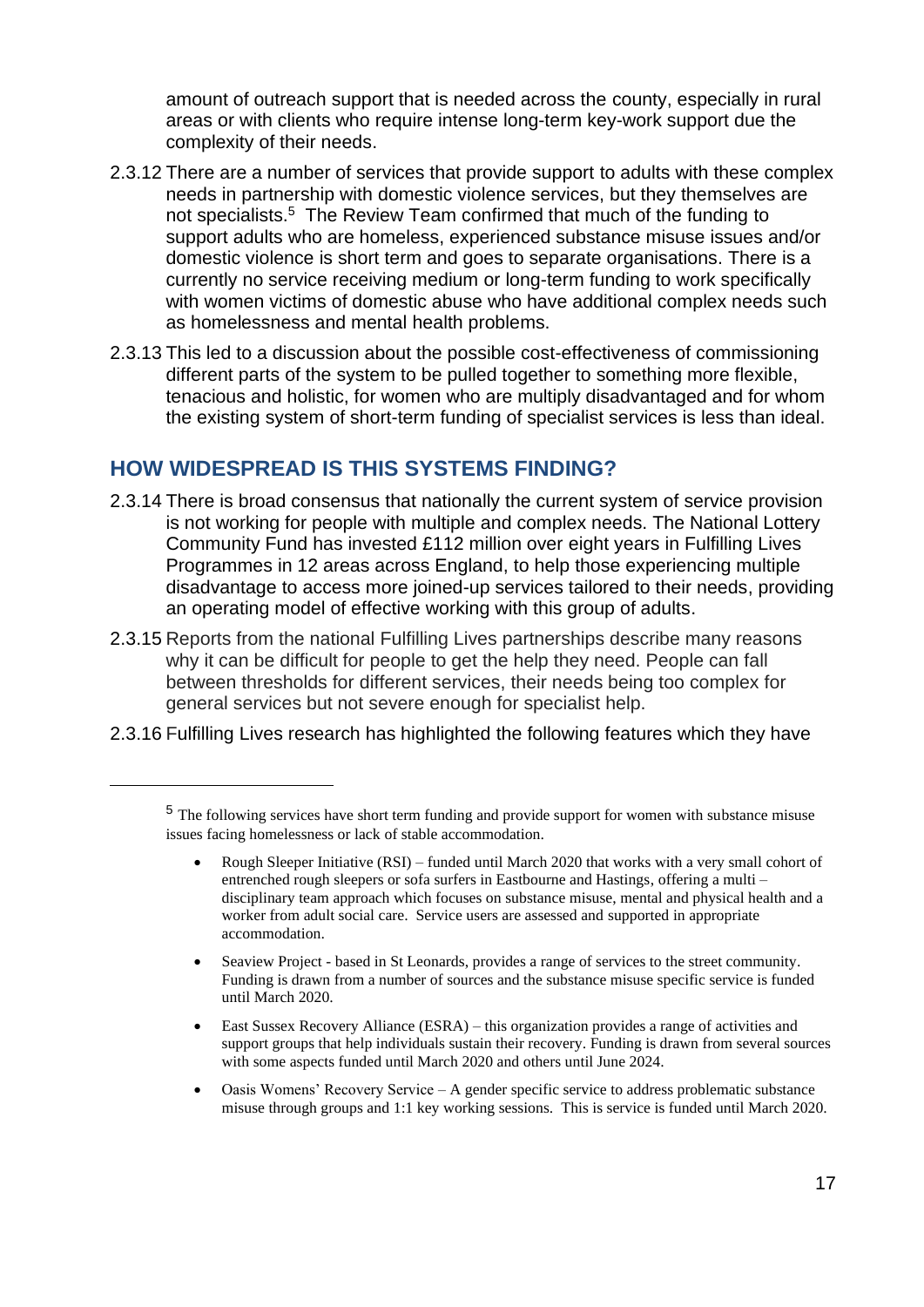found to make a difference to the effectiveness of service delivery to this cohort of adults:

- Persistent and ongoing support is essential for engaging chronically excluded people. There is a need not to give up on adults or close the case if someone misses appointments.
- Complex and entrenched needs take time to address.
- A long-term approach so that workers can build personal relationships based on trust with adults.
- Partnerships with adults aim to provide holistic support and focus on the adults' priorities, rather than working to externally set targets.
- 2.3.17 These principles are also in line with the aims and ethos of person centred strengths-based models, the 'Making Safeguarding Personal' ethos and the six safeguarding principles outlined in the Care Act 2014.

#### **HOW PREVALENT**

- 2.3.18 We use this section to try to lay out how many cases are actually or potentially affected by the systemic issues highlighted in this finding.
- 2.3.19 As stated in Finding 1, there are no precise statistics on the number of women with the combination of needs related to chronic trauma, drug and alcohol dependencies, homelessness and domestic violence and abuse. In Finding 1 we showed the rise in numbers of people suffering homelessness. Here, it is relevant to look at the figures from the Fulfilling Lives national programme.
- 2.3.20 The 2015 report "Hard Edges" estimated there were 58,000 people annually who had contact with homelessness, substance misuse and criminal justice services. Since 2014, Fulfilling Lives, working in just 12 areas of England, has worked with 3,480 people. Partnerships delivering the programme have experienced high levels of demand for their services, with some having to stop taking referrals.
- 2.3.21 From this, we can draw out the number of women actually or potentially affected while small, is not insignificant and possibly growing.

#### **SO WHAT? WHY SHOULD THE SAB AND PARTNERS CARE?**

- 2.3.22 "Requisite variety" is a term used in the systems literature to capture the situation whereby in order to deal effectively with the diversity of problems it encounters, a system needs to have a repertoire of responses which is (at least) as nuanced as the problems faced.
- 2.3.23 This case highlights the current challenge for services trying to provide an effective, joined up response when trying to engage with the cohort of women with multiple disadvantage and needs. For these women, it appears the MARAC and Safeguarding processes are less effective at reducing risk than where the client group's needs are less complex. This is not a new insight, but the death of Ms. C underscores the challenge to partner agencies to consider how best to redesign set ups in order that they work more effectively for this extremely vulnerable group of women. The Fulfilling Lives publications provide both the moral and financial case for why this is so pressing.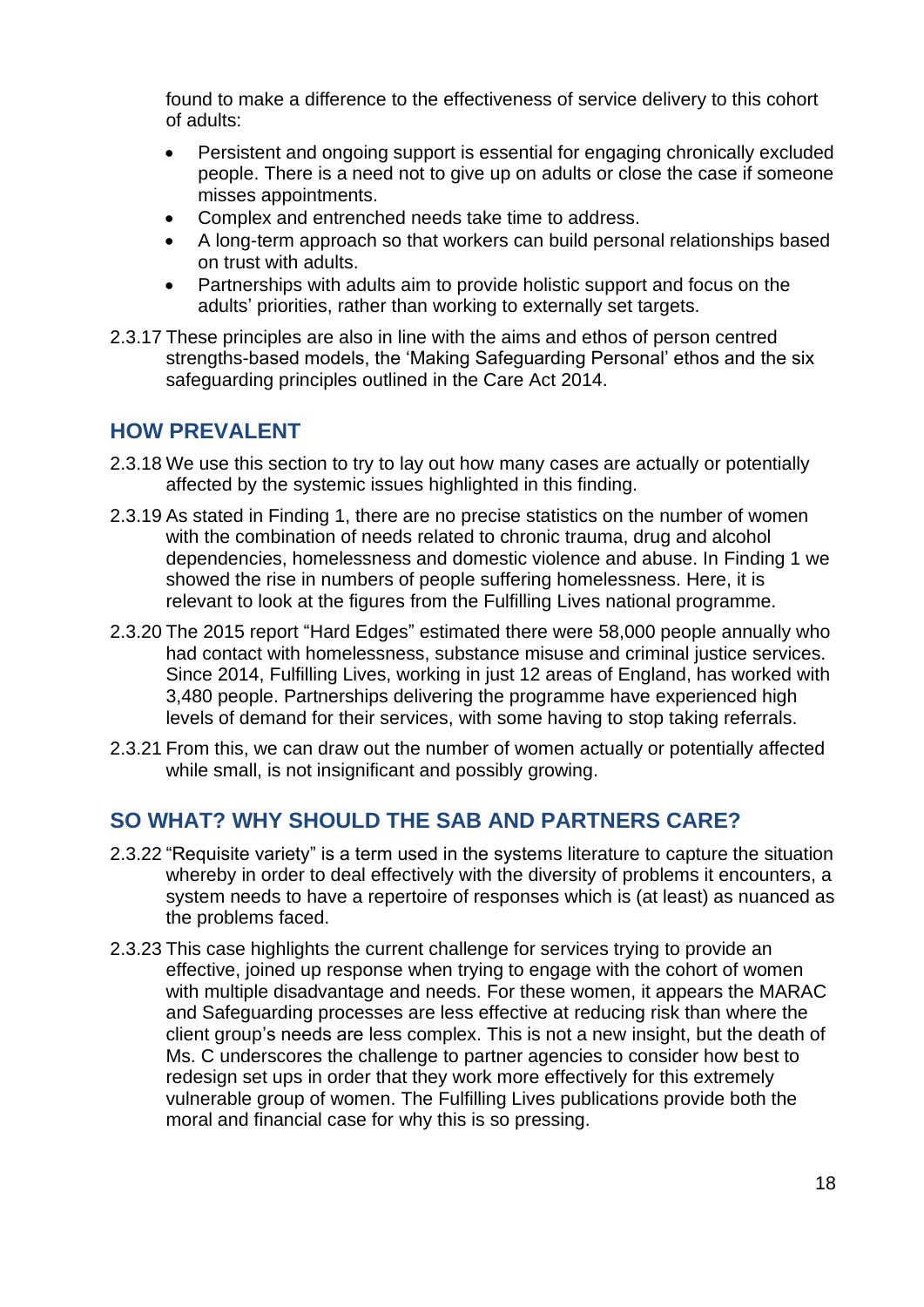**FINDING 2 - Current service set ups locally are not joined up or tailored to the needs of a small cohort of women who struggle with a combination of needs related to chronic trauma, drug and alcohol dependencies, homelessness and domestic violence and abuse. This leaves some of the most vulnerable women either excluded from services based on eligibility criteria, or unable to access them because of the lack of proactive, flexible and intensive outreach support.** 

## **QUESTIONS FOR THE SAB TO CONSIDER:**

- 2.3.24 Have the lack of joined up or tailored services for this vulnerable cohort of women been considered by the SAB and partners previously?
- 2.3.25 Is there a role for the SAB to support multi-agency partners to engage with the learning from the Fulfilling Lives programmes in the South East, that are scheduled to end shortly?
- 2.3.26 Is an options appraisal and cost-benefit analysis needed to consider whether it would be more cost effective to jointly commission a gender specific, trauma informed, holistic service for women victims of domestic abuse with complex needs, which would work towards goals agreed by the adult, and provide proactive, flexible and intensive outreach support? If so, who would need to contribute to the thinking?
- 2.3.27 While longer term alternatives are explored, what more can agencies do to mitigate the negative impacts of the conflicting eligibility criteria between services, which are often not co-located and so make it very hard for women to get the right support at the right time?
- <span id="page-21-0"></span>2.3.28 Can the SAB consider running a workshop to support with understanding how models of support for complex needs can be commissioned differently, and who should be involved in designing this workshop?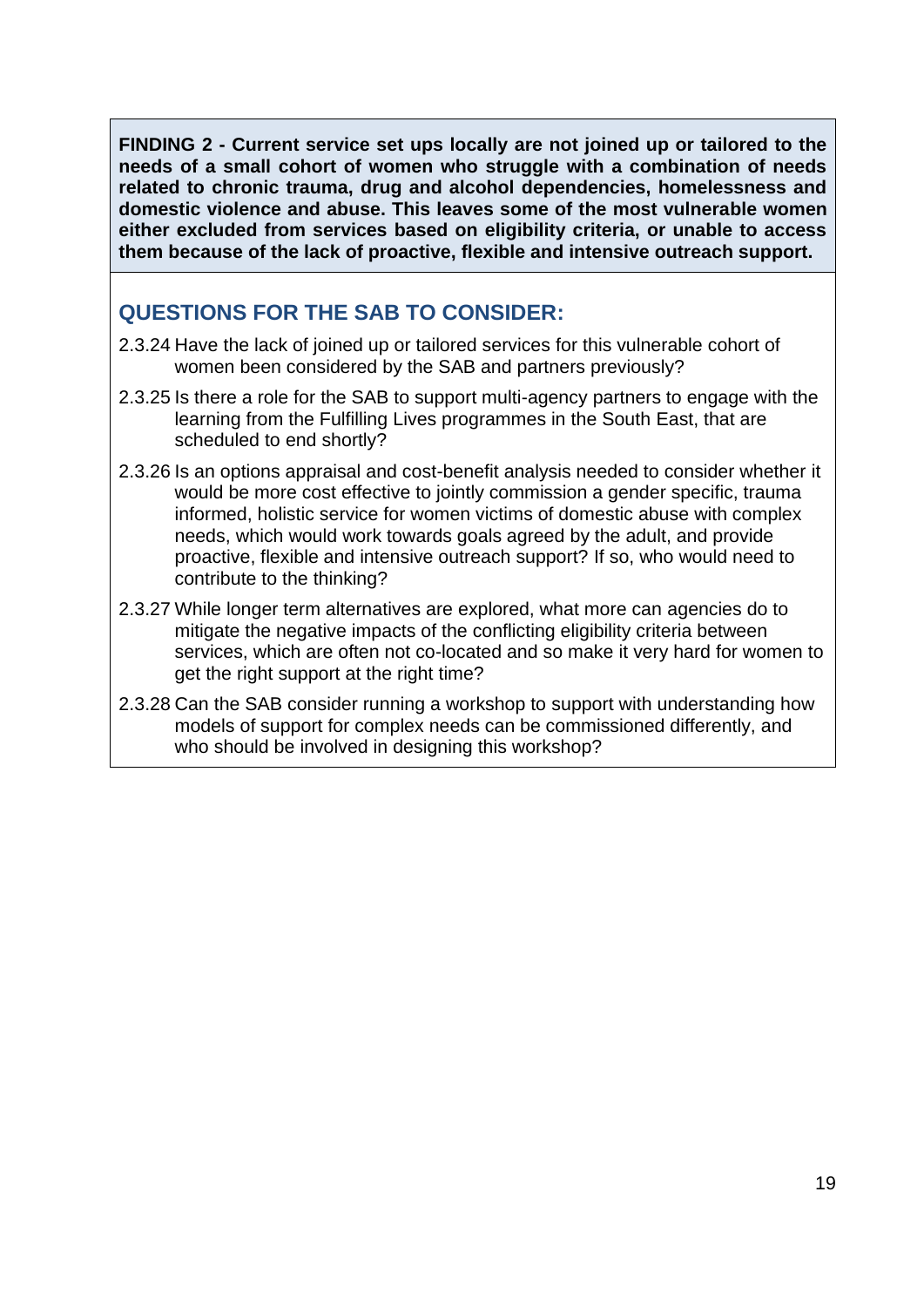#### **2.4 FINDING 3**

**There is not currently an established multi-agency protocol or supporting tools for the proactive collection of third-party evidence of patterns of domestic violence and abuse. This leaves police responding reactively to incidents of DVA and trying but struggling to gather viable third-party evidence and leaves the voluntary sector frustrated at inaction against known perpetrators.** 

## **SAR LIBRARY CODING:**

2.4.1 This coding helps to specify with more precision the exact nature and relevance of the finding.

| Which group of<br>people or<br>situation is this<br>finding relevant<br>to? | Which<br>profession(s) or<br>agencies is the<br>finding relevant<br>to? | Does the finding<br>relate to a<br>particular aspect<br>or type of work<br>within the care<br>and support<br>system | What type of<br>systems issue is<br>it: what kind of<br>thing needs to<br>change? |
|-----------------------------------------------------------------------------|-------------------------------------------------------------------------|---------------------------------------------------------------------------------------------------------------------|-----------------------------------------------------------------------------------|
| Victims of domestic<br>violence and abuse                                   | Multi-agency<br>(police-voluntary<br>sector)                            | Gathering third<br>party evidence of<br>domestic violence<br>and abuse                                              | Management<br>system issue                                                        |

#### **KEY BACKGROUND INFORMATION**

- 2.4.2 Domestic violence and abuse, including coercive control, has risen sharply up the social and political agenda recently. This has been driven in part by the numbers of women killed by a partner or ex-partner, which continue to rise. It has also been driven by the creation of a new offence of controlling or coercive behaviour in an intimate or family relationship, under the Serious Crime Act (2015) Section 76.
- 2.4.3 National guidance for both police and prosecutors dealing with all cases of domestic abuse, advocates a creative and proactive approach to the collection of evidence, moving away from victims being regarded as the main or sole source of testimony. The emphasis is on joint working by police officers and prosecutors to build cases that can be prosecuted without the victim's participation. The statutory Coercive Control guidance (paragraph 45) outlines how other agencies can assist in providing third party evidence for this offence, for example, medical records, case notes from other services such as mental health or drug and alcohol services.<sup>6</sup>

<sup>6</sup>**[https://assets.publishing.service.gov.uk/government/uploads/system/uploads/attachment\\_data/file/482528/Co](https://assets.publishing.service.gov.uk/government/uploads/system/uploads/attachment_data/file/482528/Controlling_or_coercive_behaviour_-_statutory_guidance.pdf) [ntrolling\\_or\\_coercive\\_behaviour\\_-\\_statutory\\_guidance.pdf](https://assets.publishing.service.gov.uk/government/uploads/system/uploads/attachment_data/file/482528/Controlling_or_coercive_behaviour_-_statutory_guidance.pdf)**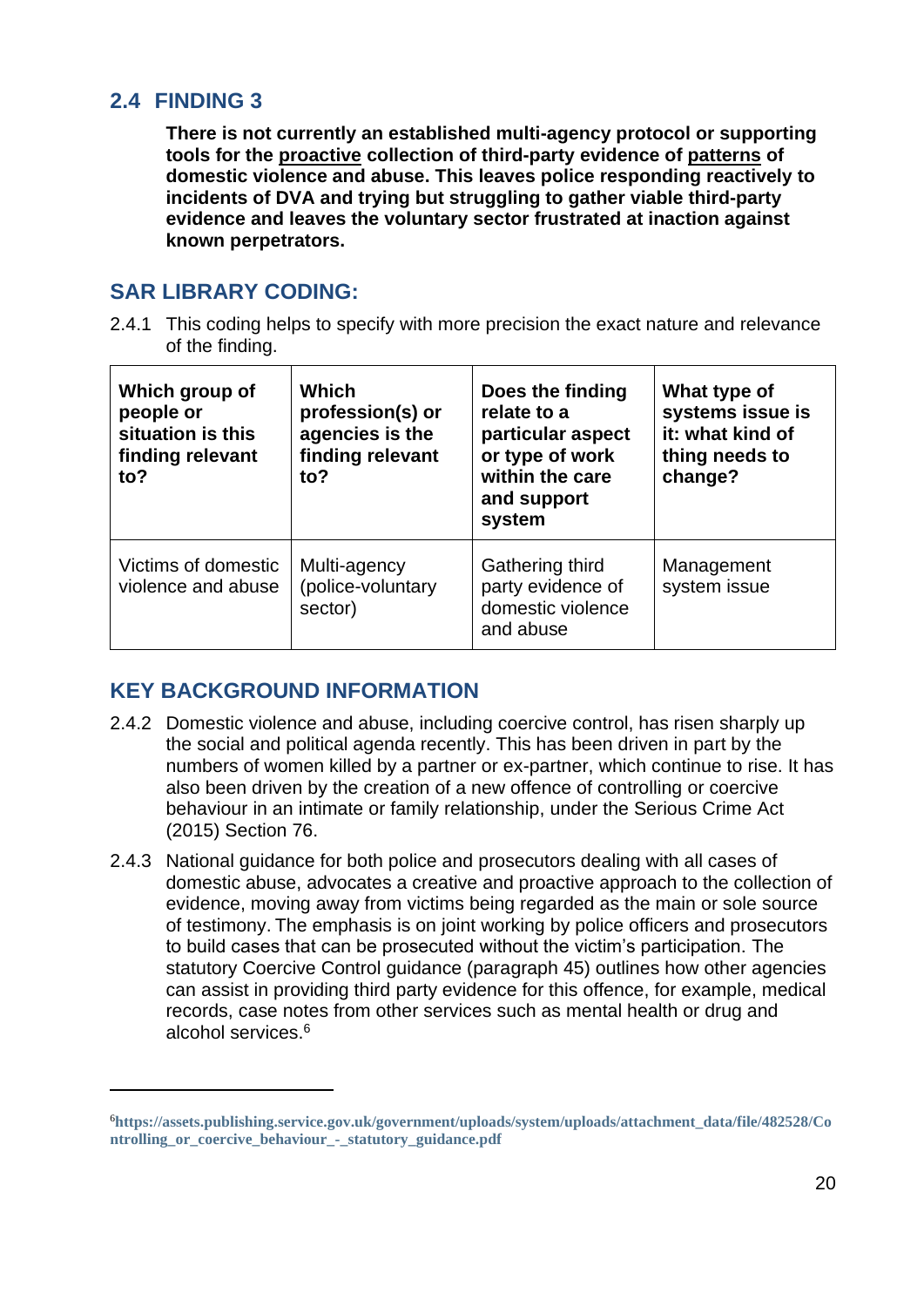2.4.4 In some domestic abuse cases, there will be enough other evidence that the prosecution need not rely on the victim's evidence. Police officers and prosecutors are expected, wherever appropriate, to prosecute cases based on this other evidence. These are known as evidence led prosecutions.<sup>7</sup>

#### **HOW DID THE FINDING MANIFEST IN THIS CASE?**

- 2.4.5 Ms. C was known by local agencies to be subject of both physical violence and behaviours typical of coercive control. For example, her partner would take control of her mobile phone and her money.
- 2.4.6 Early on in the period of SAR, we noted proactive, well-considered responses by the substance misuse service who was supporting Ms. C in preventatively calling the police to advise that Ms. C had left their service with her violent partner, because he knew the winter homeless hostel where she was going to be staying and had said he was not happy with her staying there. Similarly, we noted good practice by the winter homeless hostel in calling out the police and protecting Ms. C, when her partner came to the hostel and began to fight with her. Details of her case had been shared frequently at the MARAC meeting.
- 2.4.7 Altogether there were 22 occasions when the police attended incidents between Ms. C and her partner when domestic abuse was identified. Ms. C's violent partner was arrested on seven occasions for assault on Ms. C, and on several occasions, he was charged following arrest. In March 2017 he was arrested and charged with assault. He pleaded guilty and was given a £100 fine, however none of the other occasions when he was charged led to any convictions, despite the efforts of the police in trying to gather third party witness statements and evidence from CCTV it proved impossible to put together sufficient third-party evidence.
- 2.4.8 Ms. C had considerable expertise about her own situation and what would increase or decrease the risks she faced. She was not in a strong position to be able to provide evidence to the police, as she saw that it would have increased the likelihood her violent partner would harm her. On a number of occasions during the period under review Ms. C made decisions not to co-operate with police investigations because she was fearful of repercussions from her partner and his family. Practitioners who attended the SAR Learning Workshop confirmed the powerful and pervasive message that "grassing" to the police was not forgivable within the traveller community (which her partner and his family were a part of) or the street homeless community. Ms. C was aware that sharing information or evidence with the police would increase the risks she faced, particularly as a street homeless woman.
- 2.4.9 She was persuaded to report a particularly violent assault toward the end of 2017 and give a statement to police despite continually stating to support workers and other professionals that to do so would put her at increased risk from the perpetrator and his family. She continued to experience threats of violence and

<sup>7</sup> **[https://www.justiceinspectorates.gov.uk/cjji/wp-content/uploads/sites/2/2020/01/Joint-Inspection-Evidence-](https://www.justiceinspectorates.gov.uk/cjji/wp-content/uploads/sites/2/2020/01/Joint-Inspection-Evidence-Led-Domestic-Abuse-Jan19-rpt.pdf)[Led-Domestic-Abuse-Jan19-rpt.pdf](https://www.justiceinspectorates.gov.uk/cjji/wp-content/uploads/sites/2/2020/01/Joint-Inspection-Evidence-Led-Domestic-Abuse-Jan19-rpt.pdf)**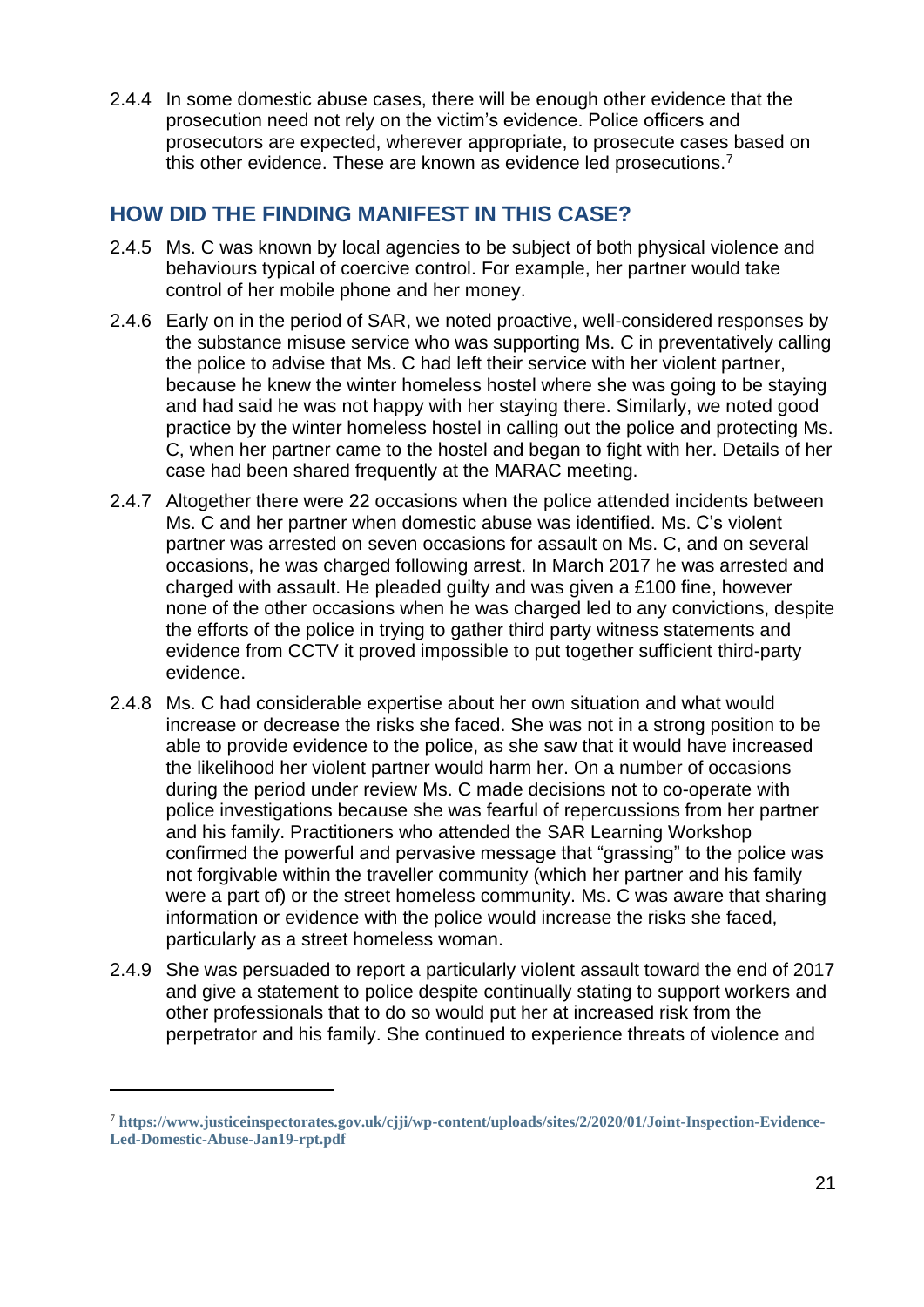death from the perpetrator's family until shortly before her death.

- 2.4.10 What seems surprising, and key to this finding, is that the potential volume of third-party evidence that could have in theory been drawn on to evidence an established pattern of domestic violence and abuse, including coercive control, was not used to progress cases against him. These might have included recordings of interactions and exchanges between Ms. C and her violent partner witnessed by practitioners in different services, who knew them - homeless hostels, Brighton Women's Centre, Probation Service, Fulfilling Lives, CGL STAR Substance Misuse Service and Mental Health Services – as well as medical records including from Accident and Emergency and minutes of MARAC meetings. Contextual evidence may be available from housing services (e.g. if they had been called out to breach of the peace or had records of damage to property such as holes in walls or complaints from other tenants). These could be valuable sources of evidence useful to triangulate evidence linked to specific evidence but also to evidence the persistent and escalating pattern of violence over time.
- 2.4.11 The police did proceed with one investigation on the basis of independent corroborative evidence, however when in November 2017 they consulted the Crown Prosecution Service (CPS), they were advised that the CPS could not proceed due to Ms. C not having given a statement confirming how her injuries occurred.

## **HOW DO WE KNOW IT'S UNDERLYING NOT A ONE-OFF?**

- 2.4.12 As part of the SAR process we were keen to explore what lay behind this scenario in a little more detail. We wanted to understand better the obstacles to more ready use of potential third-party evidence to progress prosecutions of cases of domestic violence and abuse. The opportunity for dialogue with agencies during the SAR process itself was limited. What the SAR Reviewers have identified is that while guidance and tools are available to CPS and police for putting together a case together using all evidence, including third-party evidence, there is nothing equivalent available to all other partners to help understanding of what is actually needed to put a case together for court using third-party evidence or to enable partners to proactively collect evidence that would be useful, so that it is ready in the event that it is needed.
- 2.4.13 The 'Domestic Abuse Guidelines for Prosecutors' issued by the Director of Prosecutions highlights the potential range of offences to consider and patterns over time:

*There will be many offences falling under the definition of domestic abuse; due regard should be given to the scope of offending that falls within the breadth of the definition, particularly under the controlling and coercive elements, and psychological abuse which may not be immediately evident as there may not be any physical injury visible on the complainant.*

*Acts of control or coercion alone may not be seen or recognised immediately as obvious criminal behaviour by*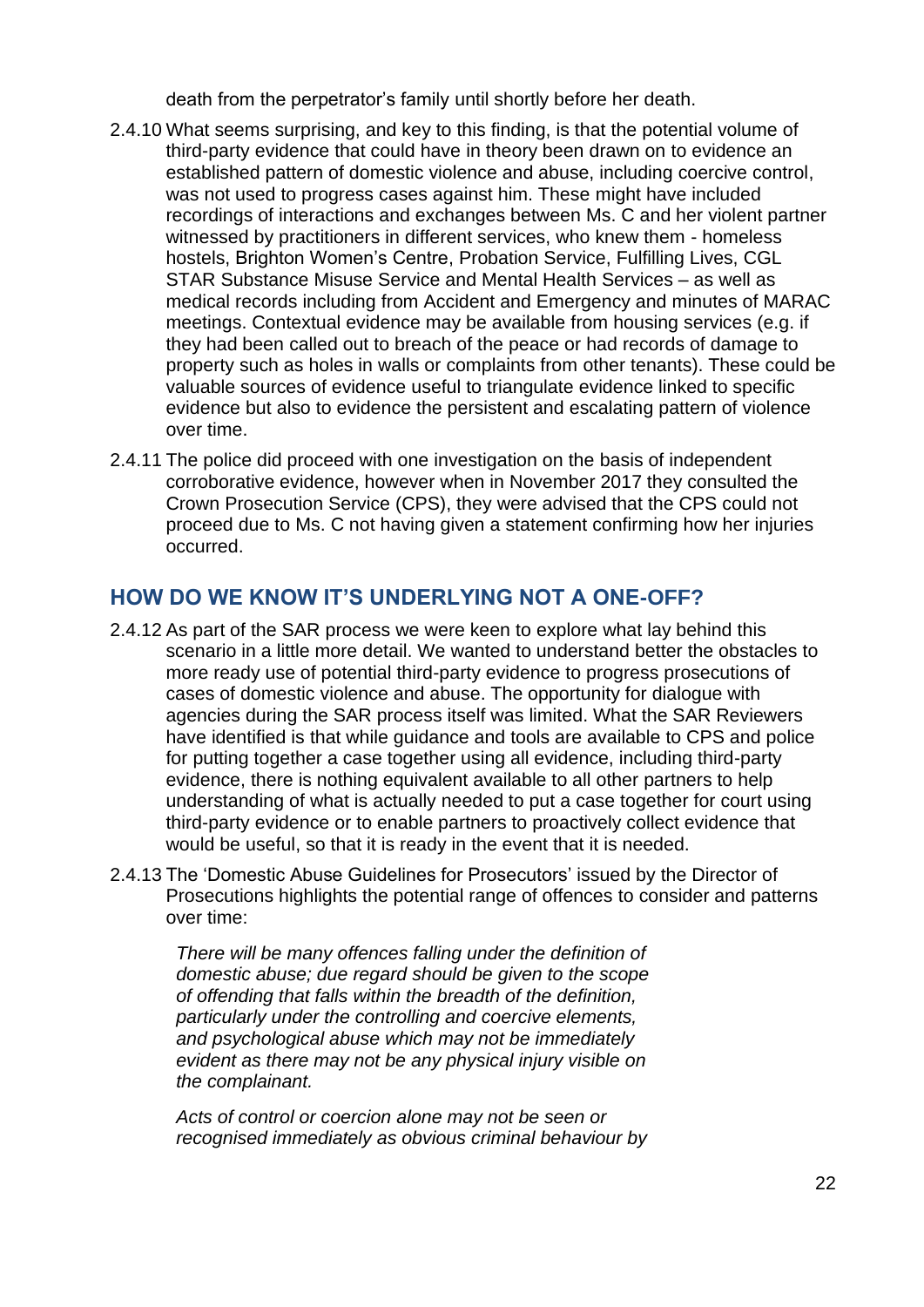*the complainant or by criminal justice agencies; however, when reviewing cases, prosecutors should consider evidence of such conduct alongside determinable criminal offending, as well as any previous incidents where similar behaviour was reported but no further action was taken at the time.*

2.4.14 It references the Joint NPCC (National Police Chiefs Council) and CPS Evidence Gathering Checklist – For Use by Police Forces and CPS in Cases of Domestic Abuse. This similarly stresses wider patterns of behaviour. It assists police officers with a checklist of who to contact to assist in the gathering of evidence in domestic abuse cases:

*Have you collected all available evidence, including material other than the complainant's statement and given consideration to the wider pattern of behaviour and its cumulative impact?*

2.4.15 What is missing is any multi-agency protocol detailing what this can include or tools to support how it should be recorded. Without this, information buried within case notes of agency partners can be missed. Such a protocol and tools would support the voluntary sector and others to be able to build up relevant third-party evidence over time and demonstrate patterns of coercive control as well as violence, and make this available in a clear and consistent form, in a timely fashion when it is needed. It would simultaneously help build understanding among partners about the range of things that can count as third-party evidence for the range of offences potentially falling under the definition of domestic violence and abuse.

#### **HOW WIDESPREAD IS THIS SYSTEMS FINDING?**

2.4.16 We have not had the opportunity to explore whether the under-use of third-party evidence from universal and specialist service providers in domestic abuse cases, is a local, regional or perhaps national issue. Similarly, we have not had the chance to identify whether any tools exist elsewhere, to support common expectations about what counts as evidence and how it should be recorded, to encourage its proactive, cumulative collection.

#### **HOW PREVALENT**

- 2.4.17 We use this section to lay out how many women are actually or potentially affected by the current levels of accessibility and use of third-party evidence in domestic violence and abuse cases.
- 2.4.18 We can get an idea of those potentially affected, by looking at statistics about domestic abuse. Between 1<sup>st</sup> January and 31<sup>st</sup> December 2018 there were 243 safeguarding enquiries coordinated by the East Sussex Local Authority (ASCH) which involved alleged domestic abuse, with a high proportion of those concerns being raised by the police.
- 2.4.19 It is harder to find data to indicate how many people are actually affected i.e. seeing little or no use of available third-party evidence of patterns of domestic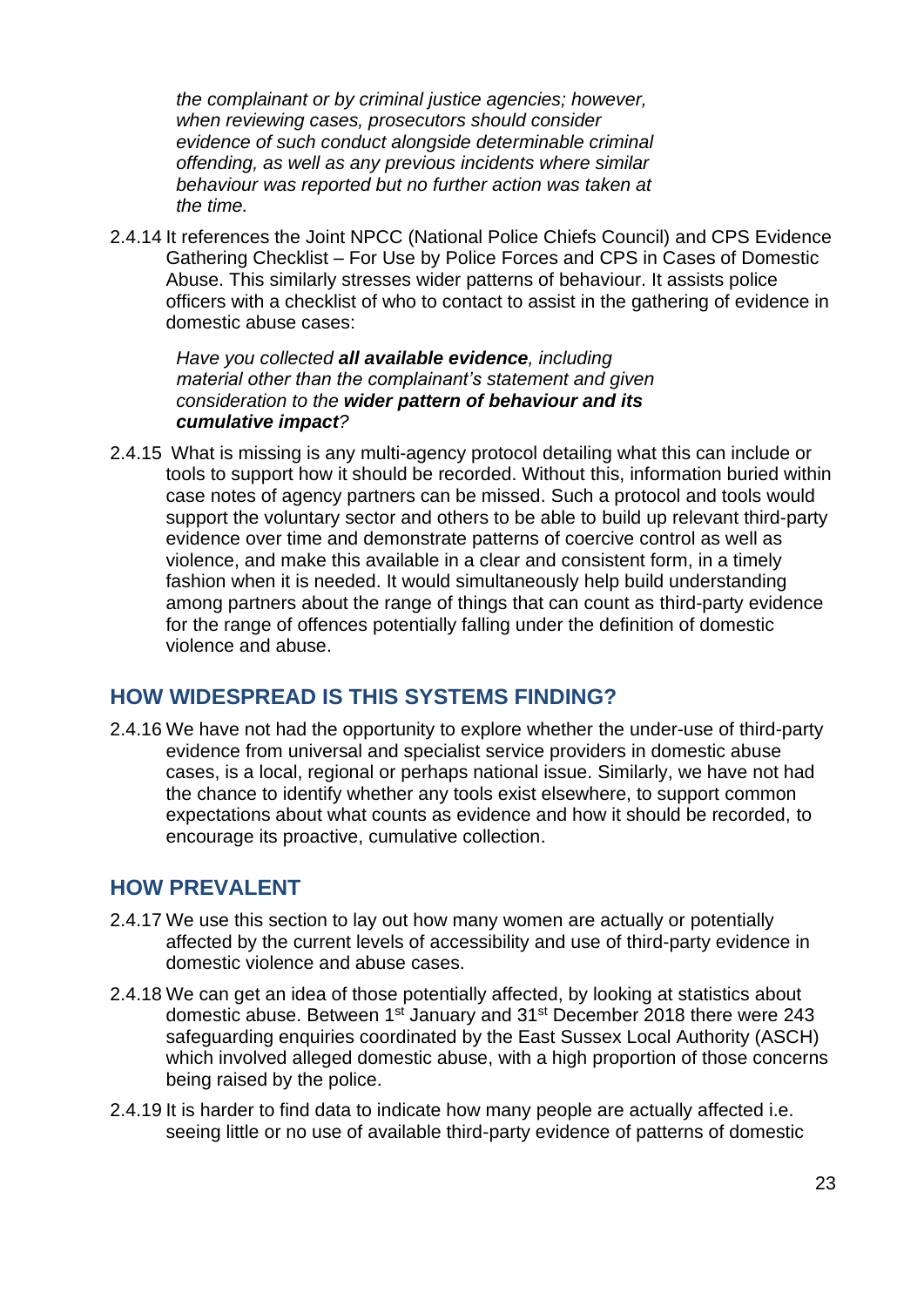violence and abuse, in the progressing of potential criminal cases.

2.4.20 Feedback from CGL STAR Substance Misuse Service suggests that they know of cases where third-party information has not been gathered and where the CPS have deemed that the evidence is insufficient, especially if coupled with a victim who is not supporting a prosecution or CPS do not recognise the victim to be a reliable witness due to their substance or mental health issues.

## SO WHAT? WHY SHOULD THE SAR AND PARTNERS CARE?

- 2.4.21 Domestic violence and abuse, including coercive control, can have a devastating and all too often fatal impact on victims' lives, justifying a proactive approach by all agencies and professionals. Key to this is making an evidence-led approach a focus and priority not just for police officers and prosecutors, but also for the whole range of other practitioners who have the chance both to work closely with and/or to witness victims separately, and together with their violent partners. This finding has focused on the issue of support for multi-agency collaboration in this important field.
- 2.4.22 This case has highlighted a gap in the provision of a cross-agency protocol and tools to support the proactive and cumulative documentation of third-party evidence by all partners of domestic violence and abuse. Without these, levels of greater understanding across agencies of what kind of evidence is needed by the police to meet the requirements laid down in law varies, and as does understanding of how the CPS apply the requirements. Without such supports, patterns of domestic violence and abuse are much more challenging to evidence and even cases where there is adequate third-party evidence, can end up without criminal convictions either pursued or secured.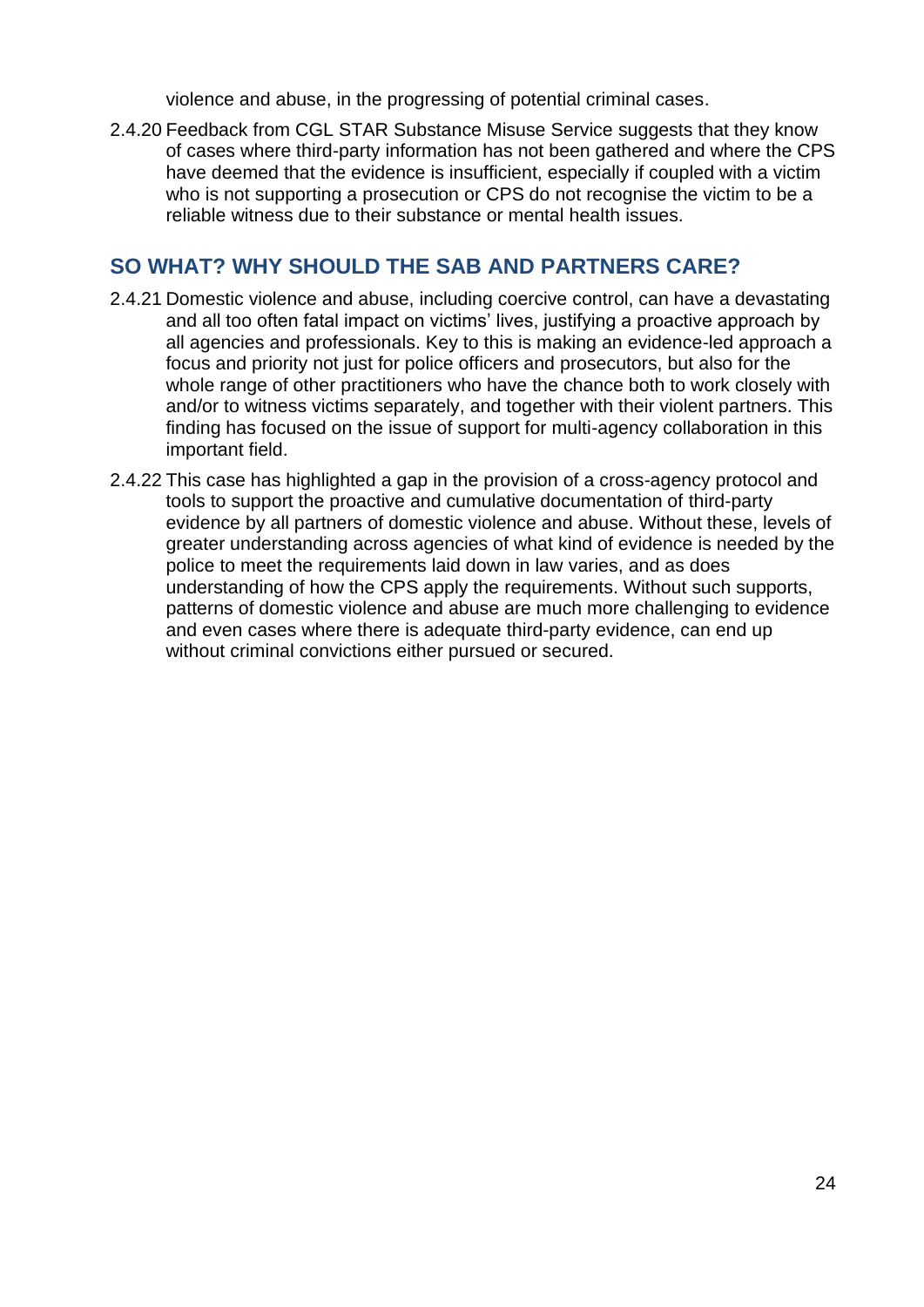**FINDING 3 - There is not currently an established multi-agency protocol or supporting tools for the proactive collection of third-party evidence of patterns of domestic violence and abuse. This leaves police responding reactively to incidents of domestic violence and abuse and trying but struggling to gather viable third-party evidence and leaves the voluntary sector frustrated at inaction against known perpetrators.**

## **QUESTIONS FOR THE SAB TO CONSIDER:**

- 2.4.23 What further data would the Board like to see in order to gain assurance about how effectively the new legislation and guidance is being used to support evidence being documented by, and gathered widely from, all agencies and used in prosecutions?
- 2.4.24 Is the Board satisfied that the third-party information shared at MARAC meetings and/or recorded on MARAC referrals or minutes is being adequately and effectively used to inform protective planning and where appropriate criminal investigations into domestic violence?
- 2.4.25 Where else might the Board look for good practice or innovations about tools to support the documentation and sharing of third-party evidence of domestic violence and abuse?
- 2.4.26 Would it fit under the Board functions to create such multi-agency guidance and related training?
- <span id="page-27-0"></span>2.4.27 What multi-agency partners would need to be involved e.g. MARAC attendees, housing/tenancy support and health services, women's centres, domestic abuse services, drug and alcohol services?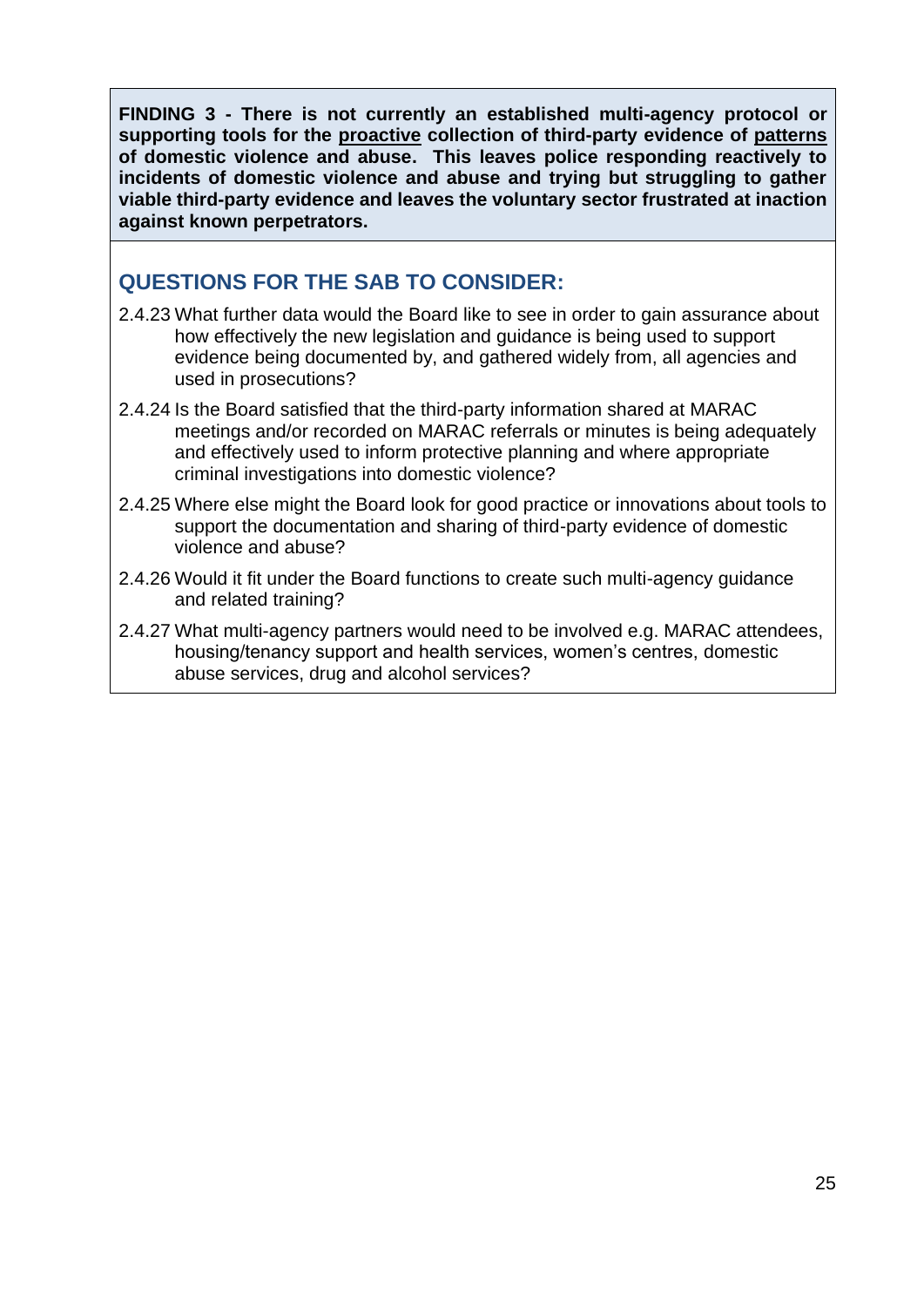#### **2.5 FINDING 4**

**A pattern of continuing to give women with complex needs short term prison sentences at a distance from their home area, disrupts any progress they may be making with the support of community teams, provides little time for specialist health care services delivered within prison to establish relationships, potentially leaving women more vulnerable on their release.**

#### **SAR LIBRARY CODING:**

2.5.1 This coding helps to specify with more precision the exact nature and relevance of the finding.

| Which group of<br>people or<br>situation is this<br>finding relevant<br>to? | Which<br>profession(s) or<br>agencies is the<br>finding relevant<br>to? | Does the finding<br>relate to a<br>particular aspect<br>or type of work<br>within the care<br>and support<br>system | What type of<br>systems issue is<br>it: what kind of<br>thing needs to<br>change? |
|-----------------------------------------------------------------------------|-------------------------------------------------------------------------|---------------------------------------------------------------------------------------------------------------------|-----------------------------------------------------------------------------------|
| Women                                                                       | <b>Magistrates</b>                                                      | Sentencing                                                                                                          | Management<br>system issue                                                        |

## **CONTEXT**

- 2.5.2 In 2007 the Corston Report recommended that women convicted of crimes should be treated 'holistically' and services should be delivered through the community rather than criminal justice agenda, however since that time many women continue to be given short term custodial sentences, often far away from their home areas.
- 2.5.3 The Care Act 2014 confirms that the local authority responsible for responding to the social care or safeguarding needs of prisoners is the one in which the prison is situated, which is often not the same as the authority where the adult has been ordinarily resident and has built up relationships with local teams.
- 2.5.4 Generally, women serving short sentences are at even greater risk of losing continuity with home teams while they are in prison because the geographical distance to the prison is a particular issue.
- 2.5.5 Amongst key statutory and voluntary agencies there are varying approaches (in terms of policy, practice and level of funding) to whether cases are kept open and what level of in-reach into prison to support planning for the adult's release is possible.

#### **HOW DID THE FINDING MANIFEST IN THIS CASE?**

2.5.6 Ms. C was given a 12-week custodial sentence and served six weeks in Bronzefield prison (located in Surrey) in 2017.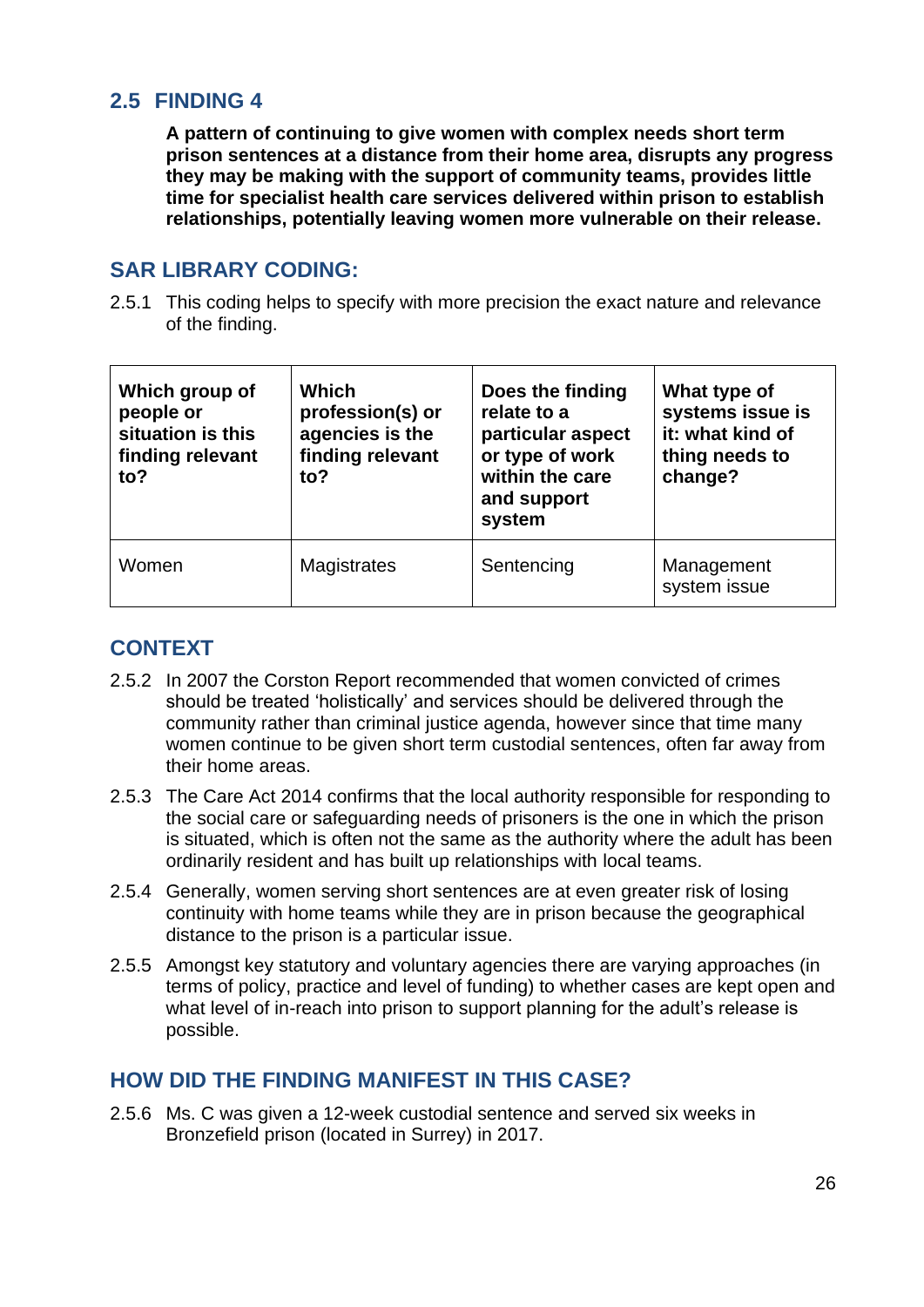- 2.5.7 There was a mixed picture in terms of which teams were able to maintain any active or direct contact with Ms. C during her period in prison. The Probation Service kept the case allocated. CGL STAR Substance Misuse Service is not able to hold cases open while a woman is in prison even for a short sentence, so Ms. C's case was closed. CGL STAR Substance Misuse Service will pick up contact with the adult as part of an onward plan where requested following prison release.
- 2.5.8 Adult Social Care and Health does not have a specific policy on closing cases where an individual is placed in prison out of area and the allocated Social Worker from East Sussex Adult Social Care and Health was able to maintain some contact with Ms. C by telephone whilst she was in prison.
- 2.5.9 Ms. C's Brighton Women's Centre Support Worker liaised with Fulfilling Lives<sup>8</sup> and prison resettlement staff throughout the sentence. However due to the geographical distance of Bronzefield, service visits were not possible. A support worker from Fulfilling Lives visited Ms. C towards the end of her period in custody to explore her benefits and options for safe accommodation on release.
- 2.5.10 In the community Ms. C had been actively engaging with practitioners from Probation, Adult Social Care and Health, Brighton Women's Centre, and CGL STAR Substance Misuse Service. Prior to her custodial sentence, Ms. C had agreed to a plan of detoxing in order to move into a residential rehabilitation placement. The Adult Social Care and Health's record indicates her mental health deteriorated following her detox whilst in prison – this appeared to be a significant factor in her changing her decision to not pursue rehabilitation. Ms. C appeared to require specialist health care services whilst in prison to support her with her mental health needs and (enforced) detox. This support in prison may have enabled her to 'stay' with her decision to access rehabilitation on release from prison. The restrictions on community teams maintaining meaningful contact with Ms. C left little opportunity for any of them to work with her when she changed her mind about being ready to stop taking substances on release.
- 2.5.11 Coupled with the scarcity of housing options, it also resulted in no accommodation arrangements being put in place prior to Ms. C's release in August 2017. On her day of release, she attended an appointment with her Probation Officer and then presented to Hastings Borough Council Housing Department Rough Sleeper team. Her circumstances were judged not to meet criteria to be deemed as 'priority', so no accommodation was offered.

#### **HOW DO WE KNOW IT'S UNDERLYING NOT A ONE-OFF?**

2.5.12 As part of the review process, we explored how usual such a scenario is, of short-term prison sentences for women with complex needs and the disruptive effects. Feedback highlighted that far from being an oddity of this particular case, it is not unusual for women with complex needs to be given short-term sentences

<sup>&</sup>lt;sup>8</sup> Fulfilling Lives is a national lottery funded, voluntary sector learning project which offers outreach to adults who are experiencing multiple and complex needs. The programme tests new ways of ensuring individuals receive joined up and person-centred services. Fulfilling Lives workers hold small caseloads and so is able to provide prison inreach to a small number of women for whom domestic abuse is a high risk.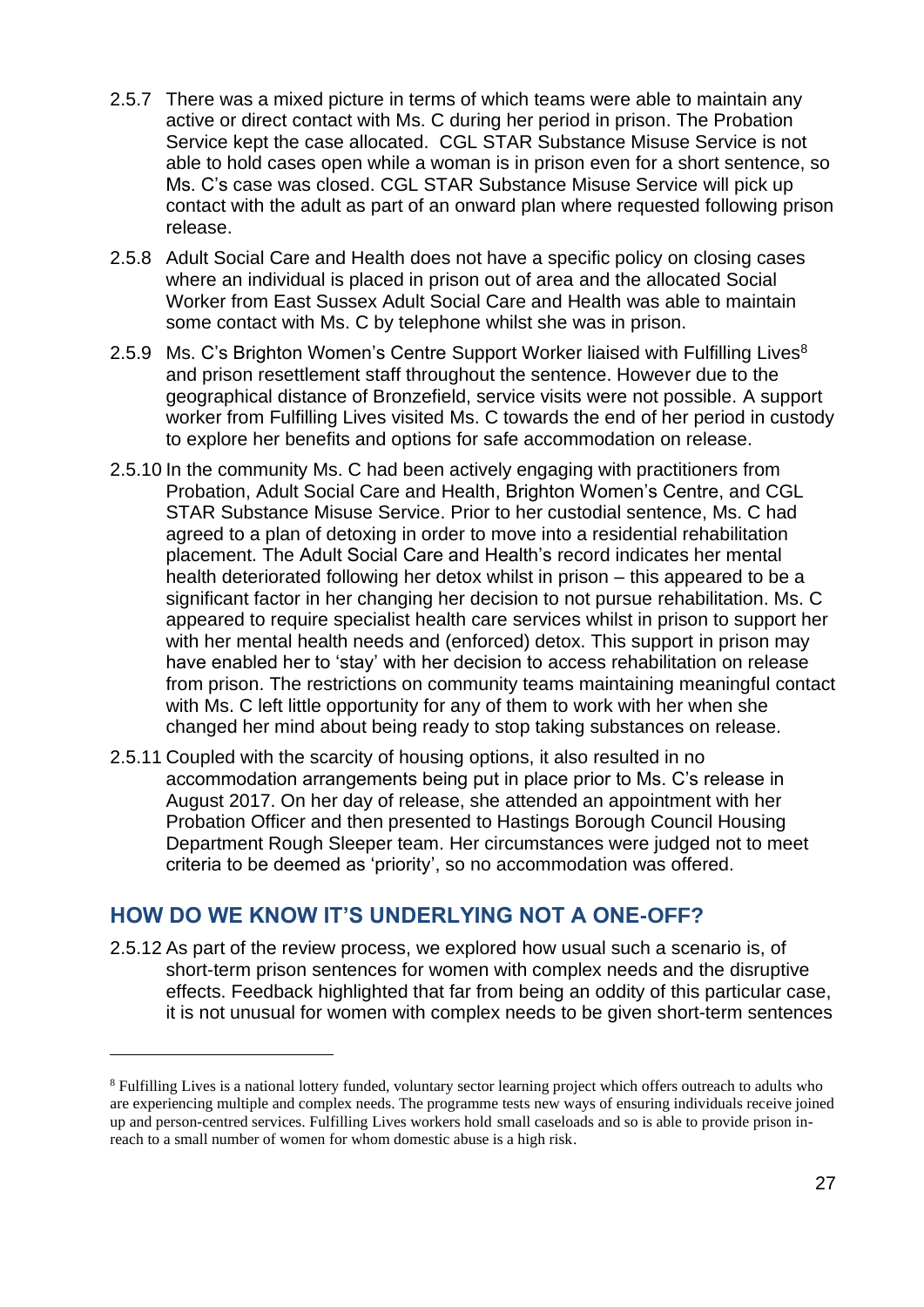in East Sussex that are served at a geographical distance and this creates disruption to the work of community teams and challenges for provision of effective in-prison health and care support.

- 2.5.13 Feedback from the local frontline practitioners during the review confirmed that post custody support to women prisoners has been a longstanding issue due to the location of women's prisons and distance from home women are placed.
- 2.5.14 Frontline practitioners and members of the Review Team confirmed that in the past a level of in-reach into prisons had been better although it had never been adequate. Reductions in services over recent years have meant that it is difficult for most statutory teams to maintain continuity of contact with women in prison or to support meaningful planning to be undertaken.
- 2.5.15 For example, Brighton Women's Centre Inspire project has been funded to provide women centred support for women in the criminal justice system since 2009 to enable in-reach from the community services to 'follow' a woman into prison, however the geographical distance of women's prisons for staff to travel is a barrier and funding for this service has decreased under the 'Transforming Rehabilitation' programme.
- 2.5.16 The support that was provided to Ms. C on release itself, including arranging for one week of bed and breakfast accommodation in Eastbourne, would not be available to all women in such positions. The Fulfilling Lives is a time limited project and not an enduring part of the local network of the service delivery worker who was with her.
- 2.5.17 In relation to social care assessment and safeguarding enquiries it is the responsibility of the local authority in the area that the prison is located to engage and support prisoners, which adds a further challenge in terms of providing continuity of support and planning for the adult if she is in custody out of her usual area.

#### **HOW WIDESPREAD IS THIS SYSTEMS FINDING?**

- 2.5.18 The issue is not one restricted to East Sussex but is an accepted national issue. Regular recommendations have been made in national reports (e.g. The Corston Report, 2007) for smaller community-based options for women but these have not been funded or developed.
- 2.5.19 The Female Offender Strategy 2018 highlighted the need for magistrates to address the negative impact of short custodial sentences. There is currently no central national mechanism that would support a meaningful change in practice within magistrate's courts. Cross sector work is currently underway in East Sussex to explore this issue with sentencers and attempt to move the picture forward.

#### **HOW PREVALENT**

- 2.5.20 We use this section to lay out how many cases are actually or potentially affected by the systemic issues highlighted in this finding.
- 2.5.21 *Women In Prison* state that in 2018 7,745 women were sent to prison nationally. In the past decade the use of community sentences for women has halved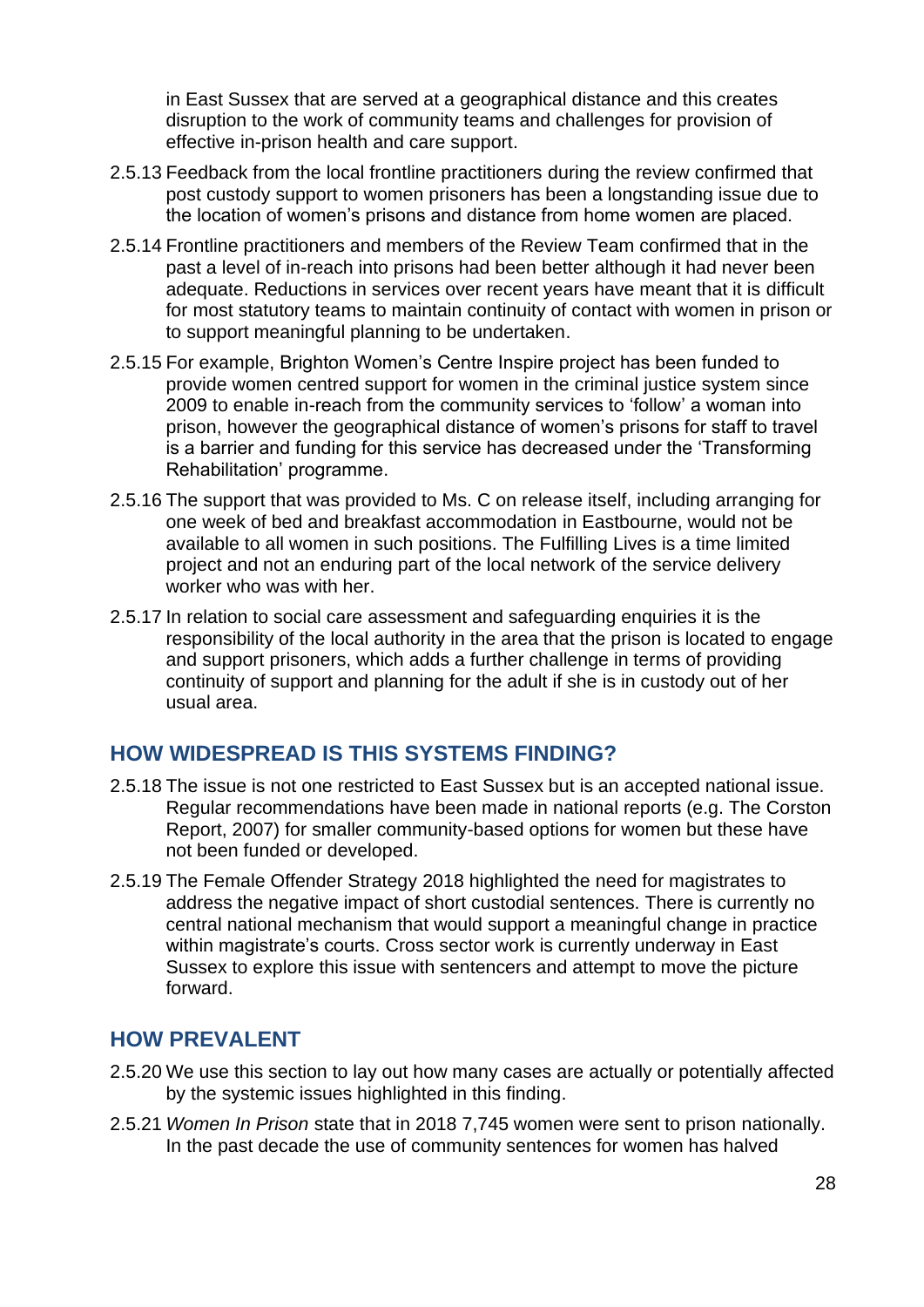however the proportion of women serving very short prison sentences has risen sharply. In 1993 only a third of custodial sentences given to women were for less than six months, whereas in 2018 it was double this (62%). Nearly two in five women (37%) left prison without settled accommodation, around one in seven (14%) were homeless and nearly one in 20 (4%) were sleeping rough on release in 2017–2018.

2.5.22 Feedback from frontline practitioners during the review suggests that the majority of women prisoners are impacted by this issue, particularly those with complex needs, as they are unlikely to have families, partners or tenancies to rely on.

#### **SO WHAT? WHY SHOULD THE SAB AND PARTNERS CARE?**

- 2.5.23 Many women are given short custodial sentences that are long enough to create greater disruption in their lives but too short for any meaningful work to be carried out. The practical barriers of geography increase the difficulty for meaningful inreach into prison coupled with the scarcity of housing options often means that no accommodation arrangements are made, and this group of women are released back to their high-risk circumstances on the street. The lack of in-reach into prison and the systems inability to put any holistic support in place before or after their release, compounds the risks to this group of vulnerable women.
- 2.5.24 The report by the Prison Reform Trust's report "There's a reason we're in trouble"  $(2017)^9$  explores domestic abuse as a driver to women's offending, and provides valuable insights into how our national criminal justice services are struggling to reduce the cycle of risk experienced by these women. The limited availability of accommodation and opportunities to work with staff to plan for release for women with addiction problems who are also victims of domestic violence increases the risk to this group and reduces the chance they can maximise the advantages of being separate from their violent partners and not having taken drugs whilst in prison.

<sup>9</sup> **[http://www.prisonreformtrust.org.uk/Portals/0/Documents/Domestic\\_abuse\\_report\\_final\\_lo.pdf](http://www.prisonreformtrust.org.uk/Portals/0/Documents/Domestic_abuse_report_final_lo.pdf)**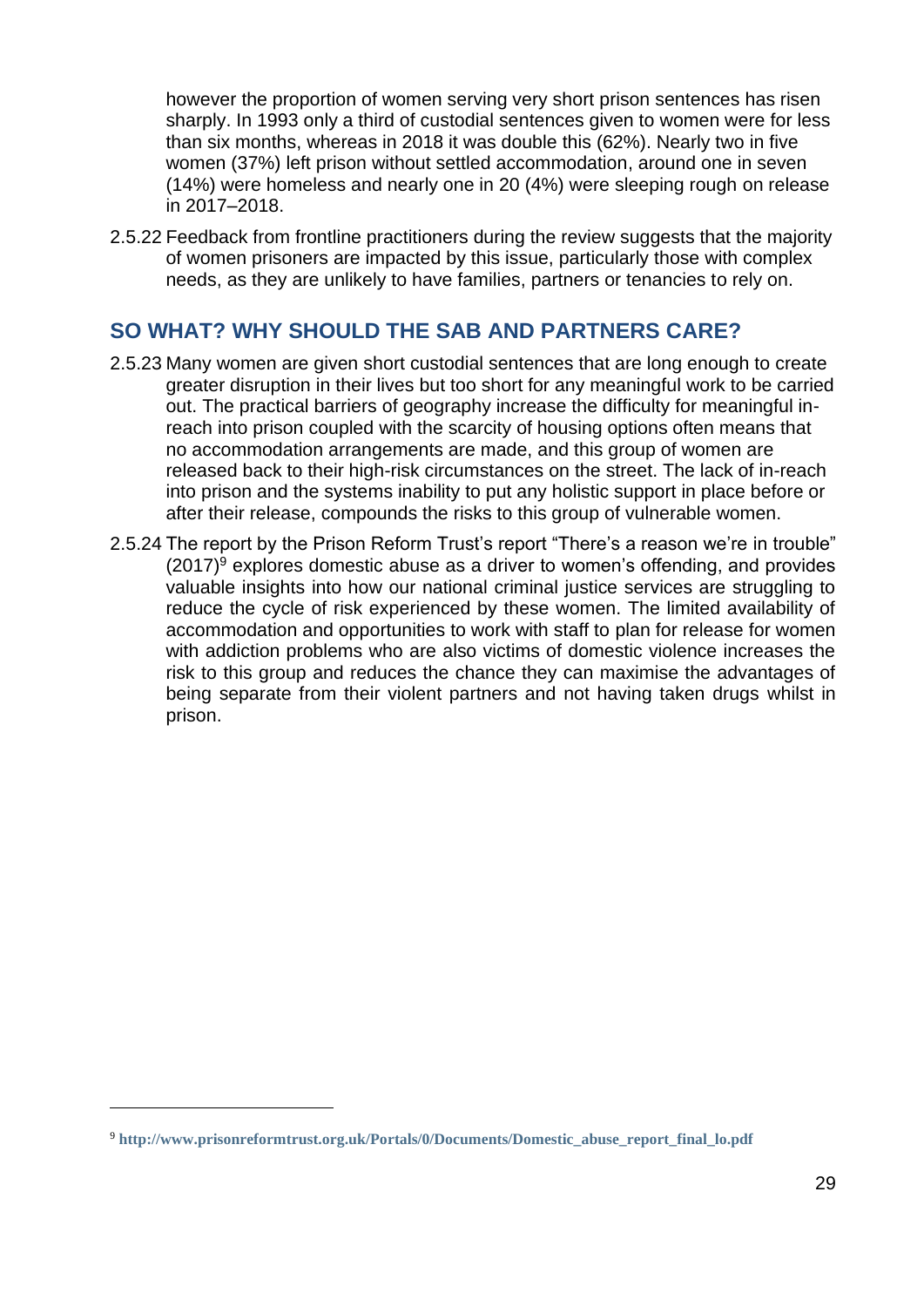**FINDING 4 - A pattern of continuing to give women with complex needs short term prison sentences at a distance from their home area, disrupts any progress they may be making with the support of community teams, provides little time for specialist health care services delivered within prison to establish relationships, potentially leaving women more vulnerable on their release.**

## **QUESTIONS FOR THE SAB TO CONSIDER:**

- 2.5.25 Are there opportunities for the SAB and partners to support the cross-sector work currently underway in East Sussex to address the issue of short custodial sentences for women by engaging with sentencers?
- 2.5.26 While short term sentences remain a reality, what more can agencies do to mitigate the negative impacts, especially for women struggling with drug and alcohol dependences, chronic trauma, fragile mental health and relationships involving domestic violence and abuse? E.g.
- Could Skype be used (if possible) as a way for services to engage and provide more meaningful support for planning with the person before their release?
- Can statutory agencies guarantee that cases will be kept open to reduce the likelihood of those women being released with no holistic support in place?
- Is there more that can be done prior to release e.g. assessments for supported accommodation or refuge placements?
- 2.5.27 Is a review needed of support provided and co-ordination of services in the initial stages of release from custody?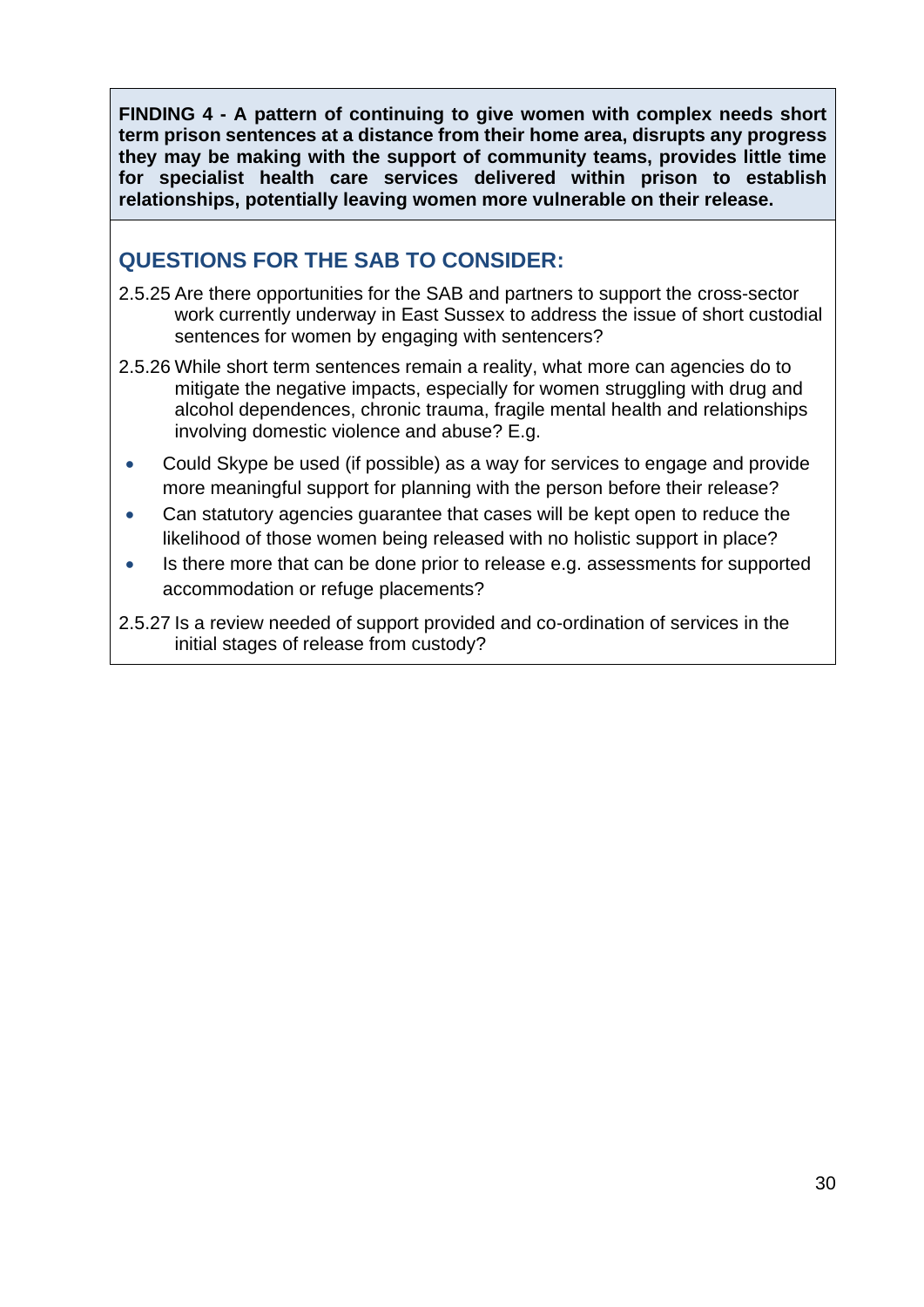# <span id="page-33-0"></span>**3 Appraisal of professional practice in this case**

#### <span id="page-33-1"></span>**3.1 BRIEF TIMELINE OF THE PERIOD UNDER REVIEW**

3.1.1 The table below provides a brief timeline of the period reviewed in this SAR. It is not intended to be comprehensive but sufficient to provide the reader with an overview of the case prior to reading the appraisal of practice synopsis that follows.

| <b>Date</b> | Key events and actions (Dec 2016 – Dec 2017)                                |
|-------------|-----------------------------------------------------------------------------|
| 11/12/16    | Violent incident on Hastings seafront. Police attended but Ms. C would not  |
|             | engage.                                                                     |
| 19/12/16    | Ms. C is staying with her mother temporarily.                               |
| 22/12/16    | <b>MARAC AOB Hastings.</b>                                                  |
| 30/12/16    | Ms. C attended meeting with her CGL STAR Substance Misuse Service.          |
|             | <b>Substance Misuse and Probation workers</b>                               |
| 04/01/17    | Ms. C in custody for criminal damage after argument with her violent        |
|             | partner under the influence of drink.                                       |
| 06/01/17    | Ms. C and her violent partner argue at CGL STAR Substance Misuse            |
|             | service. Police attend but Ms. C would not engage                           |
| 09/01/17    | Ms. C reported that she has been evicted from her mother's address due      |
|             | to alcohol use.                                                             |
| 12/01/17    | Hastings MARAC discussion. Ms. C attends IDVA appointments.                 |
|             | "TecSOS" phone to be allocated to Ms. C - a specially adapted mobile        |
|             | phone. When activated, these create a 'vulnerable person' alert on the      |
|             | emergency services' call system and local officers are dispatched           |
|             | immediately in response.                                                    |
| 12/01/17    | Ms. C attended court for four instances of shop theft. Sentenced with 12    |
|             | months suspended order.                                                     |
| 13/01/17    | Housing confirm no statutory duty to provide accommodation, deemed          |
|             | intentionally homeless.                                                     |
| 16/01/17    | Safeguarding enquiry closed as an on-going plan is in place.                |
| 30/01/17    | Ms. C identifies 3 goals – accommodation, access to her children and to     |
|             | stop using drugs.                                                           |
| 08/02/17    | Ms. C followed by her violent partner. Police called and arrest her violent |
|             | partner. Police met with her to take a statement.                           |
| 23/02/17    | Hastings and Rother MARAC - case discussed.                                 |
| 23/02/17    | Violence between Ms. C and her violent partner, her violent partner         |
|             | arrested but CCTV suggests Ms. C was the aggressor.                         |
| 24/02/17    | Ms. C feeling suicidal, seen by GP and advice given. MH crisis team made    |
|             | contact.                                                                    |
| 27/02/17    | Night shelter due to close, Ms. C fearful of becoming street homeless and   |
|             | threats from her violent partner.                                           |
| 02/03/17    | Discretionary emergency accommodation agreed by Housing (Hastings           |
|             | Borough Council) B&B                                                        |
| 09/03/17    | MARAC complex case conference held - accommodation key priority.            |
| 17/03/17    | Her violent partner arrested, had punched Ms. C's face. Bail conditions not |
|             | to contact Ms. C.                                                           |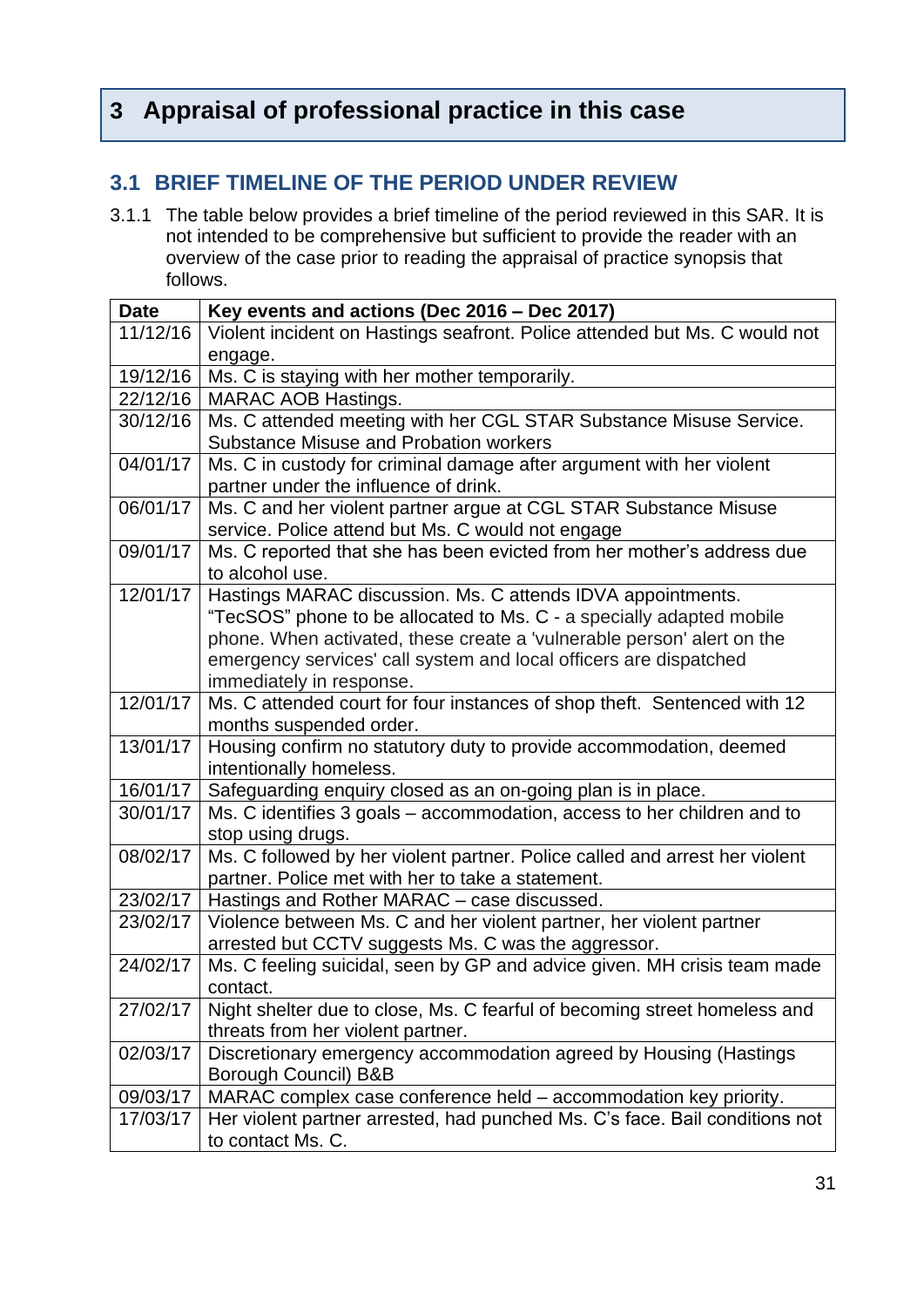| 21/03/17 | Ms. C using crack daily and $4 - 8$ cans of alcohol. She declined being                                      |
|----------|--------------------------------------------------------------------------------------------------------------|
|          | housed out of area.                                                                                          |
| 07/04/17 | Ms. C assaulted by her violent partner, bleeds from the mouth her violent                                    |
|          | partner arrested, Ms. C refuses to engage with police.                                                       |
| 20/04/17 | MARAC MCCP - 13 actions agreed.                                                                              |
| 13/06/17 | Ms. C is shoplifting everyday as unable to manage her financial situation.                                   |
| 22/06/17 | Her violent partner has injury to his finger believed to have been caused by                                 |
|          | Ms. C who was arrested - later released.                                                                     |
| 25/06/17 | Probation Officer recommends custodial sentence in hope that this will                                       |
|          | allow separation from her violent partner so she can focus on detox.                                         |
| 26/06/17 | Ms. C rough sleeping in Hastings with Mr C following eviction from her                                       |
|          | temporary accommodation.                                                                                     |
| 28/06/17 | Court – Ms. C sentenced to 12 weeks custody.                                                                 |
| 04/07/17 | MARAC full case discussion - Ms. C listed as perpetrator.                                                    |
| 18/07/17 | Ms. C visited in prison - no longer wanting rehab in the community.                                          |
| 08/08/17 | Released from prison. Hastings Housing offers no accommodation, several                                      |
|          | nights B&B arranged via Fulfilling Lives.                                                                    |
| 15/08/17 | Sleeping rough. Eastbourne Housing refuse to offer accommodation as felt                                     |
|          | no proof of domestic violence (therefore not considered vulnerable in the                                    |
|          | meaning of the Housing Act).                                                                                 |
| 17/08/17 | Ms. C is living in a tent with her violent partner in Eastbourne, injuries                                   |
|          | visible, using crack cocaine.                                                                                |
| 23/08/17 | Eastbourne Housing agree they do have a legal duty to provide temporary                                      |
|          | accommodation, section 188 Housing Act.                                                                      |
| 09/10/17 | Ms. C has been using heroin (for first time) and crack cocaine, stockpiling<br>pills and has a suicide plan. |
| 19/10/17 | Increasing violence by her violent partner and his family members, Ms. C                                     |
|          | considering requesting an injunction.                                                                        |
| 23/10/17 | Argument followed by serious assault on Ms. C by her violent partner,                                        |
|          | police informed and arrest her violent partner.                                                              |
| 26/10/17 | MARAC meeting full case discussion (Hastings).                                                               |
| 31/10/17 | Ms. C is attacked by her violent partner's mother and sister.                                                |
| 01/11/17 | Non-molestation Order (NMO) referral made to the National Centre for                                         |
|          | Domestic Violence (NCDV) - a free, fast emergency injunction service to                                      |
|          | survivors of domestic violence. Ms. C given a personal alarm.                                                |
| 06/11/17 | Ms. C drops charges against her violent partner's mother and sister as too                                   |
|          | fearful.                                                                                                     |
| 08/11/17 | Plan to present to Hastings Council to appeal their decision that she was                                    |
|          | intentionally homeless or make new homeless application.                                                     |
| 09/11/17 | Serious physical assault on Ms. C by her violent partner- injuries may                                       |
|          | require surgery, Ms. C feeling suicidal.                                                                     |
| 10/11/17 | Presented to Housing Dept but told no duty to house her.                                                     |
| 10/11/17 | Accommodation secured in Eastbourne, but as no furniture Ms. C decides                                       |
|          | to move into property in January. Her violent partner arrested, hearing due                                  |
|          | 09/01/18.                                                                                                    |
| 13/11/17 | Safeguarding concern raised and enquiry opened.                                                              |
| 14/11/17 | Hastings Council upholds decision not to house Ms. C, on grounds                                             |
|          | placement outside of area would be better for her.                                                           |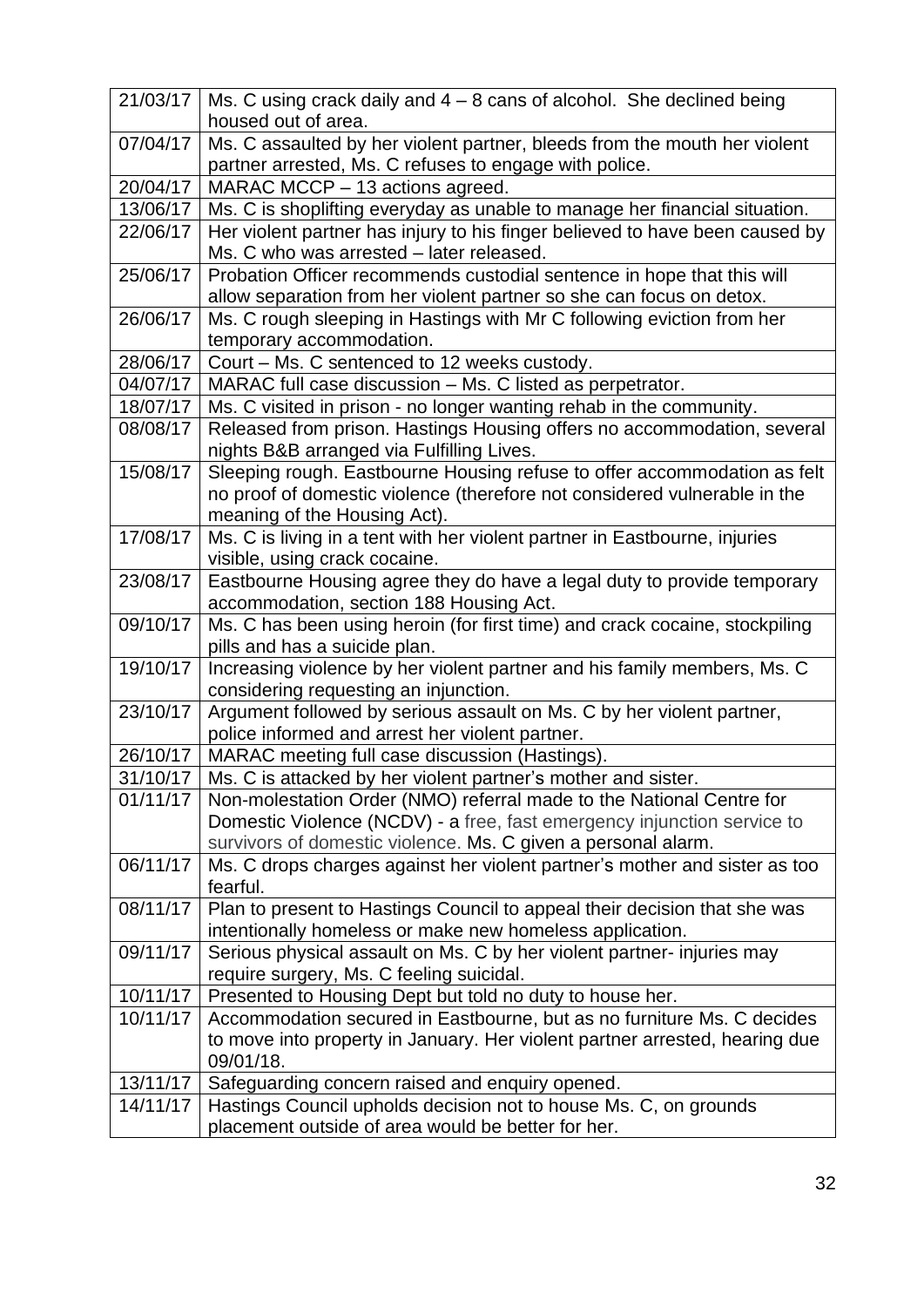| 22/11/17 | Attends A&E following suspected overdose.                                                                                                |
|----------|------------------------------------------------------------------------------------------------------------------------------------------|
| 23/11/17 | MARAC full case discussion (Hastings).                                                                                                   |
| 28/11/17 | Safeguarding meeting postponed, her violent partner remanded to prison<br>due in court 09/01/18).                                        |
| 01/12/17 | Private rental property becomes available in Eastbourne.                                                                                 |
| 06/12/17 | Court appearance – Ms. C sentenced to 12 weeks community order for<br>theft and assault.                                                 |
| 06/12/17 | Ms. C fearful of attacks from his family, Probation officer discusses safety<br>measures, chest infection anti-biotics prescribed by GP. |
| 12/12/17 | Ms. C collects keys to flat, looking forward to having children to stay,<br>drinking and taking drugs.                                   |
| 15/12/17 | Local paper includes Ms. C' address which had been given in court – Ms.<br>C very fearful.                                               |
| 19/12/17 | MARAC AOB (Eastbourne).                                                                                                                  |
| 20/12/17 | Safeguarding enquiry closed as Ms. C regarded as being safe while cause<br>of risk was in custody.                                       |
| 21/12/17 | MARAC AOB (Hastings).                                                                                                                    |
| 21/12/17 | Ms. C looks forward to new flat, bought cards for her children, hopeful to                                                               |
|          | be involved in their lives.                                                                                                              |
| 29/12/17 | Ms. C's address published in Hastings paper in court results.                                                                            |
| 30/12/17 | Adult C spent the day with her friend, drinking alcohol and taking drugs.                                                                |
| 31/12/17 | Adult C is found dead by her friend. Cause of death was subsequently<br>confirmed as mixed drug toxicity.                                |

## <span id="page-35-0"></span>**3.2 APPRAISAL OF PRACTICE SYNOPSIS**

- 3.2.1 The period under review begins when a safeguarding enquiry is already open and with significant multi-agency involvement, including Ms. C being known to MARAC. Responses by agencies to the initial violent incidents in the timeline of the SAR were patterns noted throughout the period under review. Agencies working directly with Ms. C were proactive and well-considered in their responses to the cumulative risk linked to the domestic violence and abuse, alerting police to incidents that occurred and ones they anticipated. Police responses did not always recognize, record or respond to incidents as domestic violence (three incidents not logged as such) or underplayed the level of risk in light of the established pattern.
- 3.2.2 Ms. C's was fearful of her increased vulnerability of becoming homeless at this point; it was increasingly difficult for her to stay at her home. She showed the first signs of wishing to make changes and separate from her violent partner. The MARAC forum provided an important mechanism for pulling all relevant information together from the wide range of agencies involved. This saw valuable information sharing take place and a relevant and proactive plan agreed, which included a focus on her violent partner. It was agreed that agencies with which she was engaging (including Probation and CGL STAR Substance Misuse Service) were to let police know if he was intimidating her, so that they could arrest him and put a Domestic Violence Protection Notice (DVPN) in place.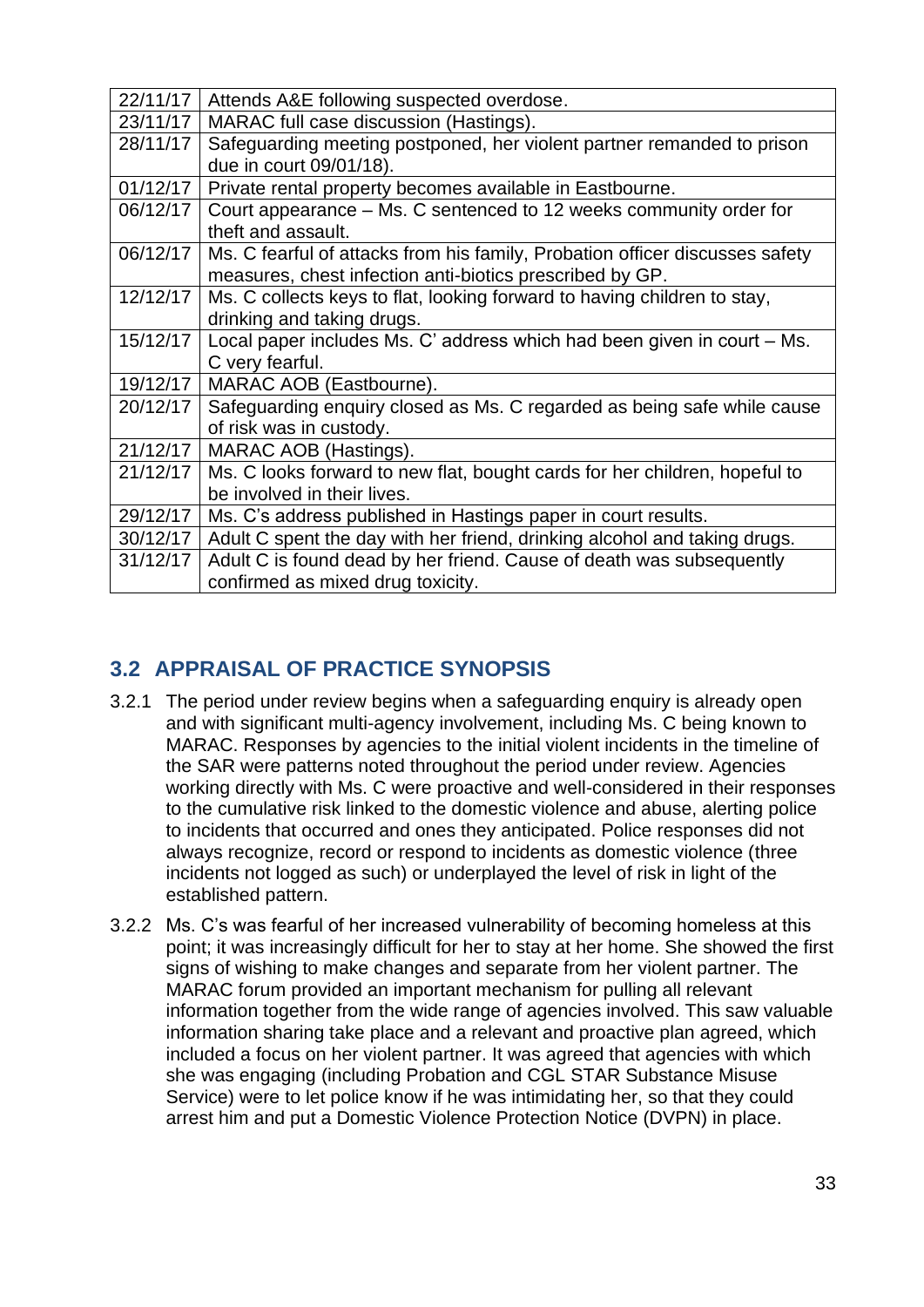- 3.2.3 However, multi-agency plans to address her housing needs were unrealistic and ineffective. The complexity of Ms. C's situation posed serious challenges to the possibility of accessing housing due to her own substance dependencies, linked criminal activity and association with her violent partner. **The lack of accessible accommodation options for women in Ms. C's situation is discussed further in Finding 1.** As well as addressing short term needs, there seems to have been a gap in anyone planning and coordinating a medium-term plan, or devising a broader, longer term strategy within which individual actions sat. The MARAC process is designed to address short term risks, and does not provide longer term protection planning. **The challenges for existing service set ups in responding to the needs of women in circumstances similar to Ms. C's is raised as systems Finding 2.**
- 3.2.4 The safeguarding enquiry process supported agencies to get in place the practical support needed to progress the plans to try to access accommodation, for example. However, The Care Act (2014) Section 42 Enquiry framework is not well suited to manage chronic risk of the kind Ms. C was exposed to. The safeguarding enquiry was subsequently closed on the basis that risks continued but were being managed – a view the SAR reviewers see as overoptimistic at this stage.

#### **INCREASING DISTRESS AND DETERIORATING MENTAL HEALTH**

- 3.2.5 Towards the end of February 2017, Ms. C was again increasingly fearful of becoming street homeless and how she would manage to protect herself from her violent partner, as the winter night shelter she had been staying at since the beginning of the year was closing. He was continuing to harass her. Her mental health was poor and this was the first time that professionals in this timeframe, heard her talking about feeling suicidal.
- 3.2.6 We note that there was a good initial crisis response to Ms. C's mental health deterioration by Probation, the GP and the Mental Health crisis team. However, it did not result in any mental health input for Ms. C because the presence of her violent partner made it out of the question for Ms. C to meet with them. The SAR has raised questions about what more could have been done about her violent partner's presence at this point.
- 3.2.7 It is here that the SAR identified that the multi-agency plans began to unravel. In terms of the protection plan, the police intention to use Domestic Violence Prevention Order (DVPO) did not materialize, and opportunities to seek an evidence-led prosecution for the pattern of domestic violence and abuse were missed. The benefits of positive police action in arresting him following an assault and bailing him with conditions of no contact, were undermined when he breached those conditions with no consequences. **The lack of tools for supporting the proactive and systematic logging of third-party evidence across all agencies in order to establish patterns of domestic violence and abuse support the prosecution of domestic violence and abuse cases, is discussed in Finding 3.**
- 3.2.8 In terms of housing, we noted here valiant and determined attempts by Brighton Women's Centre to secure emergency accommodation, by persevering with rereferring to the different available options even while knowing that the likelihood of success if slim to none. **The lack of accommodation accessible for women**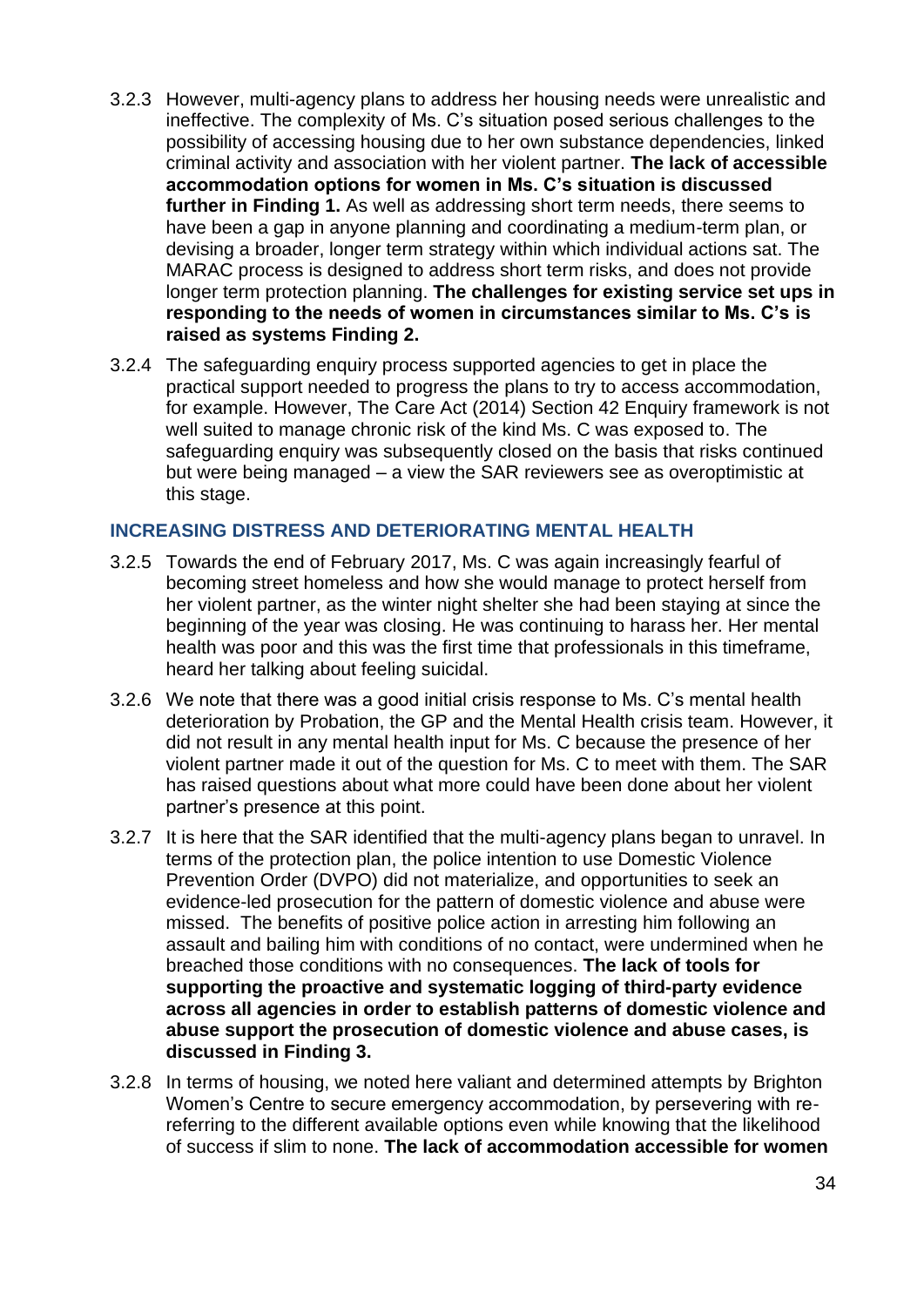**with the combination of needs related to chronic trauma, drug and alcohol abuse, homelessness and domestic violence and abuse is discussed further in Finding 1.**

#### **INCREASE IN FREQUENCY OF RECORDED VIOLENCE AND SENSE OF SPIRALLING CHAOS**

- 3.2.9 During March and April 2017, despite the efforts of professionals involved, Ms. C's situation escalated to crisis point due to the combination of the winter-time shelter ending and continuing violence, including two serious assaults. The perseverance of frontline practitioners in seeking housing options that would meet Ms. C's needs achieved some success, when one of the council's agreed to pay for emergency bed and breakfast accommodation on a temporary basis. However, Ms. C was distressed at the lack of progress in gaining permanent accommodation, and again expressed suicidal thoughts. Her levels of drug taking, raised concerns of her risk of overdose.
- 3.2.10 At this stage, the sustained violence and controlling and coercive behavior that Ms. C had been the victim of, impacted on her mental health and her increasing drug and alcohol use. A thorough review was needed of whether the safety plans were being implemented and indeed whether they were the right plans. There does not seem to have been any serious consideration of an evidence-led prosecution on the part of the police that focused on the established pattern of domestic violence and abuse. Neither did other agencies provide challenge about the failure to progress with the use of DVPOs. Agencies contributing to and attending MARAC do not seem to have been able to develop any alternative options for crisis intervention. They did not appear to be supported with a preestablished menu of that alternative possibilities.
- 3.2.11 Plans to secure housing were changed to focus on priority referrals for residential detox and rehab programme. The SAR reviewers sympathise with the desperation all professionals felt at this stage about the difficulty securing accommodation, but there are also questions for us about whether this plan for detox and rehab was realistic at this stage.

#### **PRISON SENTENCE**

- 3.2.12 The cost-effectiveness of short-term prison sentences for women has long been questioned (see the Corston Report 2007). Ms. C was given a 12-week custodial sentence and served six. This interrupted a period of time that needed to be focused on supporting Ms. C to stick with the plan to access residential rehabilitation, including thinking through what 'plan b' would look like.
- 3.2.13 Her time in prison reduced opportunities for community teams to maintain meaningful contact with Ms. C, and this was exacerbated by the distance of the prison from home. It also seems to have created an additional obstacle to community-based services keeping Ms. C focused on recovery and rehabilitation. Adult Social Care and Health's records indicate that her mental health deteriorated following her enforced detox from methadone and indicated that she reported a lack of mental health support from prison services. Ms. C changed her mind about the plan to access residential rehab shortly after entering prison. Active work of practitioners with Ms. C to progress alternative viable accommodation arrangements were delayed until her release in summer 2017.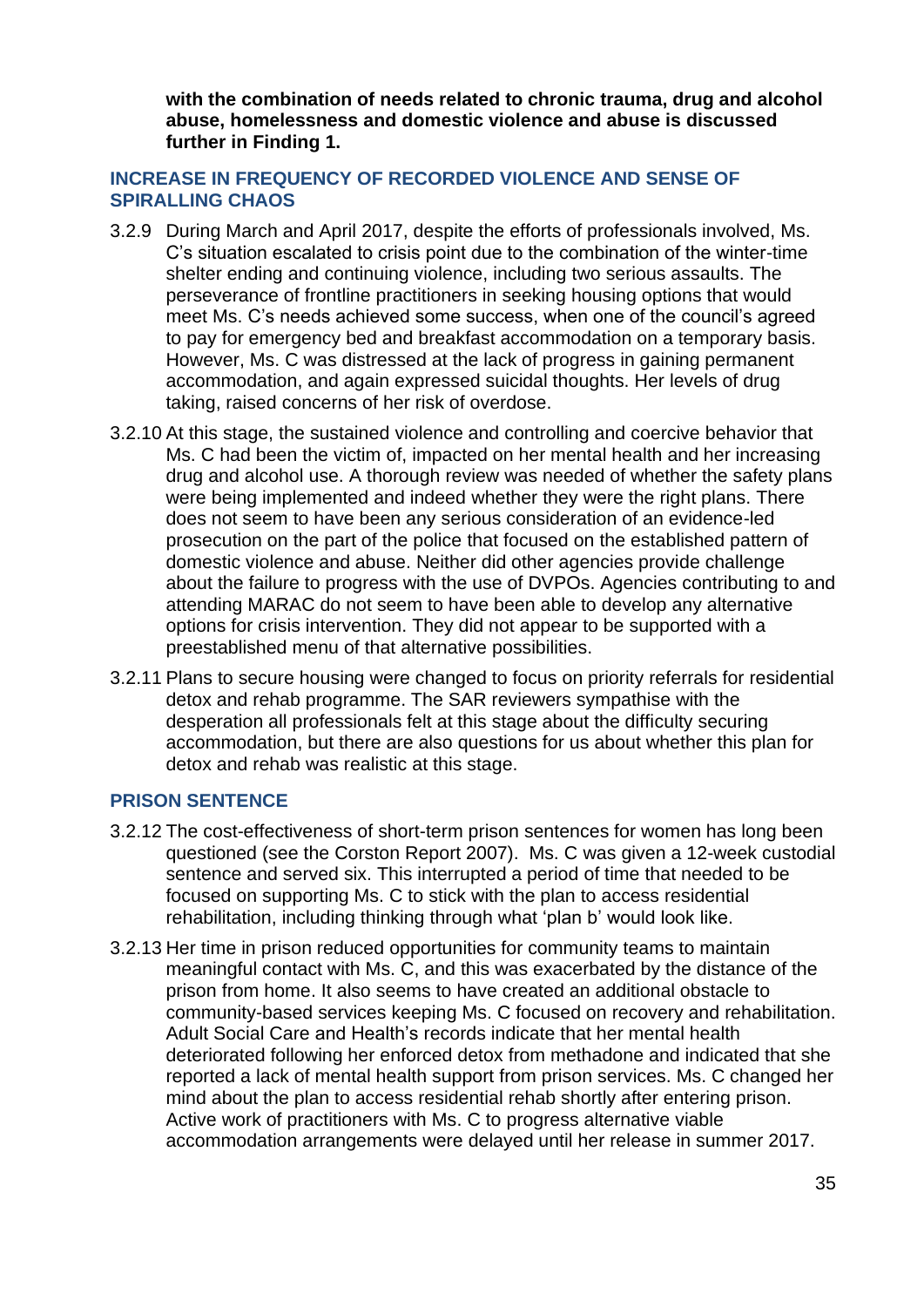The SAR has not had the opportunity to explore either the decision making about Ms. C's enforced detox or the role of prison-based recovery and health care services. **The systemic issue of the negative impact of short-term prison sentences for women is discussed further in Finding 4.**

3.2.14 The Review Team identified another serious problem linked to Ms. C's shortterm prison sentence. When Children's Social Care met to talk about applying to the court for a Special Guardianship Order for Ms. C's youngest child, the SAR reviewers understand that they were unaware that she was about to get a custodial sentence. Usually this would have triggered a request for a delay, in order that the mother could be part of the process. This is important because recent research has indicated that, even when they do have the chance to be involved, many women do not realise the implications. These include how difficult it can be to regain parental rights. The SAR reviewers have not had the opportunity to explore the communication failure in this instance. The issue is therefore not presented as a systemic finding but logged here as a failure in this case.

#### **ON RELEASE**

- 3.2.15 The Fulfilling Lives worker made good use of the opportunity created by Ms. C's release from prison in August 2017, to start to establish a relationship with Ms. C; Ms. C realized that there was more chance of gaining access to accommodation if you went to the Council Housing department with a professional, so agreed to it. They had only met in her last two weeks in prison and Ms. C was quite suspicious of the service. However, little in the circumstances had changed, the chances of a positive outcome for Ms. C were slim. Taking Ms. C for housing assessment by the relevant council on release in some ways, therefore, represented a desperate clutching at straws. No systems exist to complete this assessment prior to release.
- 3.2.16 Ms. C was assessed and the Housing Officer confirmed that she was deemed to have been "intentionally homeless" and therefore "non-priority" (in relation to section 184 of the Housing Act) and no accommodation was offered. Practitioners described this as having a marked impact on Ms. C's morale. The subsequent practical response by Fulfilling Lives' to fund seven nights in a bed and breakfast achieved immediate safety. However, in the bigger scheme of things for Ms. C, however, this could only ever be a sticking plaster and shortly after leaving prison Ms. C was sleeping rough again, with her violent partner and the lack of housing options for Ms. C then re-emerged again, a re-run of the situation she had experienced before her prison sentence - despite the valiant efforts of practitioners working with Ms. C to find her safe accommodation.
- 3.2.17 It was misguided judgement on the part of Hastings Borough Council housing department on 8<sup>th</sup> August 2017 to conclude that her circumstances could be regarded as "non-priority" in relation to the Housing Act (section 184). On 15<sup>th</sup> August Eastbourne Housing Department also confirmed that Ms. C was not thought to have a priority need. It was good practice that the Brighton Women's Centre support worker continued to challenge these judgements. Frustratingly, the successful appeal made little difference to Ms. C. as accommodation was offered in another county, so she turned it down. **The lack of accommodation accessible for women with the combination of needs related to chronic**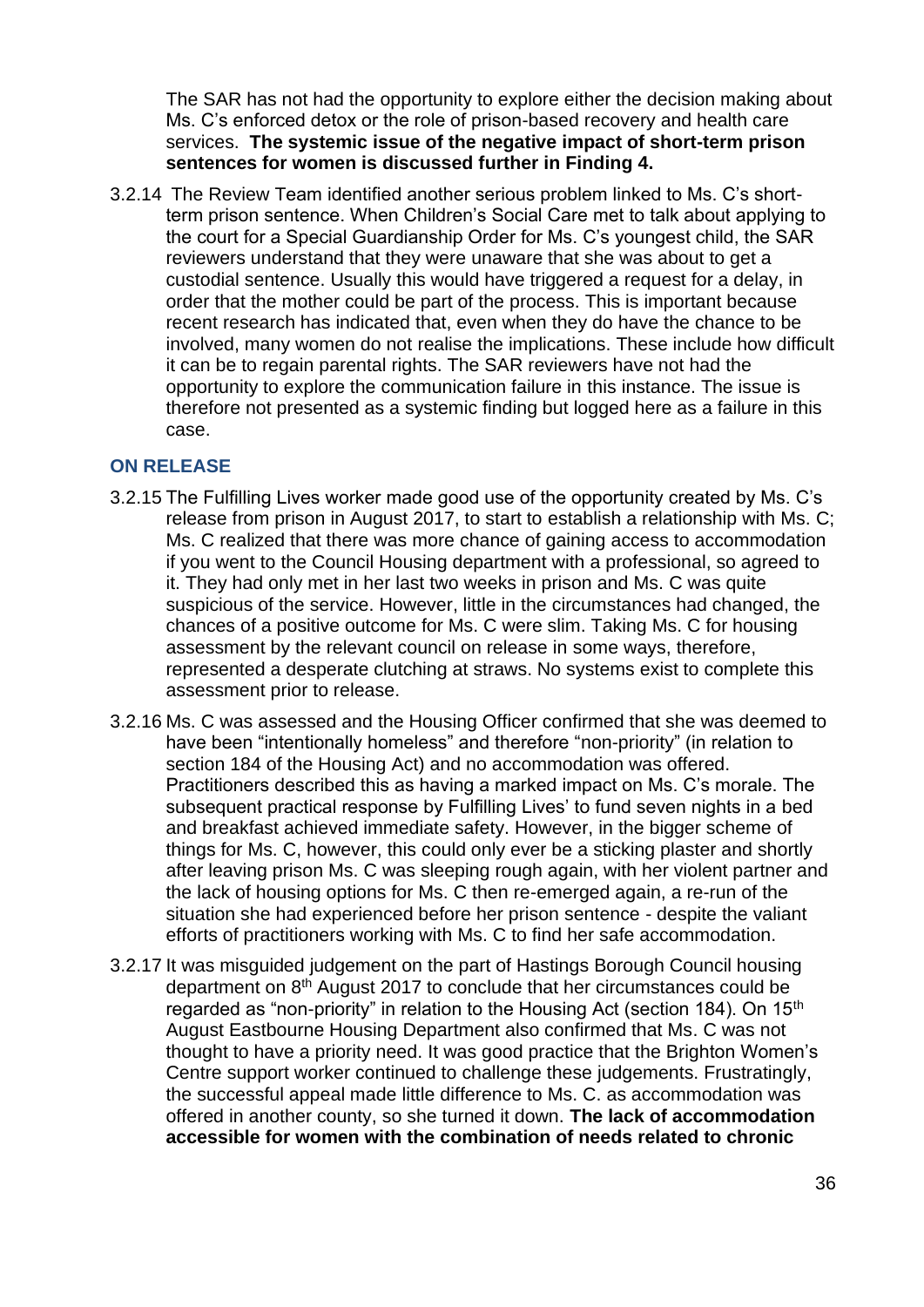**trauma, drug and alcohol abuse, homelessness and domestic violence and abuse is discussed further in Finding 1.**

#### **ESCALATION AND INCREASED SEVERITY OF VIOLENCE**

- 3.2.18 Approximately two months after her release from prison, October 2017 saw a marked escalation and change in patterns of abuse Ms. C was subject to by her violent partner and his family. At this point she became fearful of her life and there is was a marked deterioration of her mental health, telling her Probation Officer and Fulfilling Lives worker that she was feeling suicidal and was making plans to take her own life. Ms. C also injected heroin for the first time in her life. In conducting the SAR, we got a picture of Ms. C hitting rock bottom at this point. She was largely living separately from her violent partner during this period but was still attacked by him and his family. For the first time, she began to consider engaging with criminal justice agencies as a means of protecting herself, but she was still being intimidated by his family and had made it clear that she feared reprisals. An injunction against her violent partner, and charges against his mother and sister were dropped because she was too fearful, particularly while she did not have accommodation. She did not feel the police could keep her safe.
- 3.2.19 At this point, the situation needed a step change in response from professionals, a revised risk assessment and consideration of broader threats, including what appear as the beginnings of witness intimidation. This needed to have included police consideration of the range of prevention and protective orders that can be applied for by police, including a DVPO. These can be used when the perpetrator has been cautioned, released under investigation or where there is no further action being taken on that occasion but where there is evidence of violence and a need to protect the victim. A DVPO does not require the support or cooperation of the victim, although it is preferable for practitioners to engage with and support the victim. This is particularly significant in cases where the victim is unable, or too afraid to support police or criminal justice actions. Agencies contributing and attending MARAC appear instead to have more reactive approaches to crisis intervention rather than developing a proactive plan of intervention that would not have needed to rely entirely on either on Ms. C taking the initiative or on her support. Consequently, the actions taken by MARAC agencies did not reflect the severity or escalation of the risks. Ms. C's mother and sister feel opportunities to bring them in as a potential source of help at this point should also have been sought.
- 3.2.20 East Sussex Division of Sussex Police have recently launched a Domestic Abuse Improvement Plan. The SAR reviewers recommend the SAB seeks assurance of the effectiveness of this work. With the constraints of a proportionate SAR, no further systemic issues have been drawn out of this case.
- 3.2.21 There was an escalation of violence and witness intimidation against Ms. C, with a vicious assault of Ms. C in a caravan that left her with an eye and nose injury, potentially requiring surgery. The caravan owner left the caravan when the attack began and rang the police. This confirms the reviewers view that the closing stages of this case were marked by a number of very near misses, the outcomes of which could easily have been far worse. As with the earlier incidents, a step-change in risk management should have been the response of the agencies in order to provide the right level of protection and support, but this did not occur. As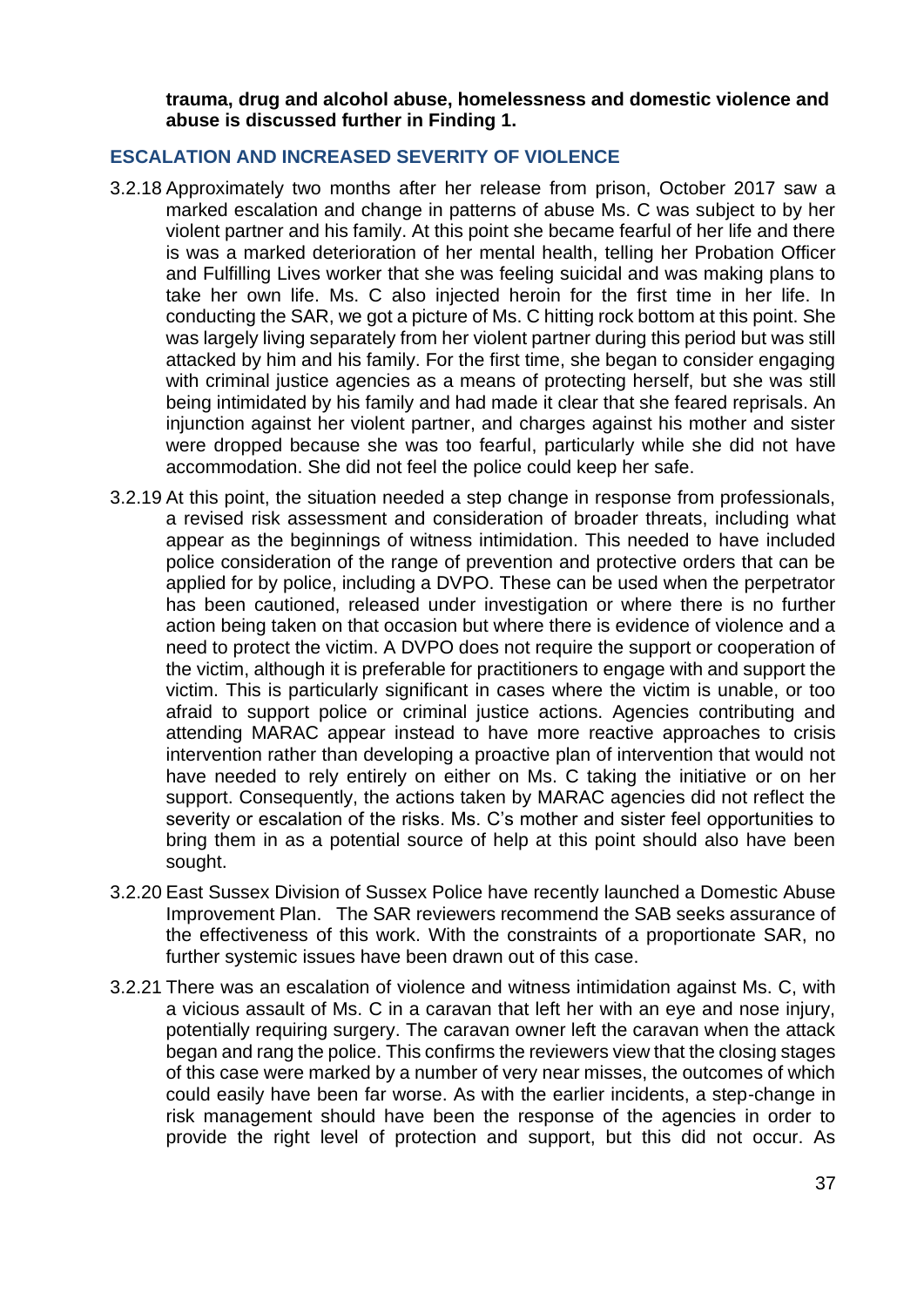throughout this case, the support provided by her Probation worker and Fulfilling Lives was dedicated and responsive. Ms. C was supported to get medical attention as a matter of priority, to engage with the police, and again attempt to access safe accommodation via the Council Housing Department. Only after a further assault involving a knife, in an effort to intimidate her not to proceed with supporting a prosecution, police remanded her violent partner in custody until his court hearing which was scheduled for early in the new year.

- 3.2.22 Ms. C remained fearful of attacks from his family. Measures were then put in place by the police to reduce risk of retribution by his family including alarms, markers, Non-Molestation Order. As stated earlier, there remain questions as to whether these were adequate to the severity and escalation of the situation and whether enough focus was placed on an evidence-led prosecution of a sustained pattern of domestic violence and abuse. **In Finding 3 we explore the lack of tools to support all agencies in the proactive, systematic logging of third-party evidence to establish patterns of domestic violence and abuse, and so support prosecution.**
- 3.2.23 It was at this stage that the valiant efforts of practitioners in determinedly knocking at the same doors to secure safe accommodation finally brought success. However, the flat was unfurnished, and in the context of her fear having to give evidence in court and dreading Christmas and her son's birthday on her own, Ms. C decided not to move in straight away. Ms. C's mother's view is that she may not have felt ready to be housed on her own.

#### **APPEARING IN COURT AS A DEFENDENT**

- 3.2.24 Early December 2017 Ms. C appeared at Magistrates Court as a defendant, charged with theft and assault. No application was made by Ms. C's defense barrister to prevent disclosure of her name and address in open Court as should have happened. This meant that these details were also later published in local papers and on-line with the conviction. The implication was that her violent partner and his family were also made aware of her new address, leaving her vulnerable to yet further violent and abusive repercussions and potentially again without an option of safe accommodation. **This was possible because there is currently no automatic link up that flags up situations where a victim of domestic abuse in the MARAC system also has to appear in court as a defendant.** This can leave the Magistrates Court and barristers unaware of potential risks to defendants who are also victims of domestic violence and abuse. The SAR reviewers have not had the opportunity to explore this issue further so it is therefore not presented in more detail in the body of the report as a systemic finding.
- 3.2.25 At this point, Ms. C needed an urgent review and update of her risk plan. There had been a significant escalation in violence, her partner had been remanded in custody, after a further assault on her triggered by his knowledge that she had made a statement to the police about the attack and now her move to safe accommodation was in doubt. It was therefore vital to keep Ms. C safe and supported during the period that followed, enabling her to progress to a court appearance as witness for the prosecution against her violent partner. We are critical that this was not conducted in either of the two MARAC meetings in the different local authority areas that occurred shortly afterwards and no crisis